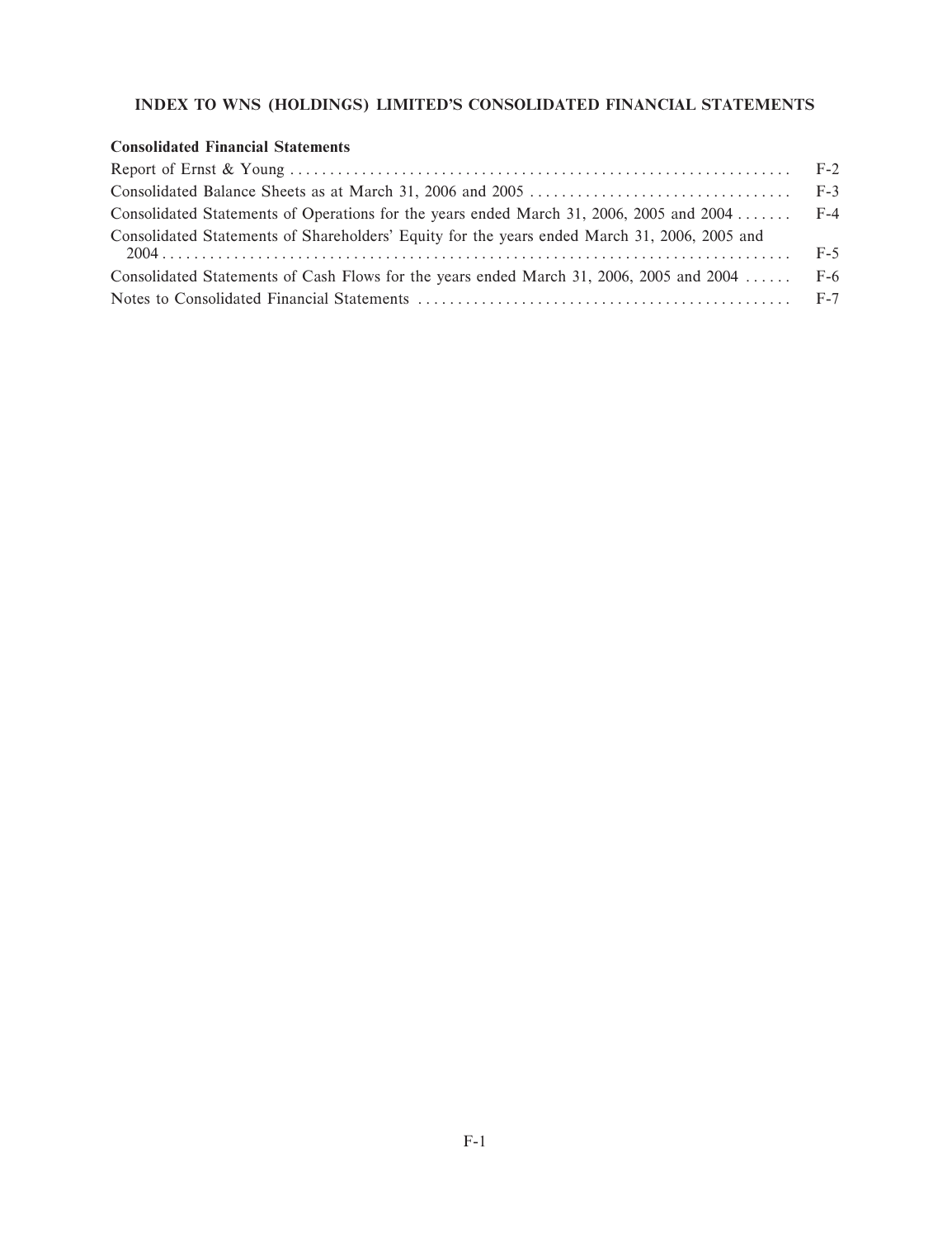### **REPORT OF INDEPENDENT REGISTERED PUBLIC ACCOUNTING FIRM**

The Board of Directors and Shareholders' of WNS (Holdings) Limited

We have audited the accompanying consolidated balance sheets of WNS (Holdings) Limited as of March 31, 2006 and 2005, and the related consolidated statements of operations, shareholders' equity, and cash flows for each of the three years in the period ended March 31, 2006. These financial statements are the responsibility of the Company's management. Our responsibility is to express an opinion on these financial statements based on our audits.

We conducted our audits in accordance with the standards of the Public Company Accounting Oversight Board (United States). Those standards require that we plan and perform the audit to obtain reasonable assurance about whether the financial statements are free of material misstatement. We were not engaged to perform an audit of the Company's internal control over Ñnancial reporting. Our audits included consideration of internal control over financial reporting as a basis for designing audit procedures that are appropriate in the circumstances, but not for the purpose of expressing an opinion on the effectiveness of the Company's internal control over financial reporting. Accordingly, we express no such opinion. An audit also includes examining, on a test basis, evidence supporting the amounts and disclosures in the financial statements, assessing the accounting principles used and significant estimates made by management, and evaluating the overall financial statement presentation. We believe that our audits provide a reasonable basis for our opinion.

In our opinion, the financial statements referred to above present fairly, in all material respects, the consolidated Ñnancial position of WNS (Holdings) Limited at March 31, 2006 and 2005, and the consolidated results of its operations and its cash flows for each of the three years in the period ended March 31, 2006, in conformity with United States generally accepted accounting principles.

ERNST & YOUNG

Mumbai, India May 24, 2006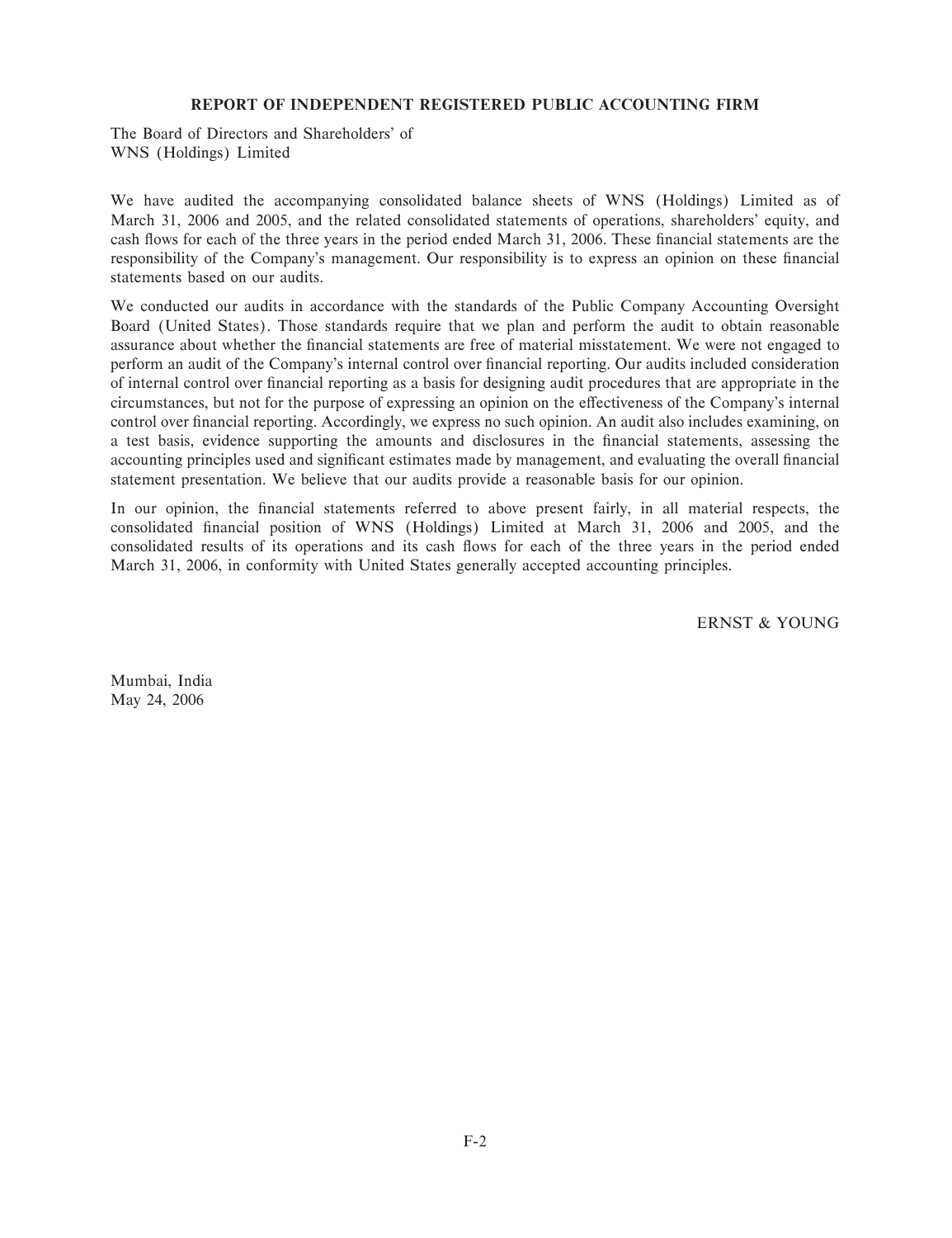# **CONSOLIDATED BALANCE SHEETS**

(Amounts in thousands, except share and per share data)

|                                                                             | March 31,                |             |
|-----------------------------------------------------------------------------|--------------------------|-------------|
|                                                                             | 2006                     | 2005        |
| <b>ASSETS</b>                                                               |                          |             |
| Current assets                                                              |                          |             |
|                                                                             | \$18,549                 | \$<br>9,099 |
| Accounts receivable, net of allowance of \$373 and \$284, respectively      | 25,976                   | 22,702      |
|                                                                             | 2,105                    | 2,533       |
|                                                                             | 3,047                    | 4,222       |
|                                                                             | 922                      | 779         |
|                                                                             | 1,225                    | 1,317       |
|                                                                             | 2,488                    | 2,374       |
|                                                                             | 353                      | 432         |
|                                                                             | 2,730                    | 536         |
|                                                                             | 57,395                   | 43,994      |
|                                                                             | 33,774                   | 26,550      |
|                                                                             | 8,713                    | 151         |
|                                                                             | 30,623                   | 24,670      |
|                                                                             | 2,990                    | 1,892       |
|                                                                             |                          |             |
|                                                                             | 1,308                    | 722         |
|                                                                             | \$134,803                | \$97,979    |
| <b>LIABILITIES AND SHAREHOLDERS' EQUITY</b>                                 |                          |             |
| Current liabilities                                                         |                          |             |
|                                                                             | \$22,238                 | \$22,392    |
|                                                                             | 836                      | 574         |
|                                                                             | $\overline{\phantom{0}}$ | 10,000      |
|                                                                             | 11,336                   | 3,707       |
|                                                                             | 8,994                    | 11,478      |
|                                                                             | 726                      | 301         |
|                                                                             | 184                      | 315         |
|                                                                             | 368                      | 317         |
|                                                                             | 8,781                    | 5,744       |
|                                                                             | 53,463                   | 54,828      |
| Obligation under capital leases — non current                               | 2                        | 200         |
|                                                                             | 824                      |             |
|                                                                             | 2,350                    |             |
| Commitments and contingencies                                               |                          |             |
| Shareholders' equity                                                        |                          |             |
| Ordinary shares, \$0.15 (10 pence) par value Authorized: 40,000,000 shares, |                          |             |
| Issued and outstanding: 35,321,511 and 31,194,553 shares, respectively      | 5,290                    | 4,585       |
|                                                                             | 62,228                   |             |
| Ordinary shares subscribed: 4,346 and 82,333 shares, respectively           | 10                       | 43,522      |
|                                                                             |                          | 157         |
|                                                                             | 4,104                    | (14,225)    |
|                                                                             | (582)                    | (288)       |
|                                                                             | 7,114                    | 9,200       |
|                                                                             | 78,164                   | 42,951      |
| TOTAL LIABILITIES AND SHAREHOLDERS' EQUITY                                  | \$134,803                | \$97,979    |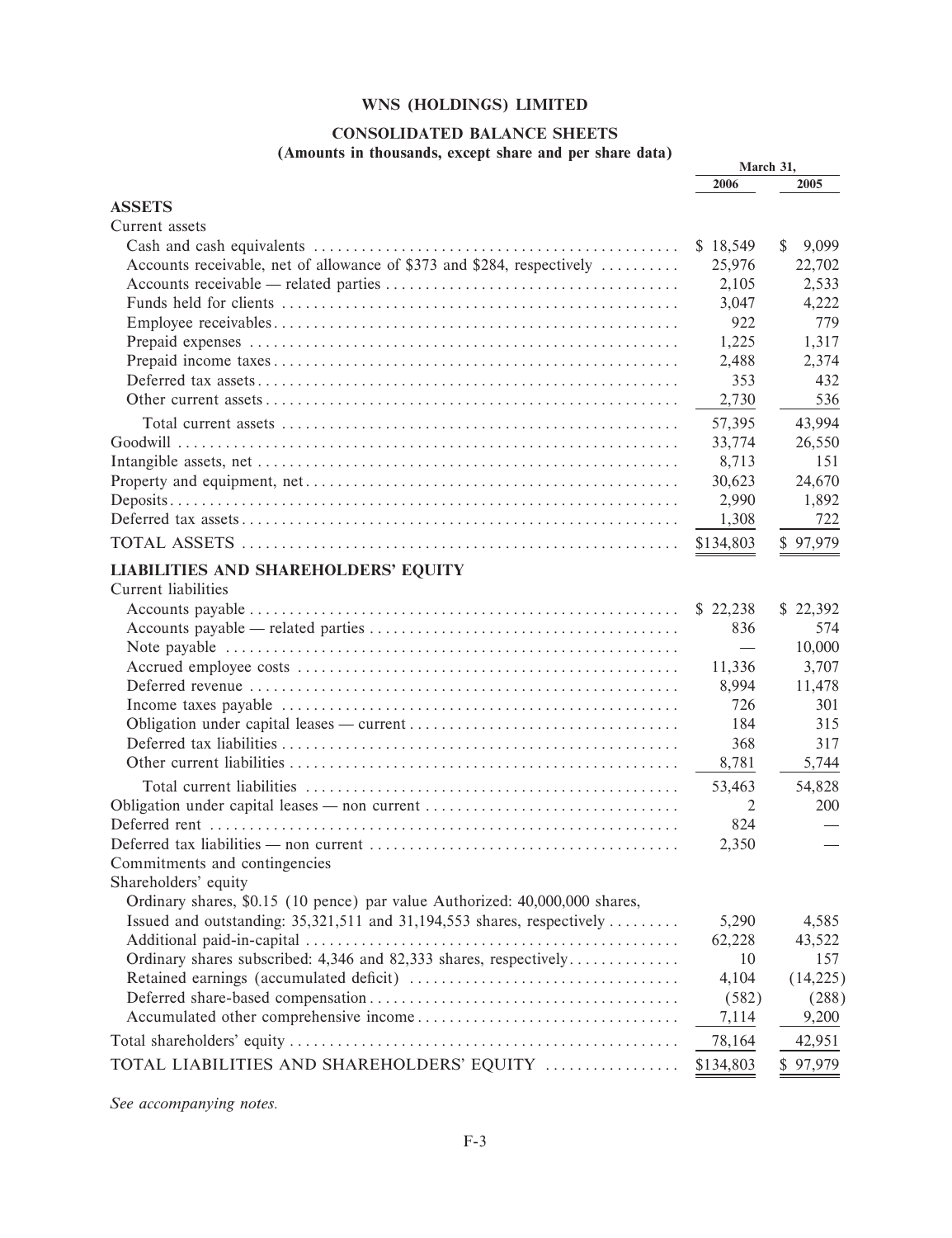### **CONSOLIDATED STATEMENTS OF OPERATIONS (Amounts in thousands, except share and per share data)**

|                                                                                                             | Year ended March 31,  |                   |           |              |          |
|-------------------------------------------------------------------------------------------------------------|-----------------------|-------------------|-----------|--------------|----------|
|                                                                                                             | 2006                  |                   | 2005      |              | 2004     |
| Revenue                                                                                                     |                       |                   |           |              |          |
|                                                                                                             | \$186,500             |                   | \$144,666 |              | \$86,805 |
|                                                                                                             | 16,309                |                   | 17,507    |              | 17,253   |
|                                                                                                             | 202,809               |                   | 162,173   |              | 104,058  |
|                                                                                                             | 145,730               |                   | 140,254   |              | 89,659   |
|                                                                                                             | 57,079                |                   | 21,919    |              | 14,399   |
| Operating expenses                                                                                          |                       |                   |           |              |          |
| Selling, general and administrative expenses $(a)(b)$                                                       | 36,347                |                   | 24,887    |              | 18,825   |
|                                                                                                             |                       | 856               | 1,416     |              | 2,600    |
|                                                                                                             |                       | 19,876<br>(4,384) |           | (7,026)      |          |
| Other income, net (a) $\dots \dots \dots \dots \dots \dots \dots \dots \dots \dots \dots \dots \dots \dots$ |                       | 456<br>172        |           |              | 324      |
|                                                                                                             |                       | (496)<br>(429)    |           |              | (59)     |
|                                                                                                             | 19,903                |                   | (4,708)   |              | (6,761)  |
|                                                                                                             | (1,574)               |                   | (1,068)   |              | 41       |
|                                                                                                             | \$18,329              | S.                | (5,776)   | \$           | (6,720)  |
|                                                                                                             | $\mathcal{S}$<br>0.56 | \$                | (0.19)    | $\mathbb{S}$ | (0.22)   |
|                                                                                                             | 0.52                  |                   | (0.19)    |              | (0.22)   |
| Includes the following related party amounts:<br>(a)                                                        |                       |                   |           |              |          |
|                                                                                                             | 1,250<br>\$           | \$                | 1,756     | \$           | 1,279    |
|                                                                                                             |                       | 481               | 402       |              | 291      |
|                                                                                                             |                       | 250               |           |              |          |
| Includes the following share-based compensation amounts:<br>(b)                                             |                       |                   |           |              |          |
|                                                                                                             | \$                    | \$<br>127         | 35        | \$           | 34       |
|                                                                                                             | 1,795                 |                   | 204       |              | 171      |
| $\Gamma_{aa}$ assessmenting notes                                                                           |                       |                   |           |              |          |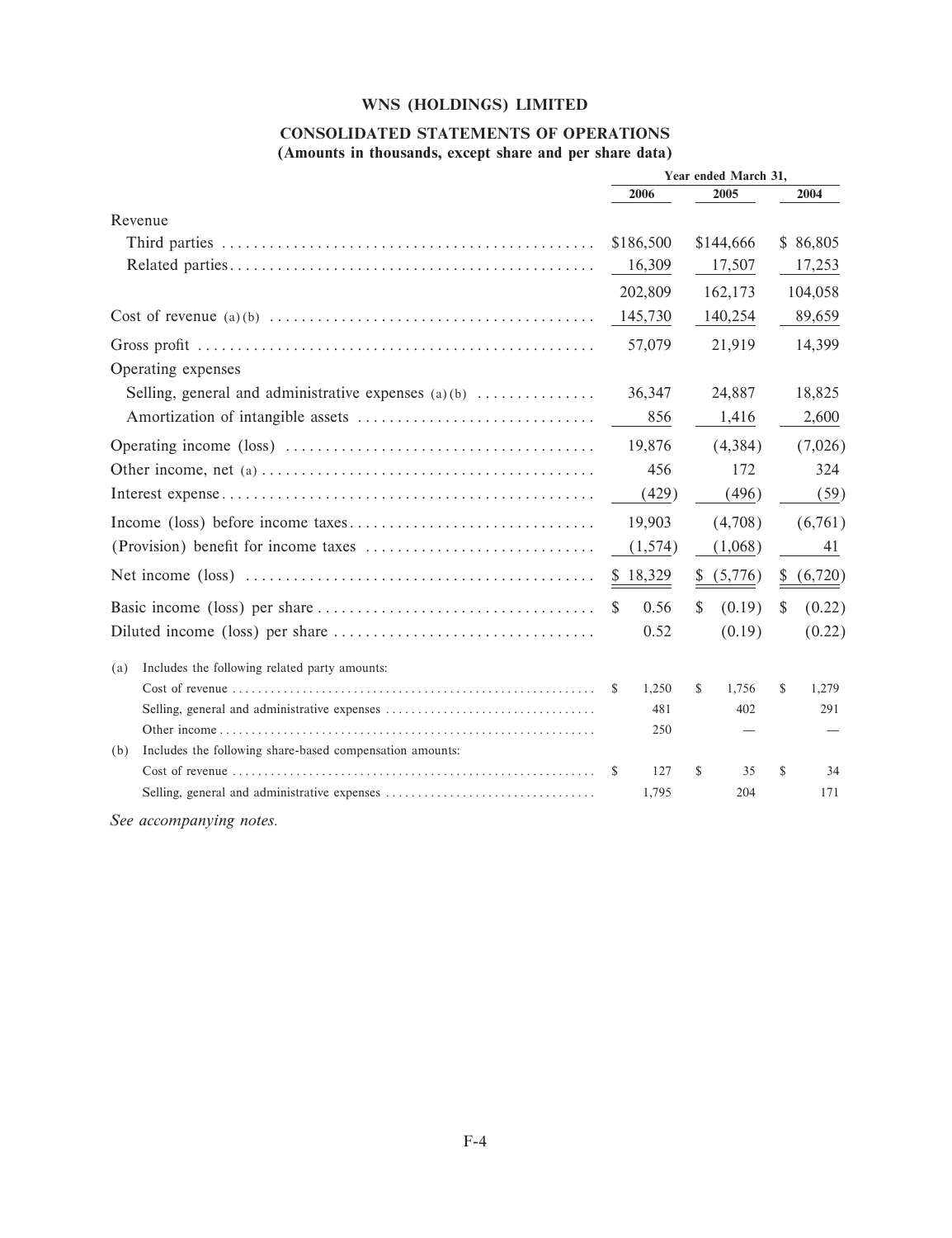# **CONSOLIDATED STATEMENTS OF SHAREHOLDERS' EQUITY YEARS ENDED MARCH 31, 2006, 2005 AND 2004**

| (Amounts in thousands except share data) |  |  |  |  |  |  |
|------------------------------------------|--|--|--|--|--|--|
|------------------------------------------|--|--|--|--|--|--|

|                                                             | <b>Ordinary shares</b> |           | <b>Additional</b><br>paid-in-   | Ordinary<br>shares             | <b>Retained</b><br>earnings<br>(accumulated | <b>Deferred</b><br>share-based | Accumulated<br>other<br>comprehensive | Total<br>shareholders' |
|-------------------------------------------------------------|------------------------|-----------|---------------------------------|--------------------------------|---------------------------------------------|--------------------------------|---------------------------------------|------------------------|
|                                                             | Number                 | Par value | capital                         | subscribed                     | deficit)                                    | compensation                   | income                                | equity                 |
| Balance at April 1, $2003$                                  | 30,795,888             | \$4,510   | \$42,447                        | \$<br>$\overline{\phantom{a}}$ | (1,729)                                     | \$(290)                        | \$2,481                               | \$47,419               |
| Stock options exercised $\dots\dots$                        |                        |           |                                 | 233                            |                                             |                                |                                       | 233                    |
| Stock options forfeited                                     |                        |           | (14)                            |                                |                                             | 14                             |                                       |                        |
| Amortization of deferred share-<br>based compensation       |                        |           |                                 |                                |                                             | 188                            |                                       | 188                    |
| Comprehensive loss:                                         |                        |           |                                 |                                |                                             |                                |                                       |                        |
|                                                             |                        |           |                                 |                                | (6,720)                                     |                                |                                       | (6,720)                |
| Foreign currency translation                                |                        |           |                                 |                                |                                             |                                | 5,540                                 | 5,540                  |
| Comprehensive loss                                          |                        |           |                                 |                                |                                             |                                |                                       | (1,180)                |
| Balance at March 31, 2004 30,795,888                        |                        | 4,510     | 42,433                          | 233                            | (8, 449)                                    | (88)                           | 8,021                                 | 46,660                 |
| Shares issued for exercised                                 |                        |           |                                 |                                |                                             |                                |                                       |                        |
|                                                             | 398,665                | 75        | 667                             | (233)                          |                                             |                                |                                       | 509                    |
| Stock options exercised                                     |                        |           | $\overbrace{\phantom{1232211}}$ | 157                            |                                             |                                |                                       | 157                    |
| Stock options forfeited                                     |                        |           | (7)                             |                                |                                             | $\tau$                         |                                       |                        |
| Deferred share-based<br>compensation $\ldots \ldots \ldots$ |                        |           | 429                             |                                |                                             | (429)                          |                                       |                        |
| Amortization of deferred share-<br>based compensation       |                        |           |                                 |                                |                                             | 222                            |                                       | 222                    |
| Comprehensive loss:                                         |                        |           |                                 |                                |                                             |                                |                                       |                        |
|                                                             |                        |           |                                 |                                | (5,776)                                     |                                |                                       | (5,776)                |
| Foreign currency translation                                |                        |           |                                 |                                |                                             |                                | 1,179                                 | 1,179                  |
| Comprehensive loss                                          |                        |           |                                 |                                |                                             |                                |                                       | (4, 597)               |
| Balance at March 31, 2005 31,194,553                        |                        | 4,585     | 43,522                          | 157                            | (14, 225)                                   | (288)                          | 9,200                                 | 42,951                 |
| Shares issued for exercised                                 |                        |           |                                 |                                |                                             |                                |                                       |                        |
| $options \dots \dots \dots \dots \dots \dots$               | 1,710,936              | 286       | 2,901                           | (157)                          |                                             |                                |                                       | 3,030                  |
| Shares issued to a Director                                 | 150,000                | 26        | 876                             |                                |                                             |                                |                                       | 902                    |
| Shares issued for acquisition of<br>Trinity Partners Inc.   | 2,266,022              | 393       | 13,354                          | $\overline{\phantom{0}}$       |                                             | (635)                          |                                       | 13,112                 |
| Stock options exercised                                     |                        |           |                                 | 10                             |                                             |                                |                                       | 10                     |
| Stock options forfeited                                     |                        |           | (51)                            |                                |                                             | 51                             |                                       |                        |
| Deferred share-based<br>$compensation$                      |                        |           | 166                             |                                |                                             | (166)                          |                                       |                        |
| Purchase of immature shares<br>and modification of options  |                        |           | 1,460                           |                                |                                             |                                |                                       | 1,460                  |
| Amortization of deferred share-<br>based compensation       |                        |           |                                 |                                |                                             | 456                            |                                       | 456                    |
| Comprehensive income:                                       |                        |           |                                 |                                |                                             |                                |                                       |                        |
| Net income                                                  |                        |           |                                 |                                | 18,329                                      |                                |                                       | 18,329                 |
| Foreign currency translation                                |                        |           |                                 |                                |                                             |                                | (2,086)                               | (2,086)                |
| Comprehensive income                                        |                        |           |                                 |                                |                                             |                                |                                       | 16,243                 |
| Balance at March 31, 2006                                   | 35,321,511             | \$5,290   | \$62,228                        | \$<br>10                       | \$<br>4,104                                 | \$(582)                        | \$7,114                               | \$78,164               |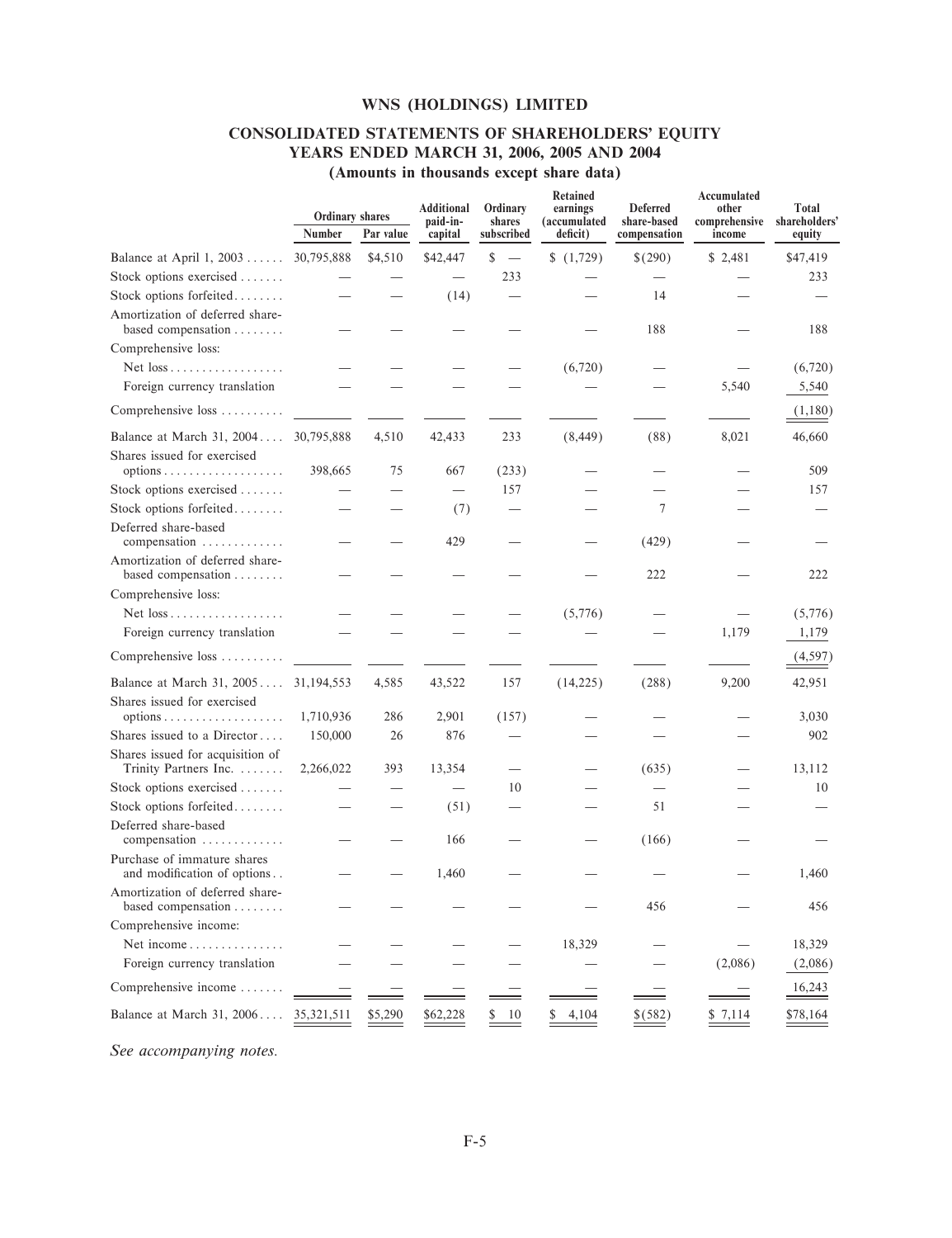### CONSOLIDATED STATEMENTS OF CASH FLOWS (Amounts in thousands)

|                                                                                             | Year ended March 31, |               |           |  |
|---------------------------------------------------------------------------------------------|----------------------|---------------|-----------|--|
|                                                                                             | 2006                 | 2005          | 2004      |  |
| Cash flows from operating activities                                                        |                      |               |           |  |
|                                                                                             | \$18,329             | (5,776)<br>\$ | \$(6,720) |  |
| Adjustments to reconcile net income (loss) to net cash provided by<br>operating activities: |                      |               |           |  |
|                                                                                             | 11,308               | 9,857         | 7,949     |  |
|                                                                                             | 1,922                | 239           | 205       |  |
|                                                                                             | 125                  | 15            |           |  |
|                                                                                             | 101                  | 69            | (104)     |  |
|                                                                                             | (32)                 |               | (76)      |  |
|                                                                                             | (1,028)              | (71)          | (324)     |  |
| Changes in operating assets and liabilities, net of effect of<br>acquisition:               |                      |               |           |  |
|                                                                                             | (2,976)              | (8,687)       | (4,859)   |  |
|                                                                                             | 628                  | (503)         | (2,813)   |  |
|                                                                                             | (1,067)              | (779)         | (569)     |  |
|                                                                                             | (290)                | (1,990)       | 12,221    |  |
|                                                                                             | (2,193)              | 5,887         | 5,012     |  |
|                                                                                             | 10,019               | 3,560         | 1,675     |  |
| Net cash provided by operating activities                                                   | 34,846               | 1,821         | 11,597    |  |
| Cash flows from investing activities                                                        |                      |               |           |  |
|                                                                                             | (3,862)              |               | (778)     |  |
| Purchase of property and equipment (See Note 12)                                            | (14,893)             | (18, 267)     | (8, 735)  |  |
| Proceeds from sale of property and equipment                                                | 77                   |               | 88        |  |
|                                                                                             | (18,678)             | (18, 267)     | (9, 425)  |  |
| Cash flows from financing activities                                                        |                      |               |           |  |
|                                                                                             | 3,942                | 666           | 233       |  |
|                                                                                             | (299)                | (372)         | (296)     |  |
| Proceeds from note payable, net of financing cost                                           |                      | 9,860         |           |  |
|                                                                                             | (10,000)             |               |           |  |
| Net cash (used in) provided by financing activities                                         | (6,357)              | 10,154        | (63)      |  |
| Effect of exchange rate changes on cash and cash equivalents                                | (361)                | 566           | 651       |  |
|                                                                                             | 9,450                | (5, 726)      | 2,760     |  |
| Cash and cash equivalents at beginning of year                                              | 9,099                | 14,825        | 12,065    |  |
|                                                                                             | \$18,549             | 9,099<br>\$   | \$14,825  |  |
| Supplemental disclosure of cash flow information:                                           |                      |               |           |  |
|                                                                                             | <sup>\$</sup><br>440 | \$<br>424     | S<br>4    |  |
|                                                                                             | 2,288                | (749)         | 988       |  |
|                                                                                             |                      | 115           | 598       |  |
| Shares issued for the acquisition of Trinity Partners Inc.                                  | 13,747               |               |           |  |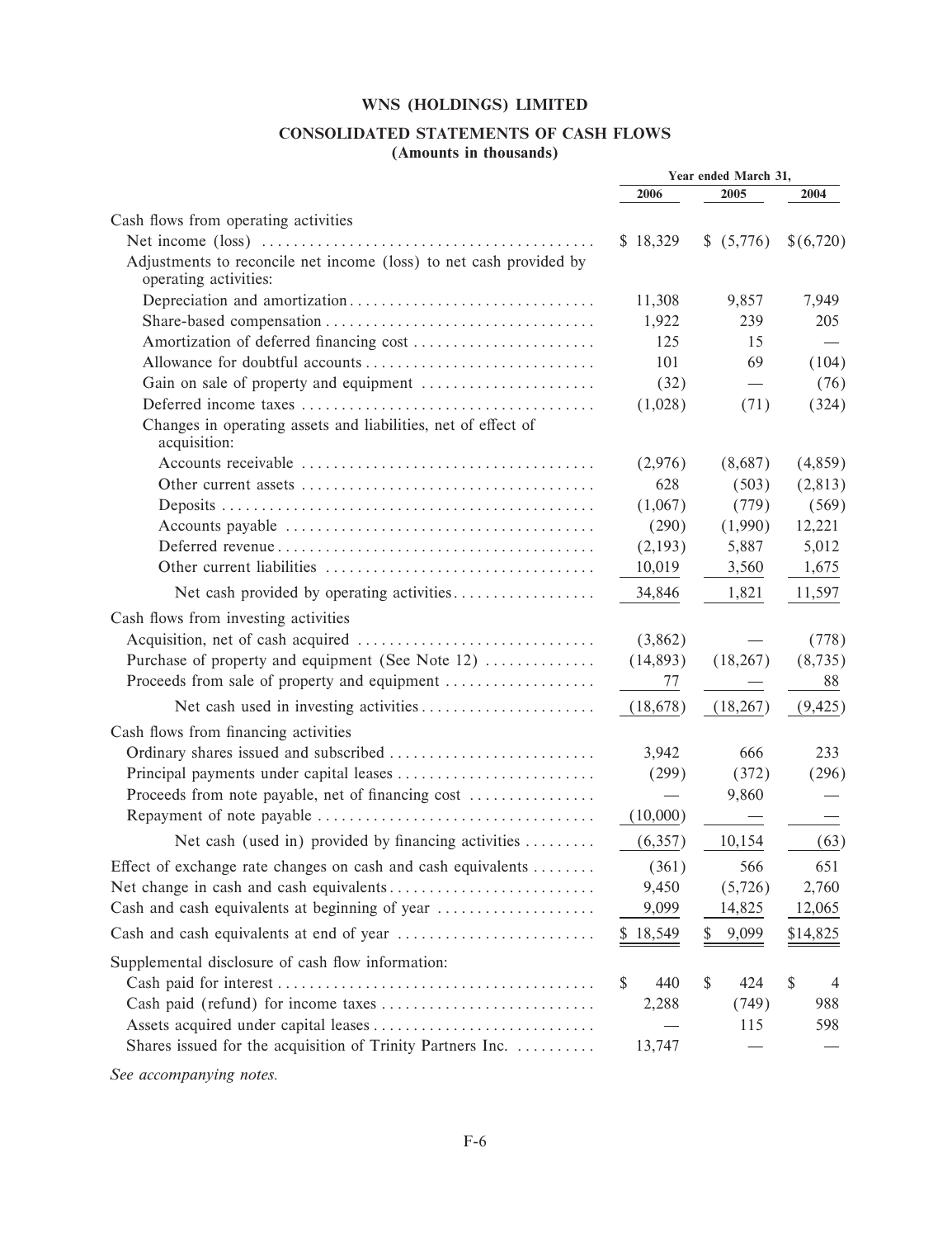### **NOTES TO CONSOLIDATED FINANCIAL STATEMENTS MARCH 31, 2006, 2005 AND 2004 (Amounts in thousands, except share and per share data)**

### **1. ORGANIZATION AND DESCRIPTION OF BUSINESS**

WNS (Holdings) Limited ("WNS Holdings") along with its wholly-owned subsidiaries, is a global Business Process Outsourcing ("BPO") company with client service offices in New York (US), London (UK) and delivery centers in Ipswich (UK), Tucson (US), India and Sri Lanka. The Company's clients are primarily in the travel, banking, financial services and insurance industries. WNS Holdings is incorporated in Jersey, Channel Islands and is controlled by the Warburg Pincus Group.

### **2. SUMMARY OF SIGNIFICANT ACCOUNTING POLICIES**

#### *Basis of preparation*

The accompanying consolidated financial statements include the accounts of WNS Holdings and its whollyowned subsidiaries (the "Company") and are prepared in accordance with United States generally accepted accounting principles ("US GAAP"). All significant inter-company balances and transactions have been eliminated upon consolidation. An acquired business is included in the Company's Consolidated Statement of Operations with effect from the date of the acquisition.

The Company uses the United States Dollar ("\$") as its reporting currency.

### *Use of estimates*

The preparation of financial statements in accordance with US GAAP requires management to make estimates and assumptions that affect the amounts reported in the financial statements and accompanying notes. Actual results could differ from those estimates.

#### *Foreign currency translation*

The Company's foreign operations use their respective local currency as their functional currency. Accordingly, assets and liabilities of foreign subsidiaries are translated into \$ at exchange rates in effect at the balance sheet date, while revenue and expenses are translated at average exchange rates prevailing during the year. Translation adjustments are reported as a component of accumulated other comprehensive income (loss) in shareholders' equity.

Foreign currency denominated assets and liabilities are translated into the functional currency at exchange rates in effect at balance sheet date. Foreign currency transaction gains and losses are recorded in the Consolidated Statement of Operations within other income.

#### *Revenue recognition*

Business Process Outsourcing services comprise back office administration, data management, contact center management and auto claims handling services provided by subsidiaries in India, Sri Lanka, United States and the United Kingdom. Depending on the terms of the arrangement, revenue from back office administration, data management and contact center management is recognized on a per employee, per transaction or costplus basis. Revenue is only recognized when persuasive evidence of an arrangement exists, services have been rendered, the fee is determinable and collectibility is reasonably assured. Amounts billed or payments received, where all the conditions for revenue recognition have not been met, are recorded as deferred revenue and are recognized as revenue when all recognition criteria have been met. However, the costs related to the performance of such work are recognized in the period the services are rendered.

The Company has certain minimum commitment arrangements, that provide for a minimum revenue commitment on an annual basis or a cumulative basis over multiple years, stated in terms of annual minimum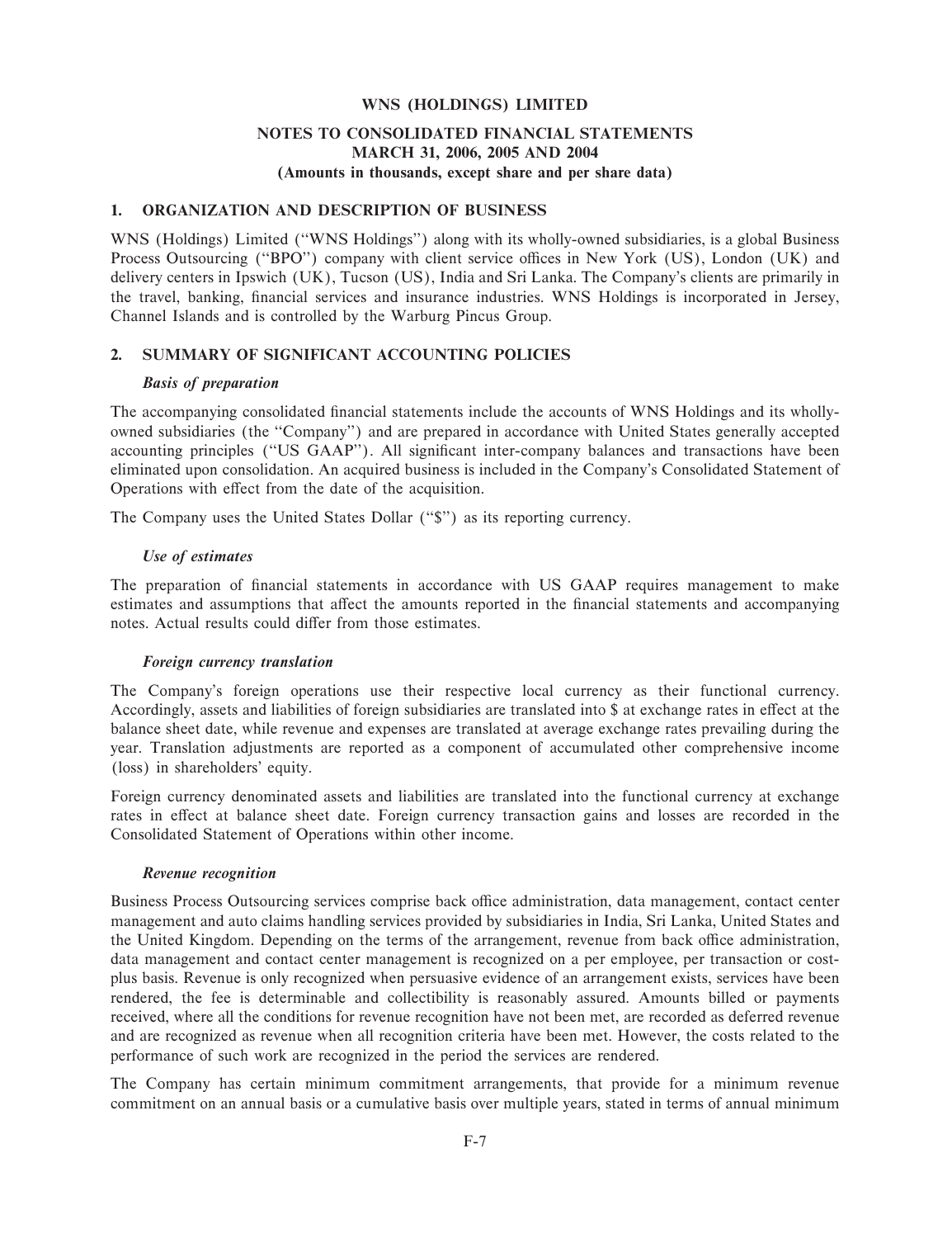### **NOTES TO CONSOLIDATED FINANCIAL STATEMENTS - (Continued) MARCH 31, 2006, 2005 AND 2004 (Amounts in thousands, except share and per share data)**

amounts. Where a minimum commitment is specific to an annual period, any revenue shortfall is invoiced and recognized at the end of this period. When the shortfall in a particular year can be offset with revenues received in excess of minimum commitments in a subsequent year, the Company recognizes deferred revenue for the shortfall which has been invoiced and received. To the extent the Company has sufficient experience to conclude that the shortfall will not be satisfied by excess revenues in a subsequent period, the deferred revenue will be recorded as revenue in that period. In order to determine whether the Company has sufficient experience, the Company considers several factors which include (i) the historical volume of business done with a client as compared with initial projections of volume as agreed to by the client and the Company, (ii) the length of time for which the Company has such historical experience, (iii) future volume expected based on projections received from the client, and (iv) the Company's internal expectations of ongoing volume with the client. Otherwise the deferred revenue will remain until such time when the Company can conclude that it will not receive revenues in excess of the minimum commitment.

Revenue includes reimbursements of out-of-pocket expenses, with the corresponding out of pocket expenses included in cost of revenue.

Auto claims handling services include claims handling and administration (""Claims Handling'') and arranging for repairs with repair centers across the United Kingdom and the related payment processing for such repairs ("Accident Management"). With respect to Claims Handling, the Company receives fees either on a per-claim basis or over a contract period. Revenue is recognized over the estimated processing period, which generally ranges from two to six months or on a straight line basis over the period of the contract. In certain cases, the fee is contingent upon the successful recovery of a claim by the customer. In these circumstances, the revenue is deferred until the contingency is resolved.

In order to provide Accident Management services, the Company arranges for the repair through a network of repair centers. The repair costs are invoiced to customers. In determining whether the receipt from the customers related to payments to repair centers should be recognized as revenue, the Company considers the criteria established by EITF No 99-19, *""Reporting Revenue Gross as a Principal versus Net as an Agent''.* When the Company determines that it is the principal in providing Accident Management services, amounts received from customers are recognized and presented as third party revenue and the payments to repair centers are recognized as cost of revenue in the Consolidated Statement of Operations. Factors considered in determining whether the Company is the principal in the transaction include whether (i) the Company is the primary obligor, (ii) the Company negotiates labor rates with repair centers, (iii) the Company determines which repair center should be used, (iv) the Company is responsible for timely and satisfactory completion of repairs, and (v) the Company bears the risk that the customer may not pay for the services provided (credit risk). If there are circumstances where the above criteria are not met and therefore the Company is not the principal in providing Accident Management services, amounts received from customers would be presented net of payments to repair centers in the Consolidated Statement of Operations. Third party revenue also includes referral fees from repair centers.

#### *Cost of revenue*

Cost of revenue includes payments to repair centers, salaries and related expenses, facilities costs including depreciation and amortization on leasehold improvements, communication expenses and out-of-pocket expenses.

Cost of revenue during a transfer period which includes process set up, training, systems transfer and other personnel costs are recognized as incurred.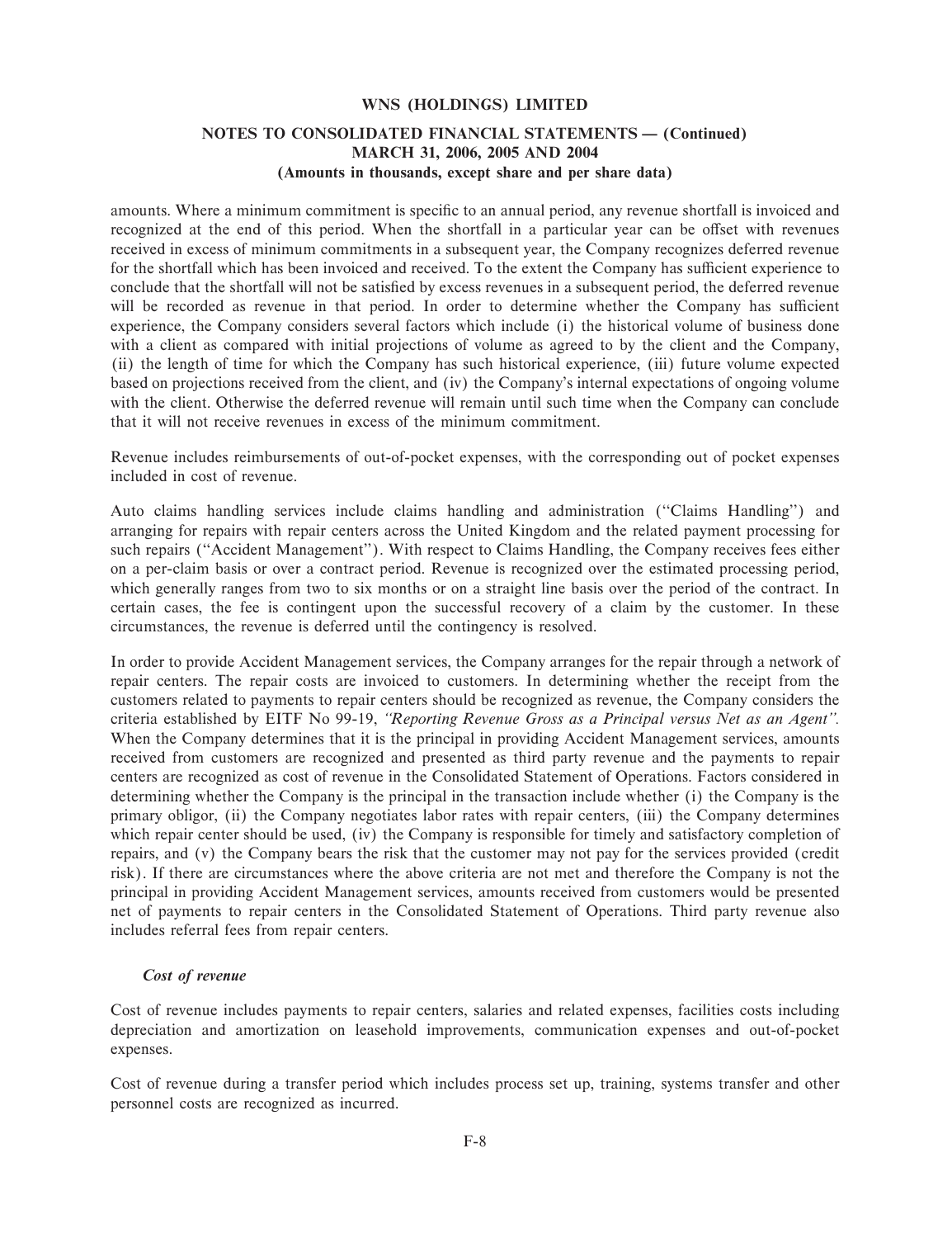### **NOTES TO CONSOLIDATED FINANCIAL STATEMENTS - (Continued) MARCH 31, 2006, 2005 AND 2004 (Amounts in thousands, except share and per share data)**

In January 2004, WNS entered into a seven-year contract with a new customer to outsource their back-office and contact center operations. The contract contemplated a transfer period of approximately one year during which the customer's resources were available to WNS. The cost of such customer's resources during the transfer period, aggregating to \$19,159 and \$7,714 during the years ended March 31, 2005 and 2004, respectively, is included in cost of revenue.

#### *Cash and cash equivalents*

The Company considers all highly liquid investments with an initial maturity of up to three months to be cash equivalents.

#### *Funds held for clients*

Some of the Company's agreements allow the Company to temporarily hold funds on behalf of the client. The funds are segregated from the Company's funds and there is usually a short period of time between when the Company receives these funds from an insurance company and when the clients are paid.

#### *Accounts receivable*

Accounts receivable represent trade receivables, net of an allowance for doubtful accounts. The allowance for doubtful accounts represents the Company's best estimate of receivables that are doubtful of recovery, based on a specific identification basis.

The changes in the allowance for doubtful accounts for the years ended March 31, 2006, 2005 and 2004 were as follows:

| Year ended March 31, |                              |                              |
|----------------------|------------------------------|------------------------------|
| 2006                 | 2005                         | 2004                         |
| \$284                | \$210                        | \$277                        |
| 134                  | 217                          | 123                          |
| (20)                 | (83)                         | (227)                        |
| (13)                 | (65)                         |                              |
| (12)                 | $\frac{5}{2}$ $\frac{37}{2}$ |                              |
| \$373                | \$284                        | $\underline{\frac{$210}{} }$ |

#### *Deferred offering costs*

Deferred offering costs related to a proposed initial public offering of the Company's ordinary shares amounted to \$1,730 through the balance sheet date and is included in other current assets. Accrued offering costs of an equivalent amount is included in other current liabilities.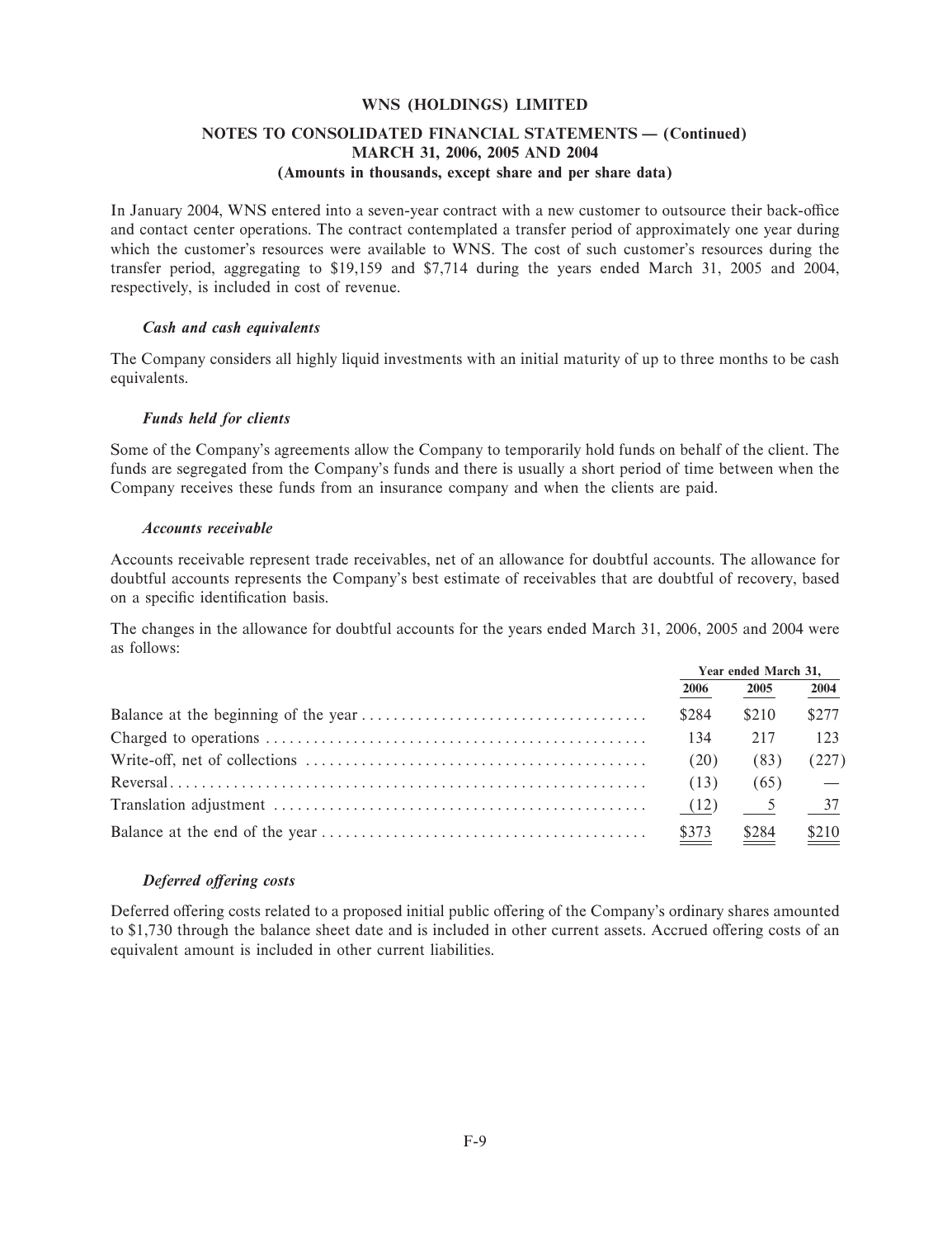### **NOTES TO CONSOLIDATED FINANCIAL STATEMENTS - (Continued) MARCH 31, 2006, 2005 AND 2004 (Amounts in thousands, except share and per share data)**

#### *Property and equipment*

Property and equipment, which include amounts recorded under capital leases, are recorded at cost. Depreciation and amortization are computed using the straight-line method over the estimated useful lives of the assets, which are as follows:

| Asset description | Asset life (in years)                            |
|-------------------|--------------------------------------------------|
|                   |                                                  |
|                   | $4 - 5$                                          |
|                   |                                                  |
|                   | Lesser of estimated useful<br>life or lease term |

Advances paid towards the acquisition of property and equipment and the cost of property and equipment not put to use before the balance sheet date are disclosed under the caption capital work-in-progress in Note 4.

Property and equipment are reviewed for impairment if indicators of impairment arise. The evaluation of impairment is based upon a comparison of the carrying amount of the property and equipment to the estimated future undiscounted net cash flows expected to be generated by the property and equipment. If estimated future undiscounted cash flows are less than the carrying amount of the property and equipment, the asset is considered impaired. The impairment expense is determined by comparing the estimated fair value of the property and equipment to its carrying value, with any shortfall from fair value recognized as an expense in the current period.

#### *Goodwill and intangible assets*

Goodwill is not amortized but is reviewed for impairment annually or more frequently if indicators arise. The evaluation is based upon a comparison of the estimated fair value of the reporting unit to which the goodwill has been assigned to the sum of the carrying value of the assets and liabilities for that reporting unit. The fair values used in this evaluation are estimated based upon discounted future cash Öow projections for the reporting unit. These cash flow projections are based upon a number of estimates and assumptions.

Intangible assets are initially valued at fair market value using generally accepted valuation methods appropriate for the type of intangible assets. Intangible assets with definite lives are amortized over the estimated useful lives and are reviewed for impairment, if indicators of impairment arise. The evaluation of impairment is based upon a comparison of the carrying amount of the intangible asset to the estimated future undiscounted net cash flows expected to be generated by the asset. If estimated future undiscounted cash flows are less than the carrying amount of the asset, the asset is considered impaired. The impairment expense is determined by comparing the estimated fair value of the intangible asset to its carrying value, with any shortfall from fair value recognized as an expense in the current period. Amortization of the Company's definite lived intangible assets is computed using the straight-line method over the estimated useful lives of the assets, which are as follows:

| <b>Asset description</b> | Asset life (in months) |
|--------------------------|------------------------|
|                          | 24-60                  |
|                          | 24                     |
|                          | 24                     |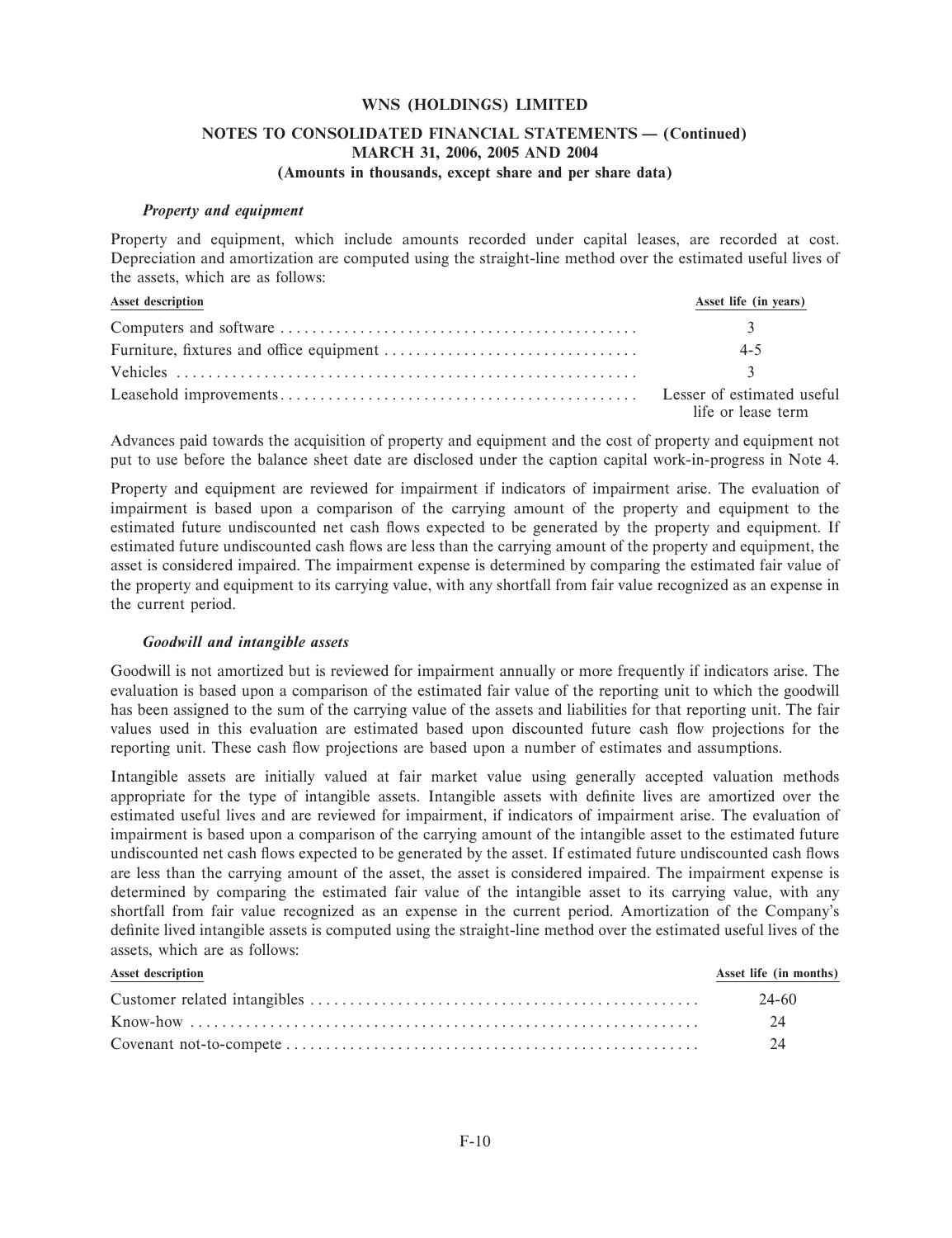### **NOTES TO CONSOLIDATED FINANCIAL STATEMENTS - (Continued) MARCH 31, 2006, 2005 AND 2004 (Amounts in thousands, except share and per share data)**

#### *Income taxes*

The Company applies the asset and liability method of accounting for income taxes as described in Statement of Financial Accounting Standards (""SFAS'') No. 109, *""Accounting for Income Taxes''*. Under this method, deferred tax assets and liabilities are recognized for future tax consequences attributable to differences between the financial statements carrying amounts of existing assets and liabilities and their respective tax bases and operating loss and tax credit carryforwards. Deferred tax assets and liabilities are measured using tax rates expected to apply to taxable income in the years in which those temporary differences are expected to be recovered or settled. The effect on deferred tax assets and liabilities of a change in tax rates is recognized in income in the period that includes the enactment date. Valuation allowances are recognized to reduce the deferred tax assets to an amount that is more likely than not to be realized. In assessing the likelihood of realization, management considers estimates of future taxable income.

The Company evaluates potential exposures related to tax contingencies or claims made by the tax authorities in various jurisdictions and determines if a reserve is required.

#### Employee benefits

#### *DeÑned contribution plans*

Eligible employees of the Company in India receive benefits from a Provident Fund, administered by the Government of India, which is a defined contribution plan. Both the employees and the Company make monthly contributions to the Provident Fund equal to a specified percentage of the eligible employees' salary.

Eligible United States employees of the Company participate in a savings plan (""the Plan'') under Section 401(k) of the United States Internal Revenue Code ("the Code"). The Plan allows for employees to defer a portion of their annual earnings on a pre-tax basis through voluntary contributions to the Plan. The Plan provides that the Company can make optional contributions up to the maximum allowable limit under the Code.

Eligible United Kingdom employees of the Company contribute to a defined contribution pension scheme operated in the United Kingdom. The assets of the scheme are held separately from those of the Company in an independently administered fund. The pension expense represents contributions payable to the fund by the Company.

The Company has no further obligation under defined contribution plans beyond the contributions made to the plan. Contributions are charged to income in the year in which they accrue and are included in the Consolidated Statement of Operations.

### *DeÑned beneÑt plan*

Employees in India are entitled to benefits under the Payment of Gratuity Act 1972, a defined benefit retirement plan covering eligible employees of the Company. The plan provides for a lump-sum payment to eligible employees at retirement, death, incapacitation or on termination of employment, of an amount based on the respective employee's salary and tenure of employment subject to a maximum of approximately \$8 per employee.

The Company makes contributions to a fund administered and managed by the Life Insurance Corporation of India (""LIC'') to fund the gratuity liability of an Indian subsidiary while the other Indian subsidiaries have unfunded gratuity obligations. Under this scheme, the obligation to pay gratuity remains with the Company, although LIC administers the scheme. The gratuity liability and net periodic gratuity cost has been actuarially determined after considering discount rates, expected long term return on plan assets and increases in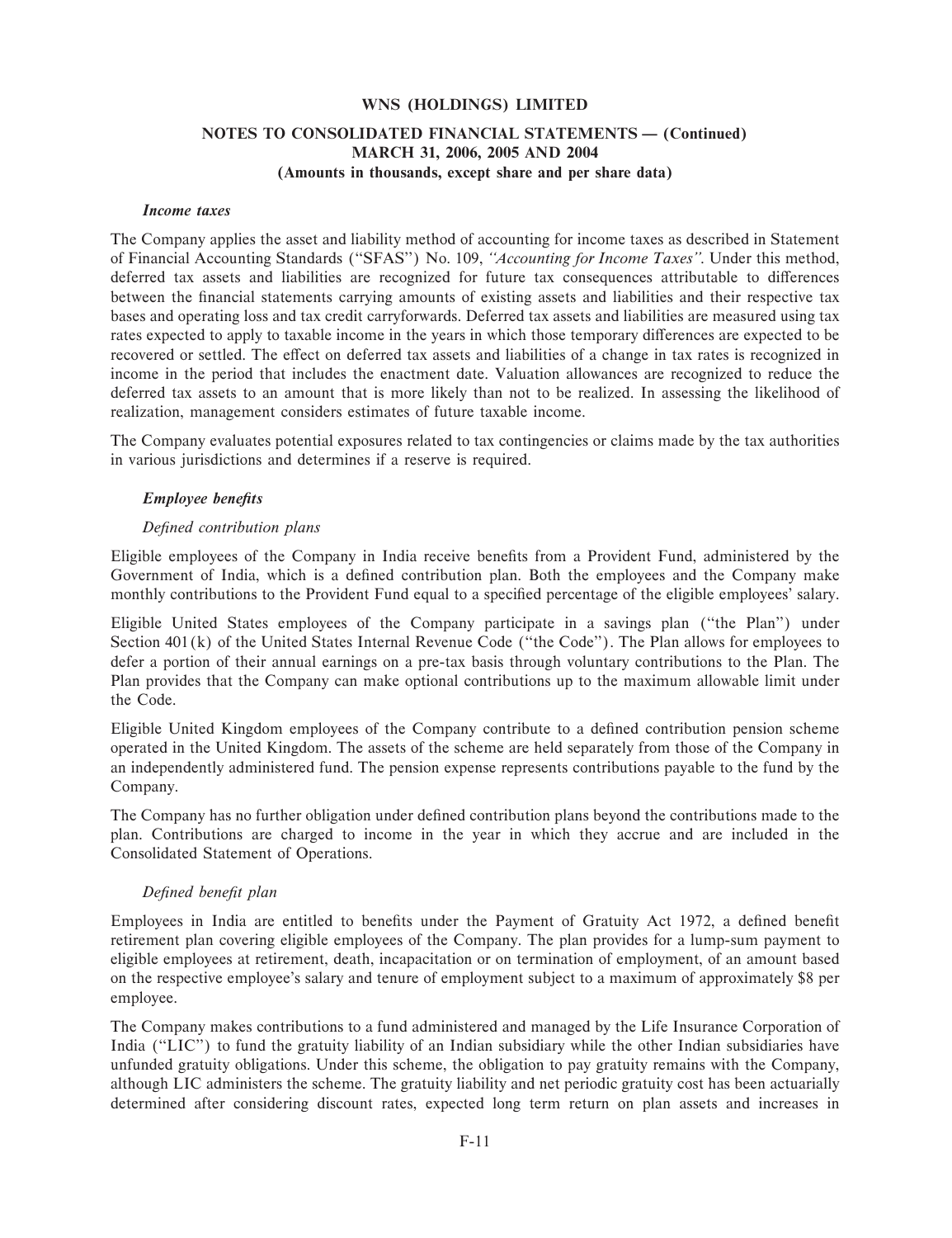### **NOTES TO CONSOLIDATED FINANCIAL STATEMENTS - (Continued) MARCH 31, 2006, 2005 AND 2004 (Amounts in thousands, except share and per share data)**

compensation levels. Differences between the amount paid to LIC and the net periodic gratuity cost is recorded as a prepaid (accrued) pension cost.

#### *Advertising costs*

Advertising costs are expensed as incurred and are included in selling, general and administrative expenses. Advertising costs for the years ended March 31, 2006, 2005 and 2004 were \$1,013, \$544 and \$252, respectively.

#### *Earnings per share*

Basic income (loss) per share is computed using the weighted-average number of ordinary shares outstanding during the year. Diluted income (loss) per share is computed by considering the impact of the potential issuance of ordinary shares, using the treasury stock method, on the weighted average number of shares outstanding. As the Company was in a loss position for the years ended March 31, 2005 and 2004, the potential ordinary shares were excluded from the calculation of diluted income (loss) per share as the shares would have had an anti-dilutive effect.

The following table sets forth the computation of basic and diluted earnings per share:

|                                                              | Year ended March 31, |            |  |            |  |            |  |
|--------------------------------------------------------------|----------------------|------------|--|------------|--|------------|--|
|                                                              |                      | 2006       |  | 2005       |  | 2004       |  |
| Numerator:                                                   |                      |            |  |            |  |            |  |
|                                                              |                      |            |  |            |  | (6,720)    |  |
| Denominator:                                                 |                      |            |  |            |  |            |  |
| Basic weighted average ordinary shares outstanding           |                      | 32,874,299 |  | 30,969,658 |  | 30,795,888 |  |
|                                                              |                      | 2,155,467  |  |            |  |            |  |
| Diluted weighted average ordinary shares outstanding $\dots$ |                      | 35,029,766 |  | 30,969,658 |  | 30,795,888 |  |

#### *Share-based compensation*

The Company uses the intrinsic value method of accounting prescribed by the Accounting Principles Board (""APB'') Opinion No. 25, *""Accounting for Stock Issued to Employees''* and related interpretations including Financial Accounting Standards Board (""FASB'') Interpretation 44, *""Accounting for Certain Transactions involving Stock Compensation''*, an interpretation of APB Opinion 25, to account for its employee share-based compensation plan. Under this method, compensation expense is recorded over the vesting period of the option, if the fair market value of the underlying stock exceeds the exercise price at the measurement date, which typically is the grant date.

The Company has provided pro forma disclosures as required by SFAS No. 123, *""Accounting for Stock-Based Compensation''* and SFAS 148, "Accounting for Stock-Based Compensation — Transition and Disclosure." Had compensation cost been determined in a manner consistent with the fair value approach described in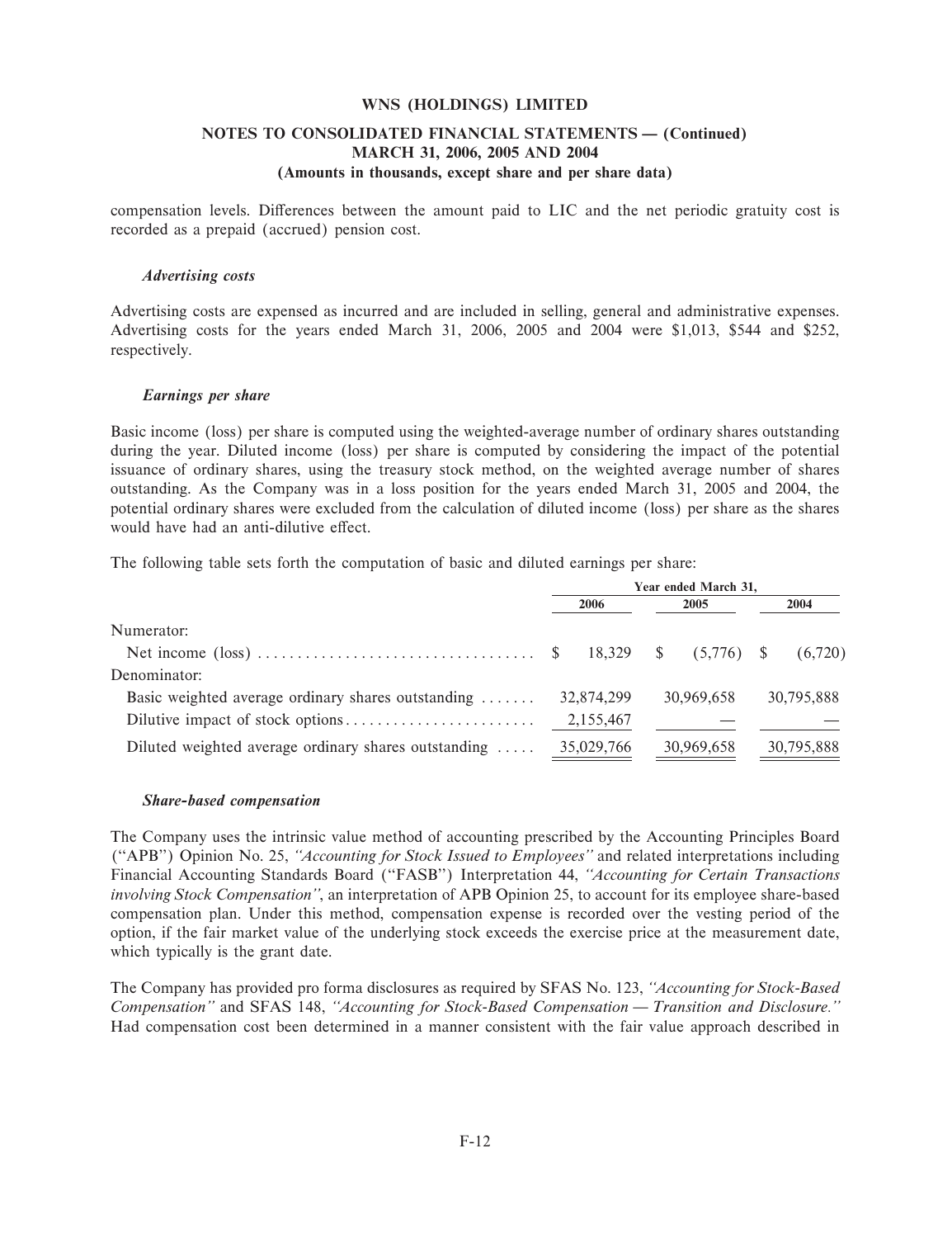### **NOTES TO CONSOLIDATED FINANCIAL STATEMENTS - (Continued) MARCH 31, 2006, 2005 AND 2004 (Amounts in thousands, except share and per share data)**

SFAS No. 123, the Company's net income (loss) and net income (loss) per share as reported would have changed to amounts indicated below:

|                                                                                                                                  | Year ended March 31, |           |           |  |
|----------------------------------------------------------------------------------------------------------------------------------|----------------------|-----------|-----------|--|
|                                                                                                                                  | 2006                 | 2005      | 2004      |  |
| Net income (loss) as reported $\dots \dots \dots \dots \dots \dots \dots \dots \dots \dots \dots$                                | \$18,329             | \$(5,776) | \$(6,720) |  |
| Add: Share-based employee compensation expense included in<br>reported net income (loss), net of related tax effects             | 1.709                | 239       | 205       |  |
| Less: Share-based employee compensation expense determined based<br>on the fair value of the options, net of related tax effects | (1, 422)             | (1,229)   | (812)     |  |
|                                                                                                                                  | \$18,616             | \$(6,766) | \$(7,327) |  |
| Basic income (loss) per share:                                                                                                   |                      |           |           |  |
|                                                                                                                                  | 0.56                 | \$ (0.19) | \$ (0.22) |  |
|                                                                                                                                  | 0.57                 | (0.22)    | (0.24)    |  |
| Diluted income (loss) per share:                                                                                                 |                      |           |           |  |
|                                                                                                                                  | $\frac{\$}{0.52}$    | \$ (0.19) | \$ (0.22) |  |
|                                                                                                                                  | 0.53                 | (0.22)    | (0.24)    |  |

The fair value of options was determined using the minimum value method with the following assumptions:

| Year ended March 31, |                   |  |  |
|----------------------|-------------------|--|--|
| 2006                 | 2005 2004         |  |  |
|                      | $7\%$ $7\%$ $7\%$ |  |  |
|                      |                   |  |  |
|                      |                   |  |  |

In December 2004, SFAS No. 123(R), *""Share-Based Payment''*, was issued, which establishes standards of accounting for transactions in which an entity exchanges its equity instruments for goods or services. This standard will be adopted by the Company effective April 1, 2006. Under the transition provisions of this standard, non-public companies that used the minimum-value method for determining fair value of stock options would continue to account for non vested equity awards outstanding at the date of adoption of the standard under the intrinsic value method. All awards granted, modified or settled after the date of adoption should be accounted for under the provision of the new standard. Adoption of this standard may have a significant impact on the Company's results of operations, although it will have no impact on the Company's overall Ñnancial position. The impact of adoption of this standard cannot be predicted at this time as it will depend on levels of share-based payments made in the future.

### *Fair value of financial instruments*

The carrying amounts reported in the balance sheets for cash and cash equivalents, accounts receivable, employee receivables, other current assets, accounts payable and other current liabilities approximate their fair value due to the short maturity of these items.

### *Concentration of risk*

Financial instruments that potentially subject the Company to concentrations of credit risk consist principally of cash and cash equivalents, funds held for clients and accounts receivable. The Company's cash and cash equivalents are invested with financial institutions and banks having high investment grade credit ratings.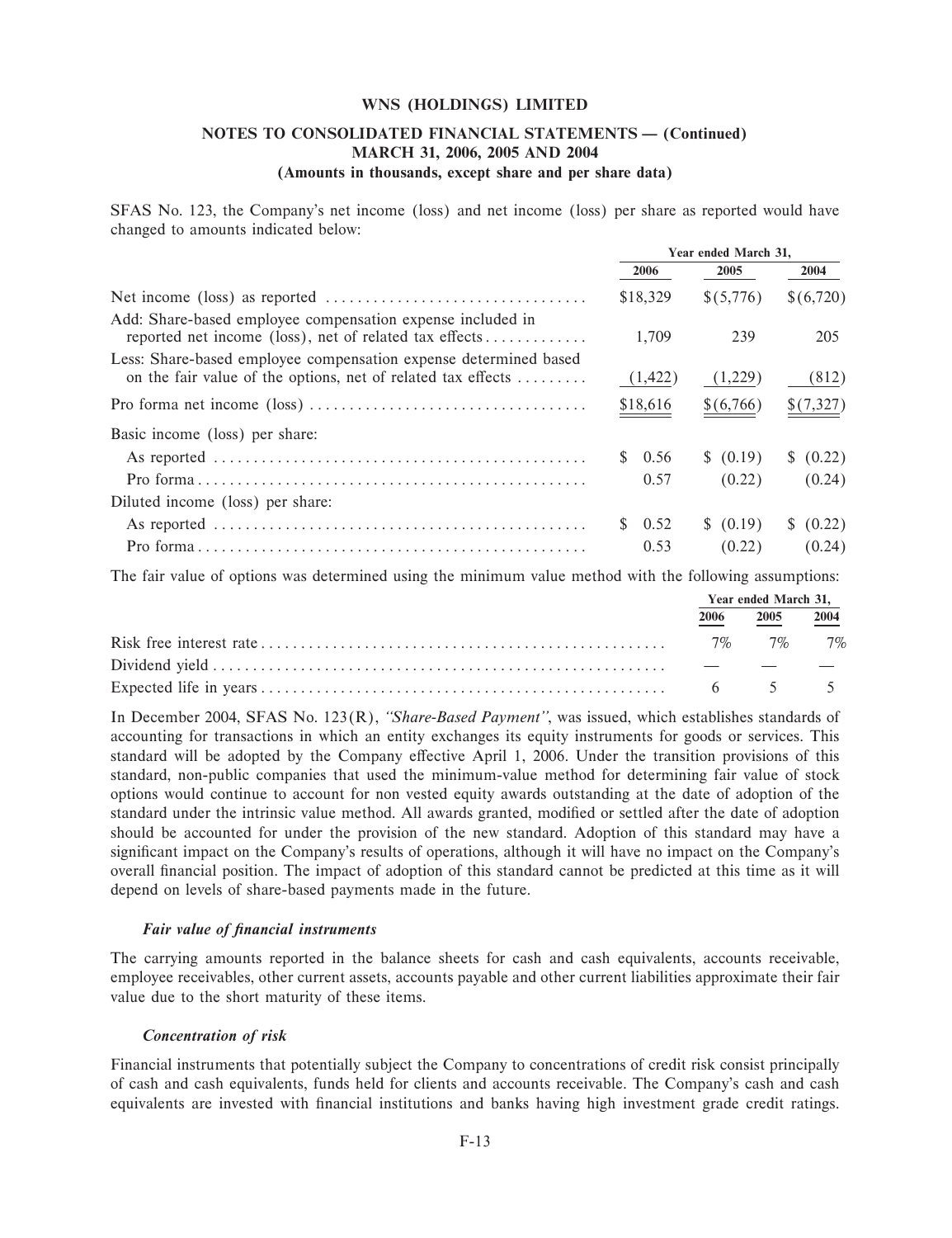### **NOTES TO CONSOLIDATED FINANCIAL STATEMENTS - (Continued) MARCH 31, 2006, 2005 AND 2004 (Amounts in thousands, except share and per share data)**

Accounts receivables are unsecured and are derived from revenue earned from customers in the travel, banking, financial services, insurance, and healthcare industries based primarily in the United States and the United Kingdom. The Company monitors the credit worthiness of its customers to whom it grants credit terms in the normal course of its business. Management believes there is no significant risk of loss in the event of non-performance of the counter parties to these financial instruments, other than the amounts already provided for in the Consolidated Financial Statements.

#### *Recently issued accounting standards*

In June 2005, the FASB issued SFAS No. 154, *""Accounting Changes and Error Corrections,''* (""SFAS 154'') which is a replacement of APB Opinion No. 20, Accounting Changes and FASB Statement No. 3, Reporting Accounting Changes in Interim Financial Statements. SFAS 154 changes the accounting for and reporting of changes in accounting principles and error corrections by requiring retrospective application to prior period financial statements unless impracticable. This statement is effective in fiscal years beginning after December 15, 2005. The Company does not expect the adoption of SFAS 154 to have a significant impact on its financial statements.

In February 2006, the FASB issued SFAS No. 155, "Accounting for Certain Hybrid Financial Instruments an amendment of FASB Statements No. 133 and 140," ("SFAS No. 155"). SFAS No. 155 permits fair value remeasurement for any hybrid financial instrument that contains an embedded derivative that otherwise would require bifurcation, clarifies which interest-only strips and principal-only strips are not subject to the requirements of Statement No. 133, establishes a requirement to evaluate interests in securitized financial assets to identify interests that are freestanding derivatives or that are hybrid financial instruments that contain an embedded derivative requiring bifurcation, clarifies that concentrations of credit risk in the form of subordination are not embedded derivatives, and amends Statement No. 140 to eliminate the prohibition on a qualifying special purpose entity from holding a derivative financial instrument that pertains to a beneficial interest other than another derivative financial instrument. SFAS No. 155 is effective for all financial instruments acquired or issued after the beginning of an entity's first fiscal year that begins after September 15, 2006. The Company has not completed its evaluation of the effect of SFAS No. 155.

### **3. ACQUISITION OF TRINITY PARTNERS INC.**

On November 16, 2005, the Company acquired the entire share capital of Trinity Partners Inc. (""Trinity'') for a total consideration of \$19,777, including \$175 of transaction costs. The total purchase consideration comprised of a cash payment of \$6,814 and 2,107,901 shares of WNS (Holdings) Limited.

Trinity, together with its wholly owned subsidiary in India, provides business process outsourcing services and information technology-delivery solutions to customers in the financial services industry in the United States.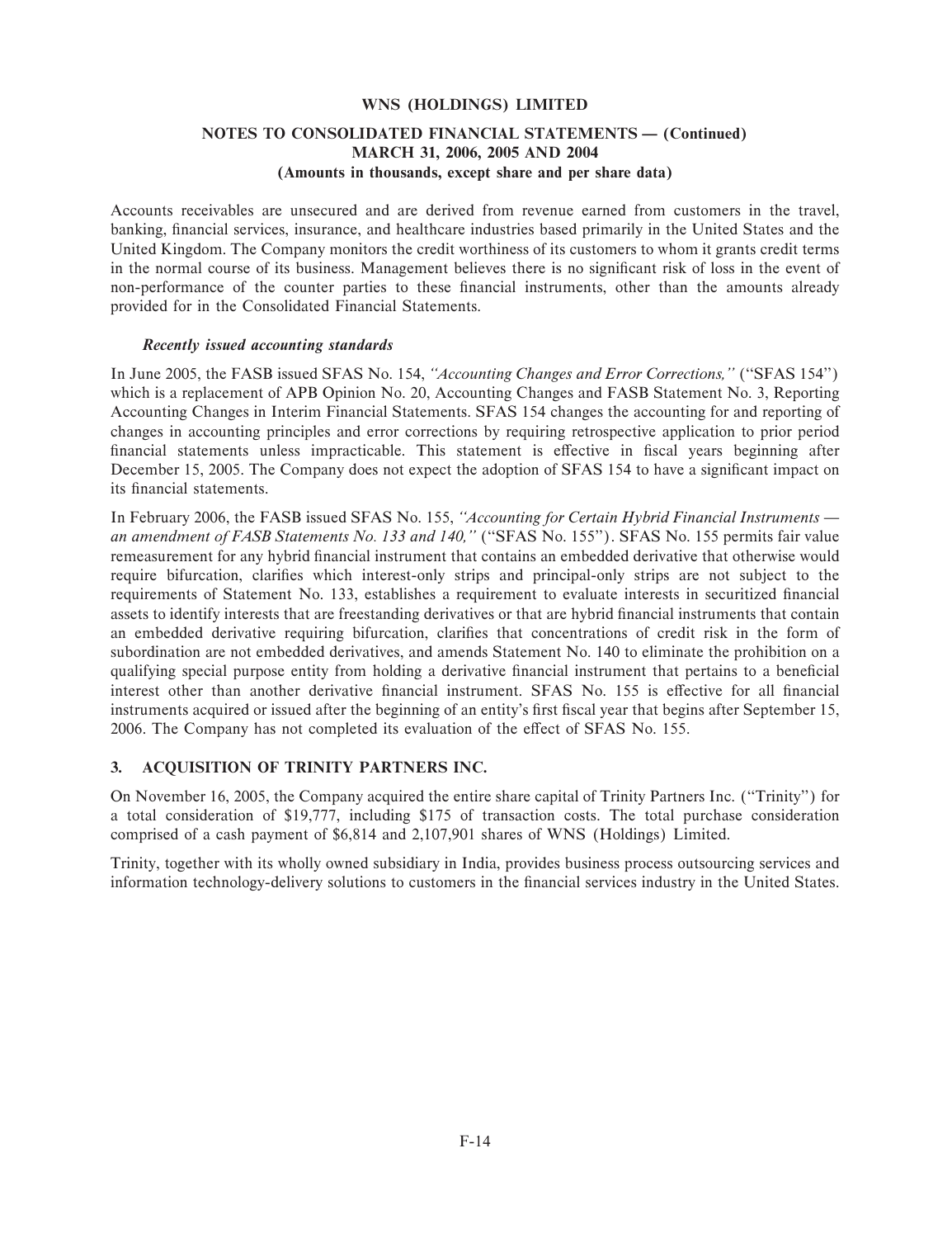### **NOTES TO CONSOLIDATED FINANCIAL STATEMENTS - (Continued) MARCH 31, 2006, 2005 AND 2004 (Amounts in thousands, except share and per share data)**

The acquisition has been accounted as a purchase with effect from November 16, 2005 and the allocation of the total purchase price based on management's estimates, to the assets acquired and liabilities assumed, is as follows:

**Amount**

| ашуаш   |
|---------|
|         |
| 1,494   |
| 365     |
| 1,285   |
| 7,080   |
| 2,340   |
| 858     |
| 8,889   |
| (1,718) |
| (3,768) |
|         |

The valuation of customer contracts and customer relationships was based on an income-based approach using projected cash flows and discounting them to arrive at a present value.

The acquired customer related intangibles are amortized over their useful life which has been estimated to be 5 years.

The Company granted 104,716 shares to certain selling shareholders in consideration for employment contracts. The fair value of such shares amounting to approximately \$635 is recorded as compensation and is being recognized as compensation expense over the period of the employment contract, which is one year. An additional 53,405 shares were issued to another selling shareholder who is a customer. The fair value of these shares amounting to \$324 is being amortized over the term of the customer contract (5 years) and accounted for as a reduction of revenue.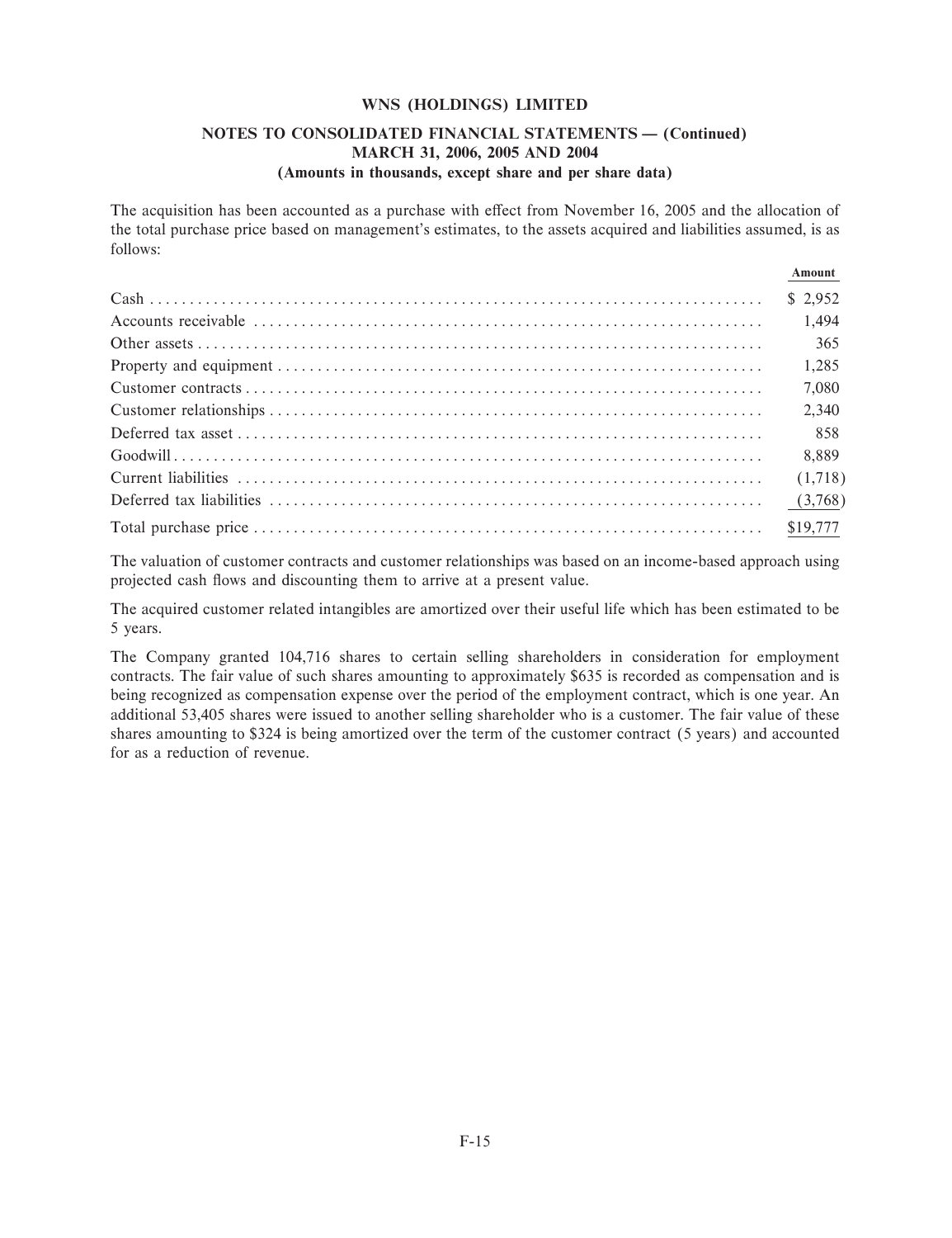### **NOTES TO CONSOLIDATED FINANCIAL STATEMENTS - (Continued) MARCH 31, 2006, 2005 AND 2004 (Amounts in thousands, except share and per share data)**

Pro forma consolidated results of operations assuming the acquisition of Trinity at the beginning of the respective years are as follows:

|                                 | Year ended March 31, |           |
|---------------------------------|----------------------|-----------|
|                                 | 2006                 | 2005      |
| Revenue                         |                      |           |
|                                 | \$202,809            | \$162,173 |
|                                 | 210.356              | 167,684   |
| Net income (loss)               |                      |           |
|                                 |                      |           |
| Pro forma $(8,296)$             |                      |           |
| Basic income (loss) per share   |                      |           |
|                                 |                      |           |
|                                 | 0.50                 | (0.25)    |
| Diluted income (loss) per share |                      |           |
|                                 |                      | (0.19)    |
|                                 | 0.47                 | (0.25)    |

### **4. PROPERTY AND EQUIPMENT**

The major classes of property and equipment are as follows:

| March 31, |          |
|-----------|----------|
| 2006      | 2005     |
| \$27,021  | \$23,295 |
| 19.915    | 14,472   |
| 1,012     | 717      |
| 9,857     | 8,564    |
|           | 613      |
| 59.679    | 47.661   |
| (29,056)  | (22,991) |
| \$30,623  | \$24,670 |

Depreciation and amortization expense amounted to \$10,452, \$8,441 and \$5,349 for the years ended March 31, 2006, 2005 and 2004, respectively. Capital work-in-progress includes advances for property and equipment of \$600 and \$355 as at March 31, 2006 and 2005, respectively.

Computers on capital leases at March 31, 2006 and 2005 were \$1,329 and \$1,316, respectively. The related accumulated amortization at March 31, 2006 and 2005 was \$1,174 and \$497, respectively.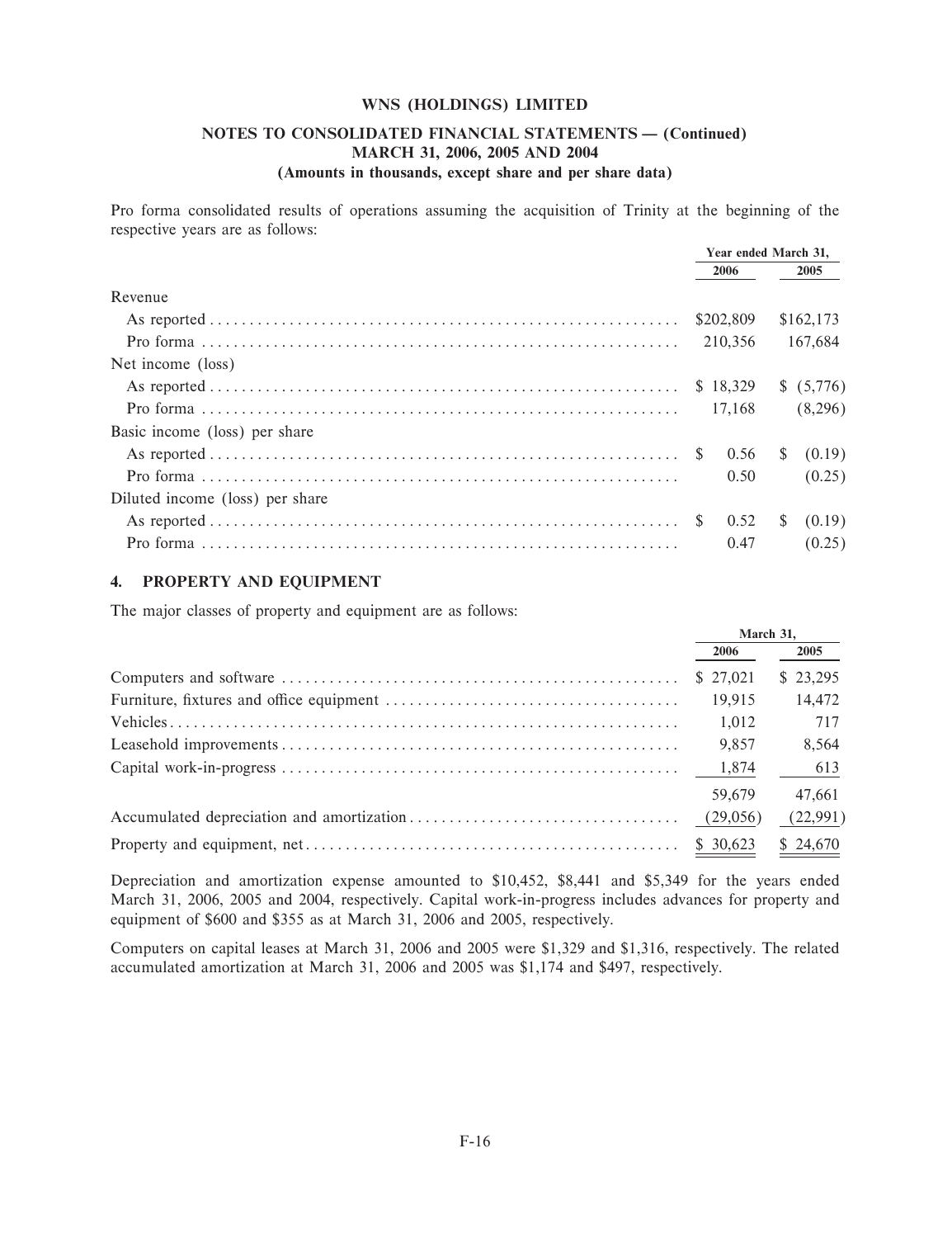# **NOTES TO CONSOLIDATED FINANCIAL STATEMENTS - (Continued) MARCH 31, 2006, 2005 AND 2004**

# **(Amounts in thousands, except share and per share data)**

### **5. GOODWILL AND INTANGIBLES**

The components of intangible assets are as follows:

| <b>March 31, 2006</b> |                             |          |
|-----------------------|-----------------------------|----------|
| <b>Gross</b>          | Accumulated<br>amortization | $N_{et}$ |
|                       | \$6,396                     | \$6,549  |
| 2.340                 | - 176                       | 2,164    |
| 310                   | 310                         |          |
| - 100                 | 100                         |          |
| \$15,695              | \$6,982                     | \$8,713  |

| March 31, 2005 |                             |            |
|----------------|-----------------------------|------------|
| <b>Gross</b>   | Accumulated<br>amortization | <b>Net</b> |
|                | \$6.116                     | \$65       |
| 315            | 249                         | 66         |
|                | 80                          | - 20       |
| \$6,596        | \$6,445                     | \$151      |

The estimated amortization expense based on current intangible balances for the next five fiscal years beginning April 1, 2006 is as follows:

| <b>Year ending March 31</b> | Amount  |
|-----------------------------|---------|
|                             |         |
|                             |         |
|                             |         |
|                             |         |
|                             |         |
|                             | \$8.713 |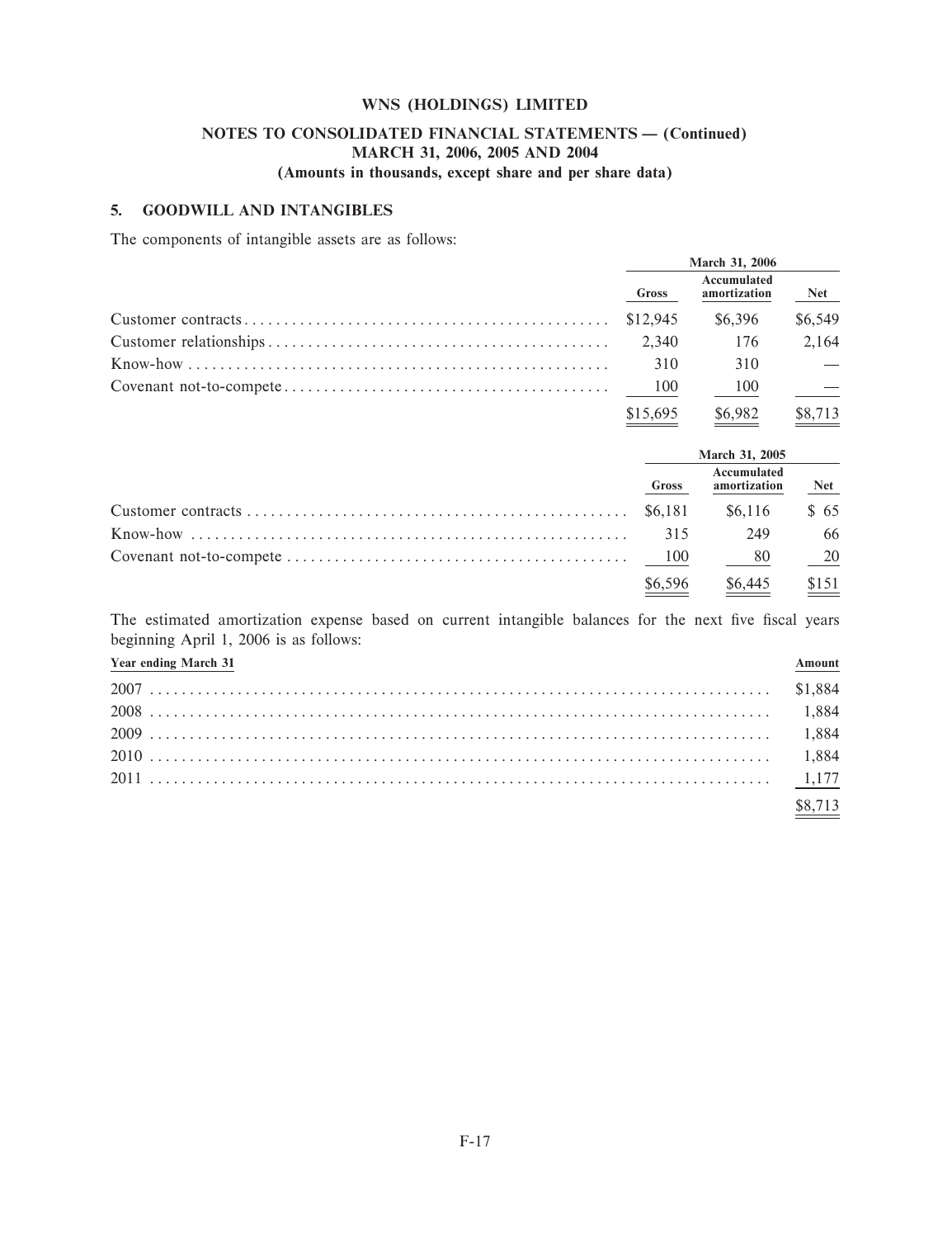### NOTES TO CONSOLIDATED FINANCIAL STATEMENTS - (Continued) MARCH 31, 2006, 2005 AND 2004 (Amounts in thousands, except share and per share data)

The changes in the carrying value of goodwill by segment (refer to note 14) were as follows:

| <b>WNS</b><br><b>Global BPO</b> | <b>WNS Auto</b><br><b>Claims BPO</b> | Total    |
|---------------------------------|--------------------------------------|----------|
| \$3.604                         | \$18,774                             | \$22,378 |
| 209                             |                                      | 209      |
| 302                             | 3,084                                | 3,386    |
| 4,115                           | 21,858                               | 25,973   |
| 17                              | 560                                  | 577      |
| 4.132                           | 22.418                               | 26,550   |
| 8.889                           |                                      | 8.889    |
| (65)                            | (1,600)                              | (1,665)  |
| \$12,956                        | \$20,818                             | \$33,774 |

#### **INCOME TAXES** 6.

The Company's (provision) benefit for income taxes consists of the following:

| March 31, |           |       |
|-----------|-----------|-------|
| 2006      | 2005      | 2004  |
|           |           |       |
|           |           |       |
|           | (1,139)   | (283) |
| (2,602)   | (1,139)   | (283) |
|           |           |       |
|           |           |       |
| 1,028     | 71        | 324   |
| 1,028     |           | 324   |
|           | \$(1,068) | 41    |
|           |           |       |

Domestic taxes are nil as there are no statutory taxes applicable in Jersey, Channel Islands. Foreign taxes are based on enacted tax rates in each subsidiary's jurisdiction. Income (loss) before income taxes for the years ended March 31, 2006, 2005 and 2004, primarily arose in the following jurisdictions:

|                     |      | Year ended March 31, |       |
|---------------------|------|----------------------|-------|
| <b>Jurisdiction</b> | 2006 | 2005 2004            |       |
|                     |      |                      |       |
|                     |      | 420                  | 289   |
|                     |      |                      | (546) |
|                     |      | 635                  | 128   |
|                     |      |                      |       |

The Company's Indian operations are eligible to claim income-tax exemption with respect to profits earned from export revenue from an operating unit registered under the Software Technology Parks of India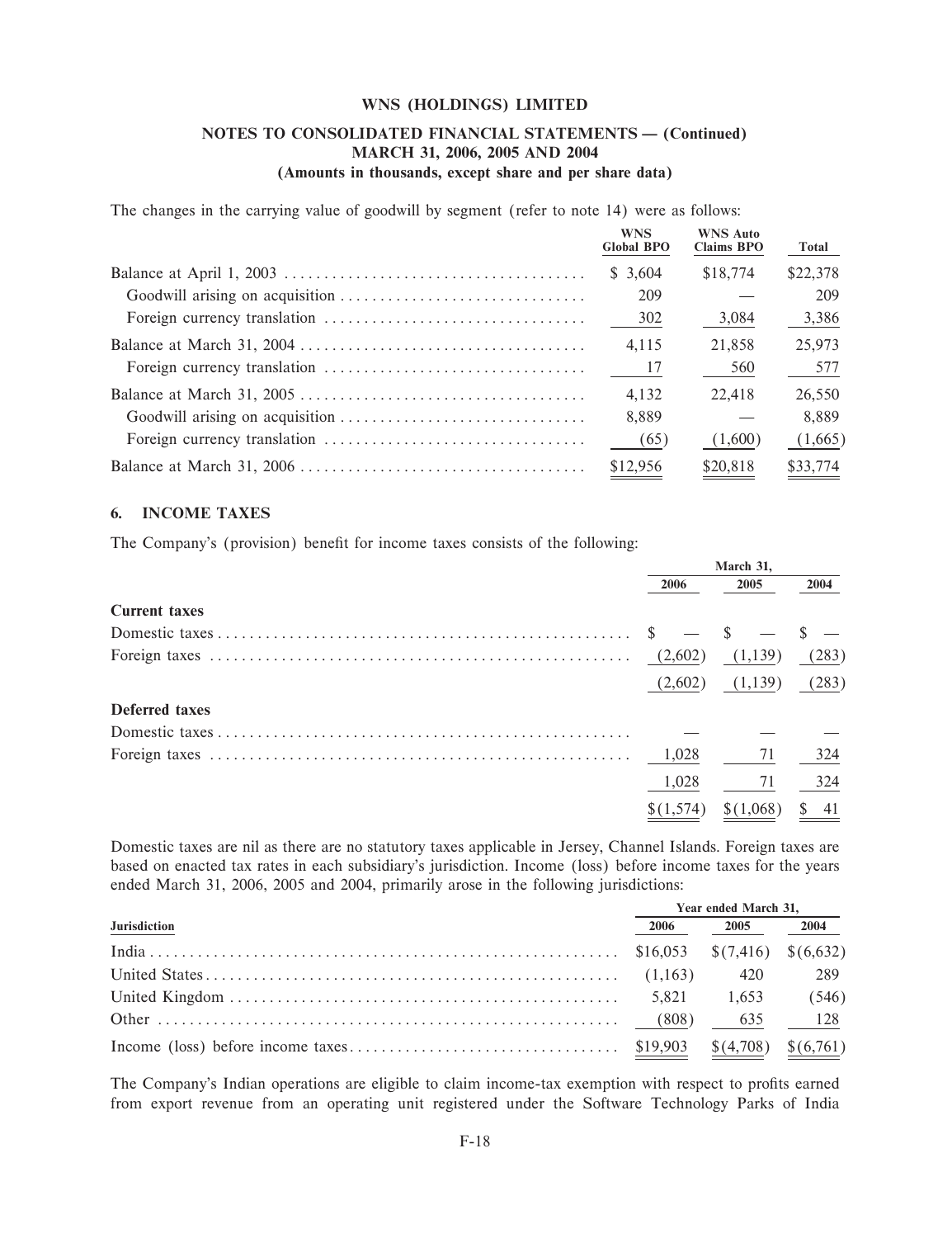### NOTES TO CONSOLIDATED FINANCIAL STATEMENTS - (Continued) MARCH 31, 2006, 2005 AND 2004 (Amounts in thousands, except share and per share data)

("STPI"). The benefit is available from the date of commencement of operations to March 31, 2009, subject to a maximum of 10 years. The Company had eleven, nine and six such locations for the years ended March 31, 2006, 2005 and 2004, respectively. The benefits expire in stages from April 1, 2006 to March 31, 2009.

The additional income tax expense at the statutory rate in India and Sri Lanka, if the tax exemption was not available, would have been approximately \$4,998 and \$783 for the years ended March 31, 2006 and 2005 (March 31, 2004; Nil). The impact of such additional tax on basic and diluted income per share for the year ended March 31, 2006 would have been approximately \$0.15 and \$0.14, respectively (loss per share of  $$(0.03)$ ) for the year ended March 31, 2005).

The following is a reconciliation of the Jersey statutory income tax rate with the effective tax rate:

|                                                                                         | Year ended March 31, |                       |          |
|-----------------------------------------------------------------------------------------|----------------------|-----------------------|----------|
|                                                                                         | 2006                 | 2005                  | 2004     |
|                                                                                         | \$19,903             | $\$(4,708) \$(6,761)$ |          |
|                                                                                         |                      |                       |          |
| (Provision) benefit due to:                                                             |                      |                       |          |
| Foreign minimum alternative taxes and state taxes $\dots\dots\dots\dots\dots\dots\dots$ |                      | (8)                   | (63)     |
|                                                                                         | (1,454)              | (1,036)               | 102      |
|                                                                                         | (120)                | (24)                  | $\sim$ 2 |
|                                                                                         |                      | \$(1,068)             | 41       |

The components of deferred tax assets and liabilities are as follows:

|                           | March 31. |           |
|---------------------------|-----------|-----------|
|                           | 2006      | 2005      |
| Deferred tax assets:      |           |           |
|                           | \$1.047   | 722<br>S. |
|                           | 1,418     | 555       |
|                           | 262       | 105       |
|                           | 207       |           |
|                           |           | 46        |
|                           | 3,090     | 1,428     |
|                           | (246)     | (265)     |
|                           | 2,844     | 1,163     |
| Deferred tax liabilities: |           |           |
|                           | (48)      | (9)       |
|                           | (3,485)   |           |
|                           | (368)     | (317)     |
|                           | (3,901)   | (326)     |
|                           | \$(1,057) | \$ 837    |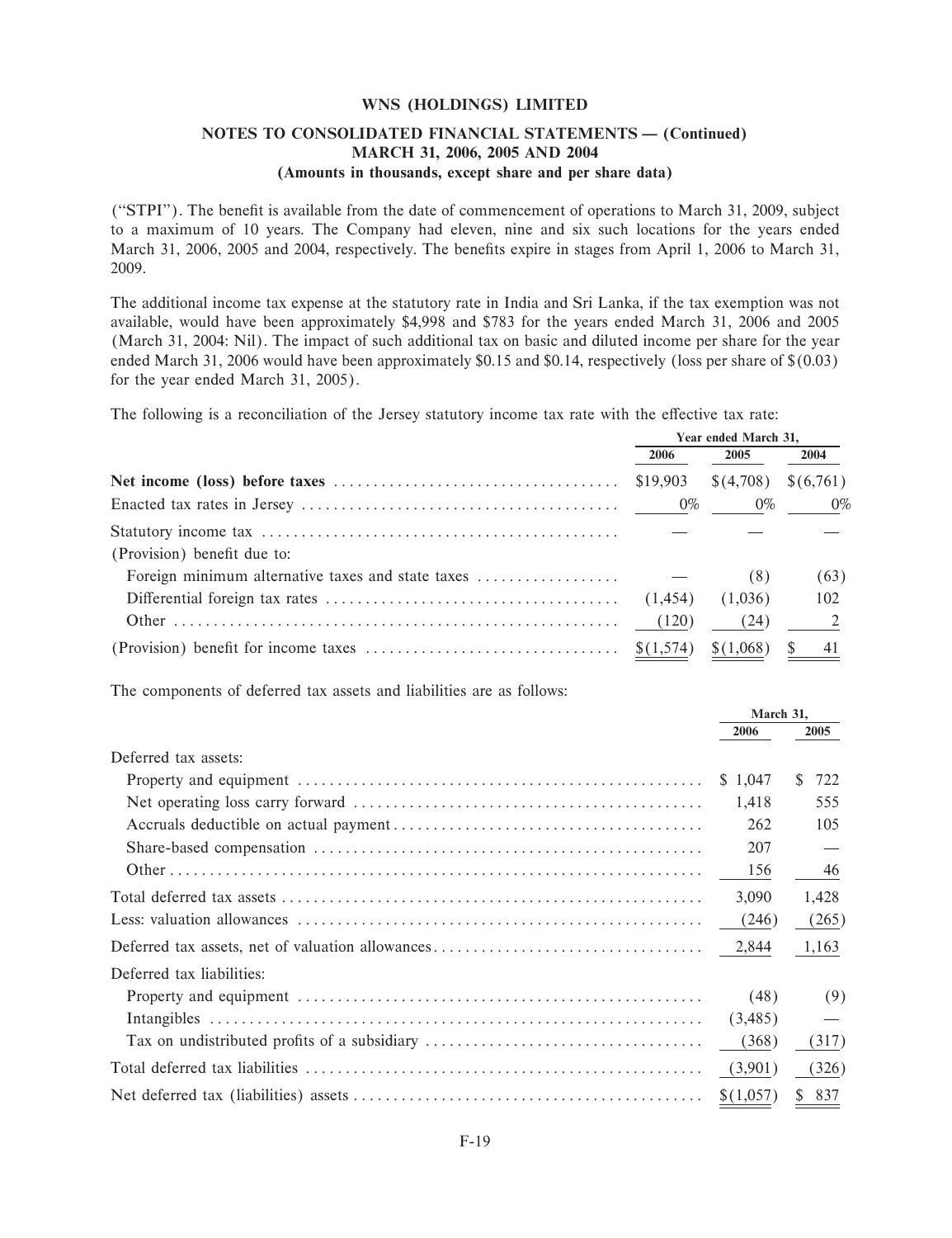### **NOTES TO CONSOLIDATED FINANCIAL STATEMENTS - (Continued) MARCH 31, 2006, 2005 AND 2004 (Amounts in thousands, except share and per share data)**

The classification of deferred tax assets (liabilities) is as follows:

|                                    | March 31, |       |
|------------------------------------|-----------|-------|
|                                    | 2006      | 2005  |
| Current                            |           |       |
|                                    |           | \$432 |
|                                    | (368)     | (317) |
|                                    |           | 115   |
| Non current                        |           |       |
|                                    | 1.554     | 996   |
|                                    |           | (265) |
|                                    | 1.308     | 731   |
| Deferred tax liabilities $(2,350)$ |           | (9)   |
|                                    |           |       |

At March 31, 2006, the Company had net operating loss carryforwards aggregating to \$868 in the UK with no expiration date and \$2,759 in the US which expire between 2023-2026. The Company has recorded a valuation allowance related to losses incurred by an entity that currently does not have operations but could potentially have taxable income in the future.

At March 31, 2006 and 2005, the Company maintained a \$1.4 million tax reserve for tax contingencies related to tax return Ñlings in various jurisdictions. Management reviews the adequacy of the tax reserve at each reporting period and makes adjustments when necessary based on current facts and circumstances.

Deferred income taxes on undistributed earnings of foreign subsidiaries, except for one subsidiary in India where management expects to distribute the accumulated earnings, have not been provided as such earnings are deemed to be permanently reinvested.

### **7. DEFERRED REVENUE**

Deferred revenue comprises of:

| March 31, |           |
|-----------|-----------|
|           | 2005      |
|           |           |
|           | 6,026     |
|           | 1,547     |
|           | 980 1,212 |
| \$8,994   | \$11,478  |

Other includes revenue deferred due to the absence of persuasive evidence of an arrangement.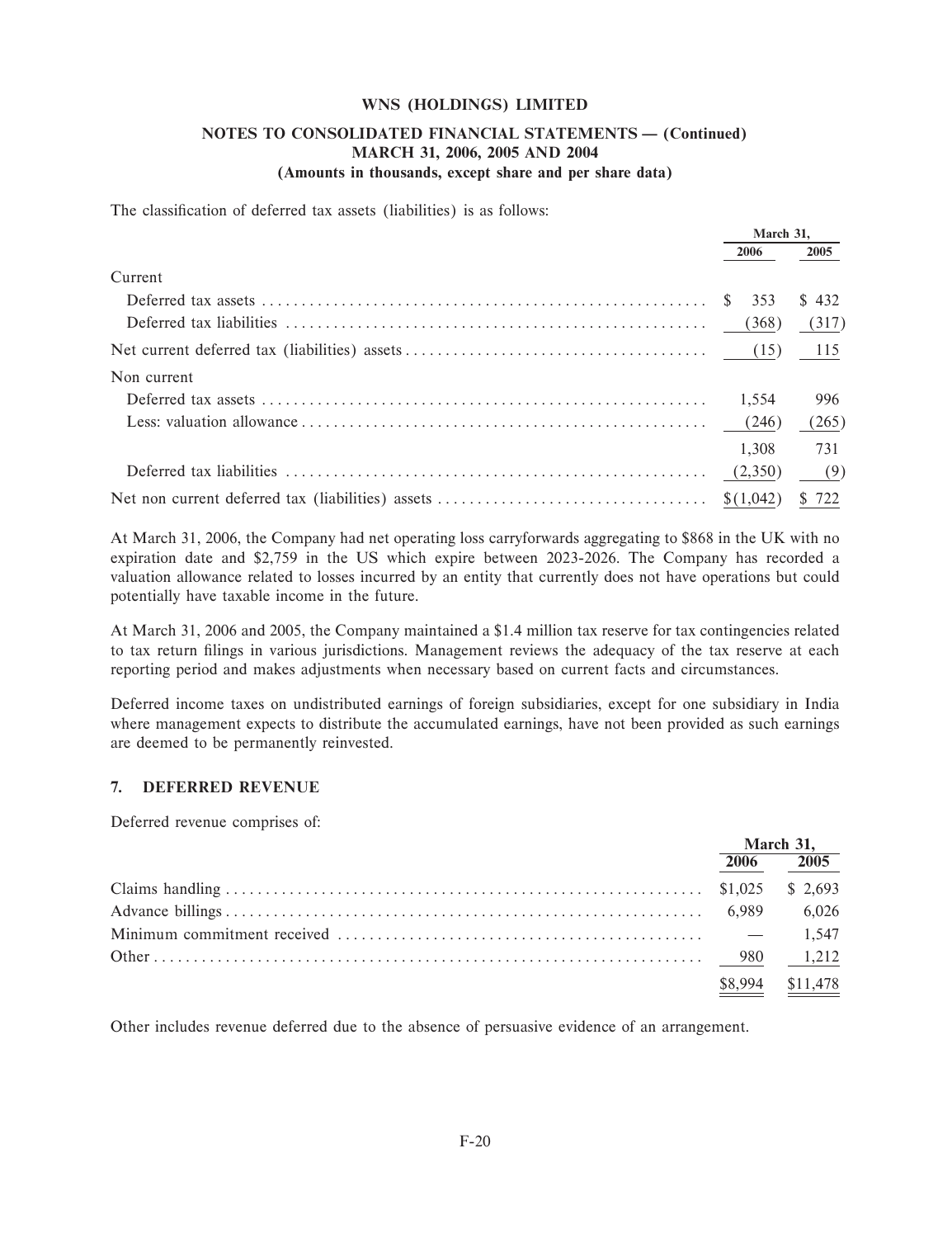### NOTES TO CONSOLIDATED FINANCIAL STATEMENTS - (Continued) MARCH 31, 2006, 2005 AND 2004 (Amounts in thousands, except share and per share data)

### 8. RETIREMENT BENEFITS

### Defined contribution plans

During the years ended March 31, 2006, 2005 and 2004, the Company contributed the following amounts to defined contribution plans:

| Year ended March 31, |                            |         |
|----------------------|----------------------------|---------|
| 2006                 | 2005                       | 2004    |
|                      |                            |         |
|                      |                            | 445 261 |
|                      |                            | 106     |
|                      | $$2,468$ $$1,604$ $$1,083$ |         |

Defined benefit plan - gratuity

|                                                   | Year ended March 31, |                  |                     |
|---------------------------------------------------|----------------------|------------------|---------------------|
|                                                   | 2006                 | 2005             | 2004                |
| Change in projected benefit obligations           |                      |                  |                     |
|                                                   | \$494                | \$384            | \$221               |
|                                                   | (9)                  | (9)              | 37                  |
|                                                   | 205                  | 143              | 91                  |
|                                                   | 35                   | 24               | 17                  |
|                                                   | (65)                 | (47)             | (48)                |
|                                                   | 26                   |                  |                     |
|                                                   | 73                   | (1)              | 66                  |
|                                                   | \$759                | \$494            | \$384               |
| Change in plan assets                             |                      |                  |                     |
|                                                   | \$333                | \$336            | \$221               |
|                                                   | (6)                  | (10)             | 31                  |
|                                                   | 35                   | (26)             | (20)                |
|                                                   | 154                  | 23               | 112                 |
|                                                   | (65)                 | (47)             | (48)                |
|                                                   |                      | 57               | 40                  |
|                                                   | \$451                | $\frac{$333}{2}$ | $\frac{$336}{2}$    |
|                                                   | \$ (308)             | \$(161)          | \$(48)              |
|                                                   | 145                  | 75               | 102                 |
|                                                   | \$ (163)             | \$ (86)          | $\underline{\$}$ 54 |
| Accumulated benefit obligation at end of the year | \$528                | \$346            | \$262               |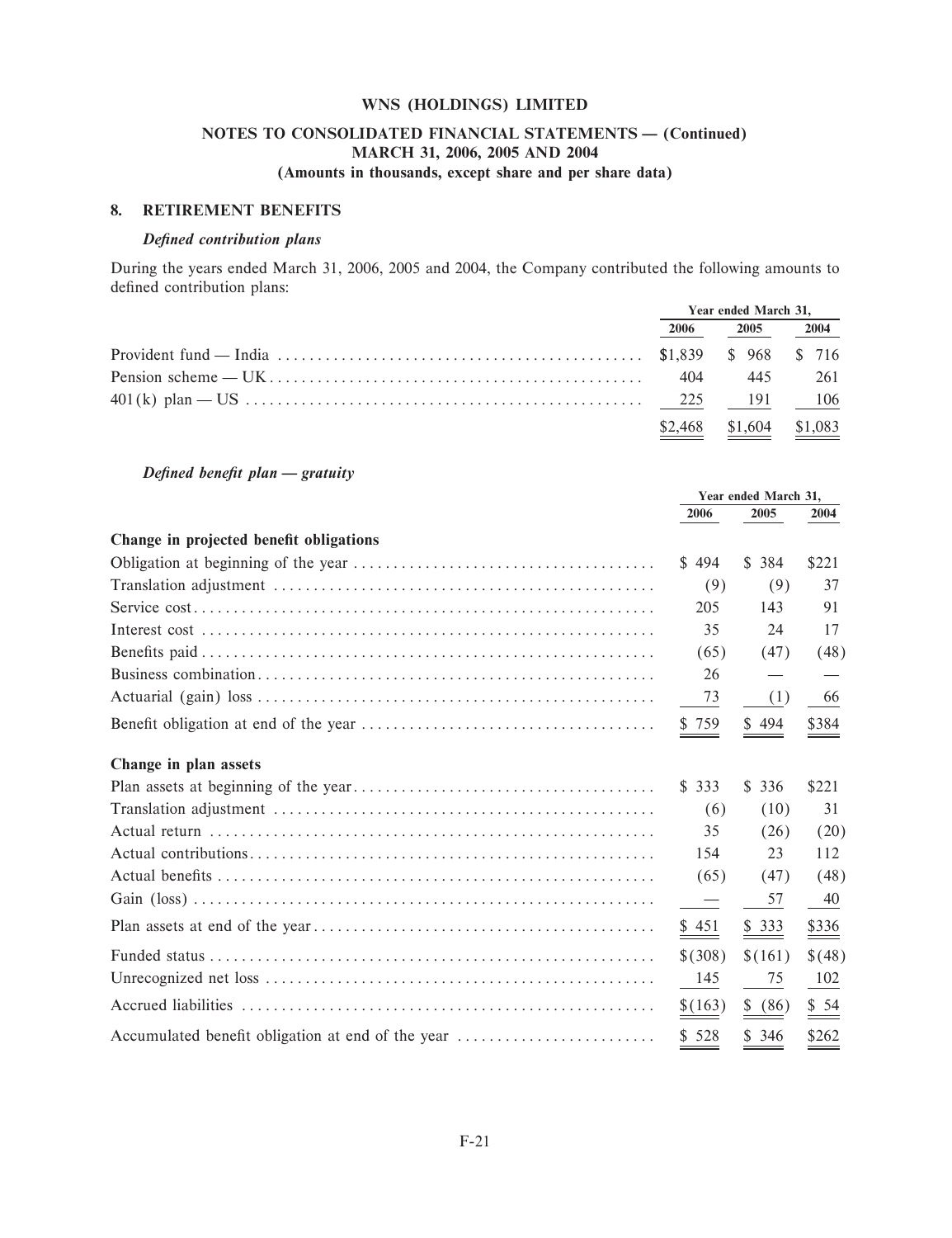# **NOTES TO CONSOLIDATED FINANCIAL STATEMENTS - (Continued) MARCH 31, 2006, 2005 AND 2004**

### **(Amounts in thousands, except share and per share data)**

|                                                                                                              | Year ended March 31. |                             |      |
|--------------------------------------------------------------------------------------------------------------|----------------------|-----------------------------|------|
|                                                                                                              | 2006                 | 2005                        | 2004 |
| Net periodic gratuity cost                                                                                   |                      |                             |      |
|                                                                                                              |                      | $$205 \quad $143 \quad $91$ |      |
|                                                                                                              | 35                   | 24                          | 17   |
| Expected return on plan asset $\dots \dots \dots \dots \dots \dots \dots \dots \dots \dots \dots \dots$ (27) |                      | (26)                        | (20) |
|                                                                                                              |                      |                             |      |
|                                                                                                              |                      | \$161                       | \$91 |

The assumptions used in accounting for the gratuity plan are set out as below:

|                                              | Year ended March 31,                             |                                            |                                            |  |
|----------------------------------------------|--------------------------------------------------|--------------------------------------------|--------------------------------------------|--|
|                                              | 2006                                             | 2005                                       | 2004                                       |  |
|                                              | 8.0%                                             | 8.0%                                       | $7.0\%$                                    |  |
| Rate of increase in compensation<br>$levels$ |                                                  |                                            |                                            |  |
|                                              | $9\% - 11\%$ for 5 years<br>and 7%-9% thereafter | $9.0\%$ for 5 years<br>and 7.0% thereafter | $9.0\%$ for 5 years<br>and 7.0% thereafter |  |
| Rate of return on plan assets $\dots$ .      | $7.5\%$                                          | 7.0%                                       | 7.5%                                       |  |

The Company evaluates these assumptions annually based on its long-term plans of growth and industry standards. The discount rates are based on current market yields on government securities adjusted for a suitable risk premium. Plan assets are administered by the LIC and invested in lower risk assets, primarily debt securities.

The Company expects to contribute \$226 for the year ended March 31, 2007. The expected benefit payments from the fund as of March 31, 2006 are as follows:

| <b>Year ending March 31</b> | Amount  |
|-----------------------------|---------|
|                             |         |
|                             |         |
|                             |         |
|                             |         |
|                             |         |
|                             |         |
|                             | \$3.012 |

### **9. NOTE PAYABLE**

The Company borrowed \$10,000 from a customer during the year ended March 31, 2005 at an interest rate of 5% per annum. The borrowing was repayable, in three equal annual installments beginning January 31, 2009 but could be prepaid, in whole or in part, at any time without any penalty or premium. Further, in the event of an initial public offering or other events as specified in the agreement, the proceeds from such event shall be applied towards the repayment of the note, in the manner stipulated in the agreement. During the year ended March 31, 2006, the Company prepaid the entire amount of \$10,000.

Legal expenses of \$140 related to the above note were recorded as deferred financing costs and was being amortized over the period of repayment using an effective interest rate method. However, upon the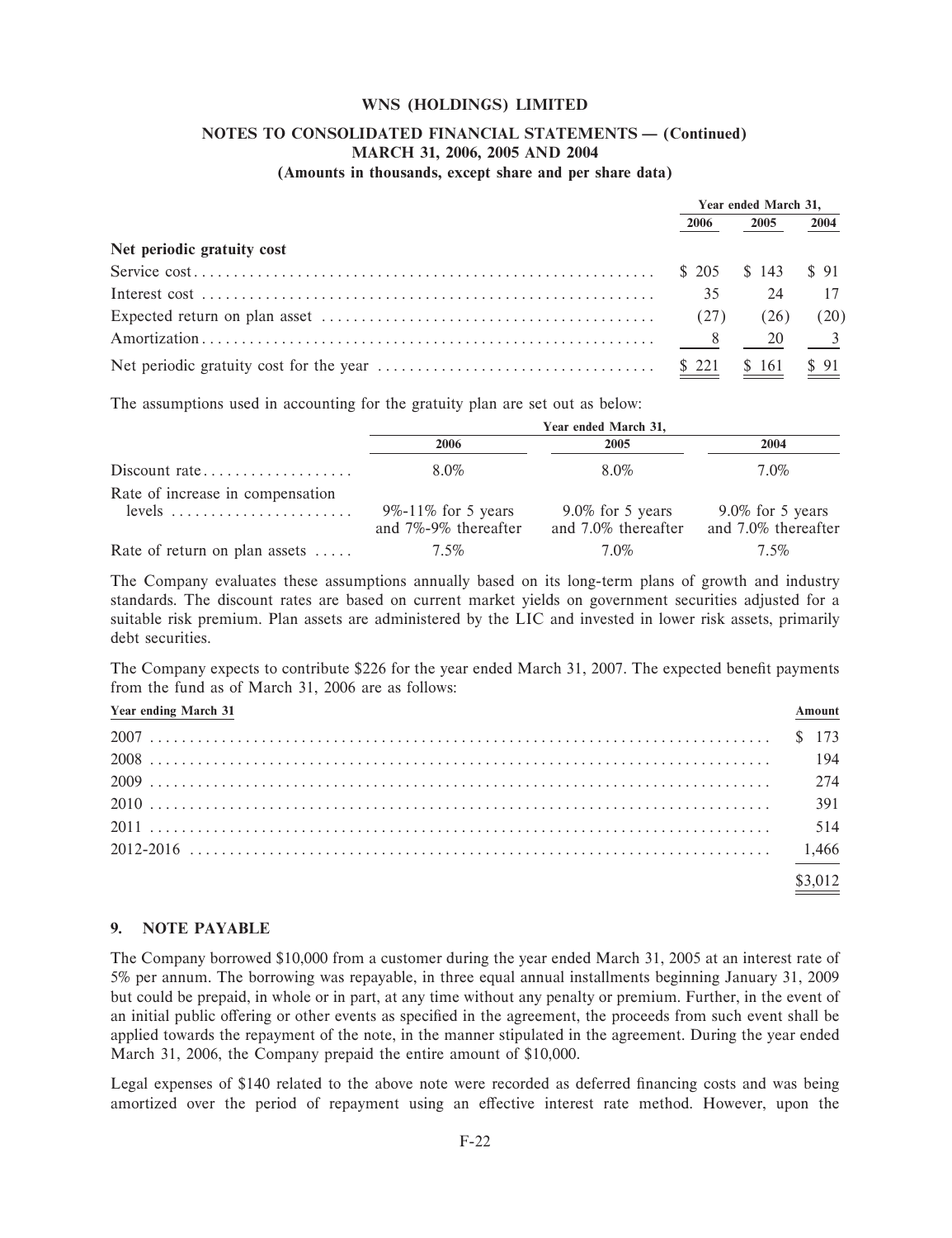### **NOTES TO CONSOLIDATED FINANCIAL STATEMENTS - (Continued) MARCH 31, 2006, 2005 AND 2004 (Amounts in thousands, except share and per share data)**

prepayment of the note, the remaining unamortized amount was expensed. Amortization expense for the years ended March 31, 2006 and 2005 was \$125 and \$15, respectively.

### **10. SHAREHOLDERS' EQUITY**

WNS Holdings has one class of ordinary shares and the holder of each share is entitled to one vote per share. Ordinary shares subscribed relates to options exercised as of the year end but the corresponding shares were issued subsequent to year end.

### **11. STOCK OPTIONS**

The Company issues stock options to eligible employees under the 2002 Stock Incentive Plan (""the Plan''). The options vest over a period of up to three years and have a ten-year life. The Company's stock option activity for the years ended March 31, 2006, 2005 and 2004 is presented below:

|                                             |                                       |                                    |                                       | Year ended March 31,               |                                       |                                    |  |
|---------------------------------------------|---------------------------------------|------------------------------------|---------------------------------------|------------------------------------|---------------------------------------|------------------------------------|--|
|                                             |                                       | 2006                               |                                       | 2005                               |                                       | 2004                               |  |
|                                             | <b>Shares</b> arising<br>from options | Weighted-average<br>exercise price | <b>Shares</b> arising<br>from options | Weighted-average<br>exercise price | <b>Shares arising</b><br>from options | Weighted-average<br>exercise price |  |
| Outstanding at<br>beginning of the          |                                       |                                    |                                       |                                    |                                       |                                    |  |
| $year \dots \dots \dots \dots$              | 4,466,245                             | \$2.12                             | 4,119,167                             | \$1.94                             | 2,316,500                             | \$1.57                             |  |
| $Grand \dots \dots \dots$                   | 1,481,479                             | 7.83                               | 889,744                               | 2.76                               | 1,868,000                             | 2.40                               |  |
| Forfeited                                   | (298, 384)                            | 2.45                               | (144,001)                             | 2.47                               | (65,333)                              | 1.87                               |  |
| Exercise of options                         | (1,710,936)                           | 1.80                               | (398, 665)                            | 1.53                               |                                       |                                    |  |
| Outstanding at end<br>of the year $\dots$ . | 3,938,404                             | \$4.39                             | 4,466,245                             | \$2.12                             | 4,119,167                             | \$1.94                             |  |

Options outstanding at March 31, 2006 were as follows:

|                                | Range of<br>exercise prices | <b>Shares</b> | Weighted-average<br>exercise price | Weighted-average<br>remaining<br>contractual life |
|--------------------------------|-----------------------------|---------------|------------------------------------|---------------------------------------------------|
| Options outstanding            | $1.53 - $2.23$<br>S         | 140,670       | \$2.22                             | 7.54 years                                        |
|                                | 2.37-\$3.19                 | 777,798       | 2.71                               | 8.16 years                                        |
|                                | 5.65-\$6.31                 | 1,043,079     | 6.17                               | 9.42 years                                        |
|                                | 12.26-\$12.26               | 412,400       | 12.26                              | 9.91 years                                        |
| Options vested and exercisable | 1.53-\$2.23                 | 906,292       | 1.82                               | 6.76 years                                        |
|                                | 2.37-\$3.19                 | 658,165       | 2.60                               | 7.91 years                                        |
|                                |                             | 3,938,404     | \$4.39                             | 8.29 years                                        |

Shares reserved at March 31, 2006 for the future issuance of options was 34,034. The weighted-average fair value of options granted during the years ended March 31, 2006, 2005 and 2004 was \$2.34, \$1.88 and \$1.13, respectively.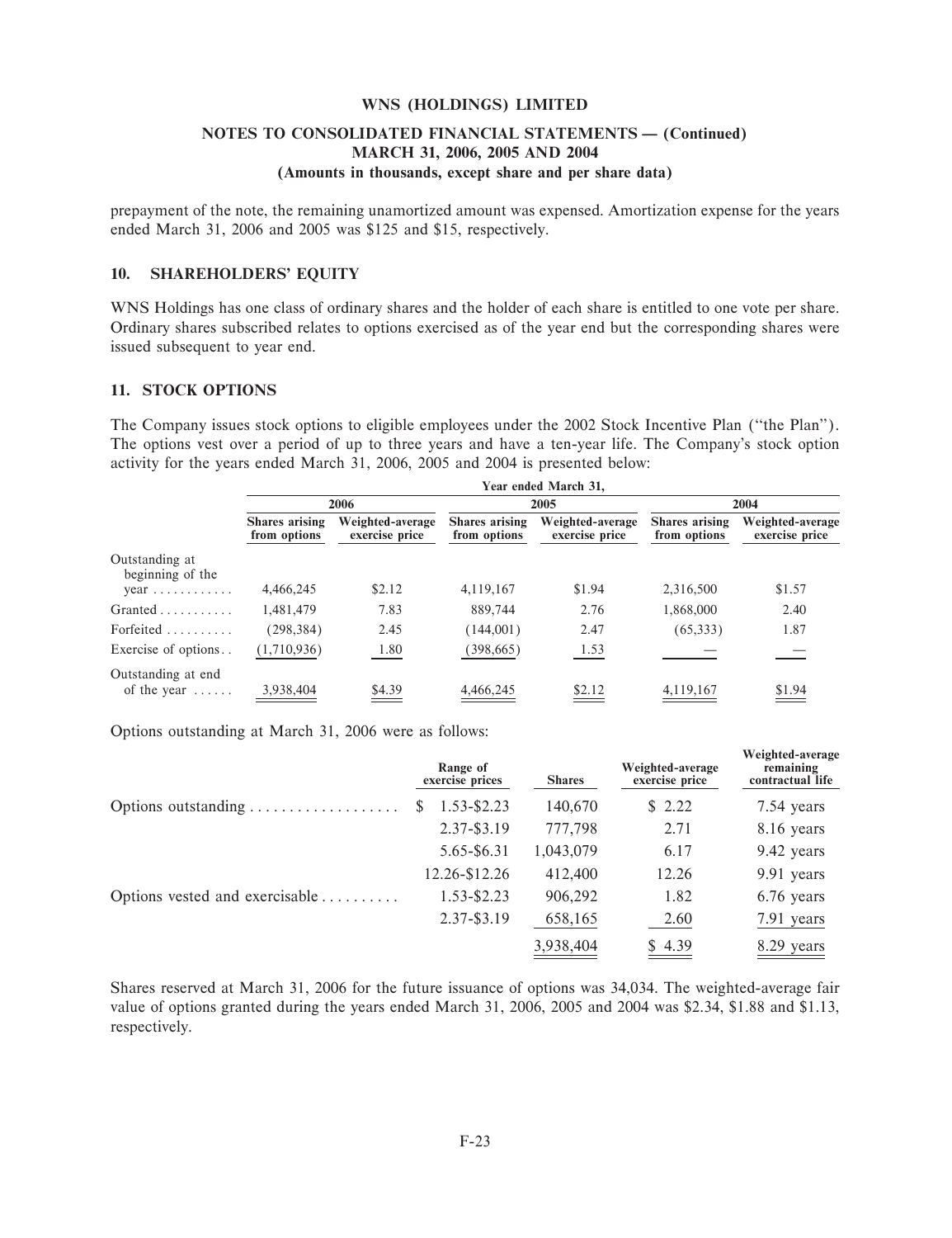### **NOTES TO CONSOLIDATED FINANCIAL STATEMENTS - (Continued) MARCH 31, 2006, 2005 AND 2004 (Amounts in thousands, except share and per share data)**

During the year ended March 31, 2006, the Company issued stock options with exercise prices as follows:

| Grants made during the quarter ended | No. of<br>options<br>granted | Weighted<br>average<br>exercise<br>price | Weighted<br>average fair<br>value per<br>share | Weighted<br>average<br>intrinsic value<br>per share |
|--------------------------------------|------------------------------|------------------------------------------|------------------------------------------------|-----------------------------------------------------|
|                                      |                              | \$ 5.44                                  | \$ 5.65                                        | \$0.21                                              |
|                                      |                              | 6.27                                     | 6.27                                           |                                                     |
|                                      |                              | 6.07                                     | 6.07                                           |                                                     |
|                                      |                              | 11.72                                    | 11.99                                          | 0.27                                                |

The intrinsic value is being recognized as compensation expense over the vesting period of those options.

The fair value of the Company's ordinary shares was determined contemporaneously with the grants by management. The exercise prices of options are denominated in pound sterling and disclosed in US dollars.

During the year ended March 31, 2006, the Company recorded compensation expense of approximately \$972 related to the purchase of immature shares (shares held by employees for less than six months after exercise of stock options) by a principal shareholder and, approximately \$488 relating to modification of options.

### **12. RELATED PARTY TRANSACTIONS**

| Name of the related party                | Relationship                                                             |
|------------------------------------------|--------------------------------------------------------------------------|
|                                          | Principal shareholder                                                    |
|                                          | Principal shareholder and significant<br>customer                        |
| Flovate Technologies Limited ("Flovate") | A company of which a member of<br>management is a principal shareholder. |
| Datacap Software Pvt Ltd. ("Datacap")    | A company of which a member of<br>management is a principal shareholder. |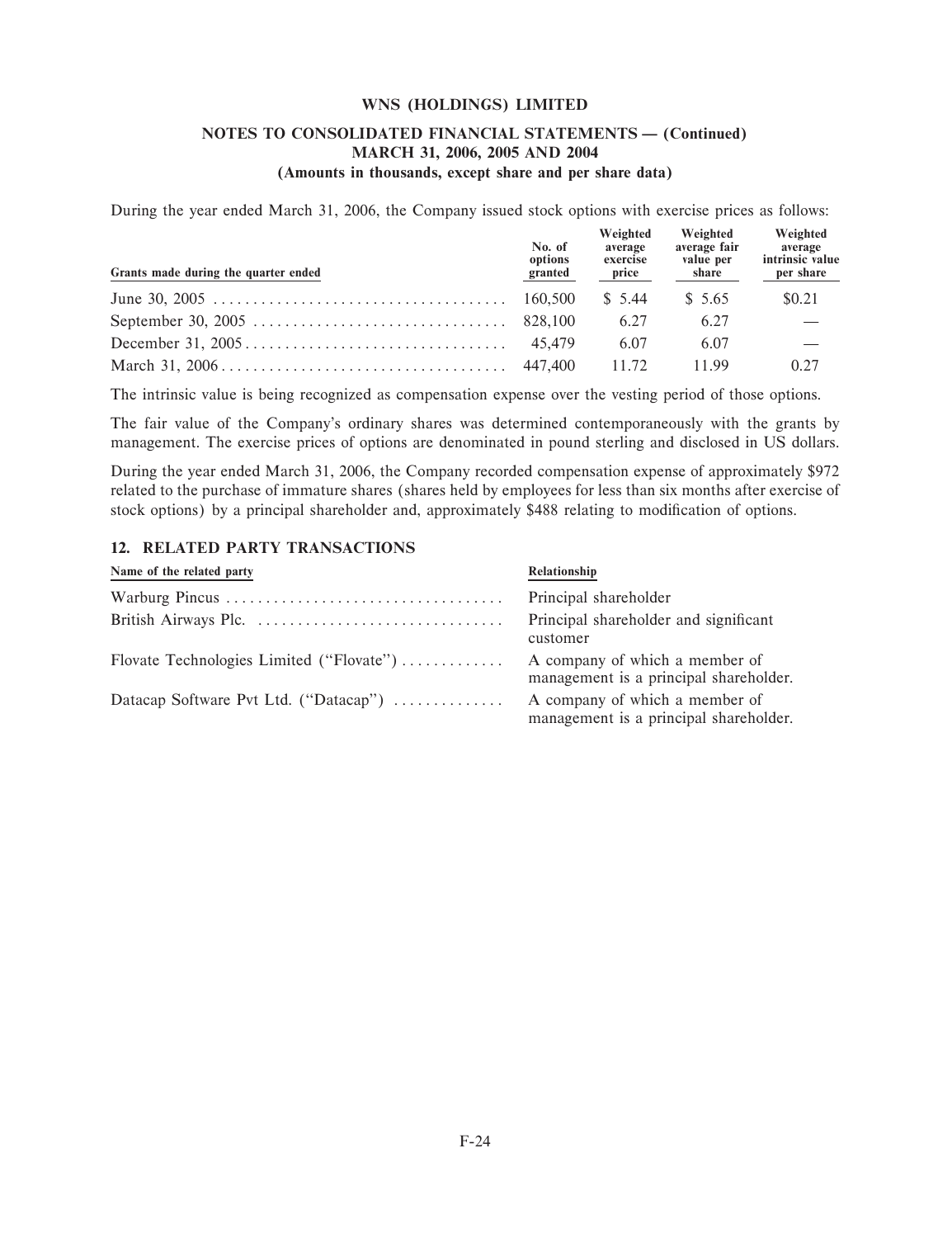### NOTES TO CONSOLIDATED FINANCIAL STATEMENTS - (Continued) MARCH 31, 2006, 2005 AND 2004 (Amounts in thousands, except share and per share data)

Amount receivable

The transactions and the balance outstanding with these parties are described below:

|                                             |          | Year ended March 31, | (payable) at<br>March 31, |         |         |
|---------------------------------------------|----------|----------------------|---------------------------|---------|---------|
| Nature of transaction/related party         | 2006     | 2005                 | 2004                      | 2006    | 2005    |
| Revenue                                     |          |                      |                           |         |         |
| British Airways                             | \$14,663 | \$16,369             | \$16,335                  | \$1,530 | \$2,424 |
| Warburg Pincus and its affiliates           | 1,646    | 1,138                | 918                       | 288     | 109     |
| Cost of revenue                             |          |                      |                           |         |         |
|                                             | 1,216    | 1,745                | 1,278                     |         | (17)    |
|                                             | 34       | 11                   |                           |         |         |
| Selling, general and administrative expense |          |                      |                           |         |         |
| Warburg Pincus affiliate                    | 193      | 19                   | 43                        |         | (8)     |
|                                             | 288      | 383                  | 248                       |         |         |
| Property and equipment additions            |          |                      |                           |         |         |
| Warburg Pincus affiliate                    | 559      | 1,859                |                           | (53)    | (25)    |
|                                             | 1,552    | 1,161                | 1,460                     | (783)   | (524)   |
| Other Income                                |          |                      |                           |         |         |
|                                             | 250      |                      |                           | 287     |         |

### 13. OTHER INCOME, NET

Other income, net comprises of:

| Year ended March 31, |                      |      |
|----------------------|----------------------|------|
| 2006                 | 2005                 | 2004 |
|                      |                      |      |
| 439                  | 264                  | 210  |
|                      |                      | 76   |
|                      |                      |      |
|                      | $$456$ $$172$ $$324$ |      |

### 14. SEGMENTS

The Company had several operating segments including travel, insurance, auto claims (WNS Assistance) and others, including knowledge services and healthclaims.

The Company believes that the business process outsourcing services that it provides to customers in industries such as travel, insurance, Ntrance and others are similar in terms of services, service delivery methods, use of technology, and long-term gross profit and hence meet the aggregation criteria under SFAS No. 131, "Disclosures about Segments of an Enterprise and Related Information". However, WNS Assistance ("WNS Auto Claims BPO"), which provides automobile claims handling services, does not meet the aggregation criteria under SFAS No. 131. Accordingly, the Company has determined that it has two reportable segments "WNS Global BPO" and "WNS Auto Claims BPO".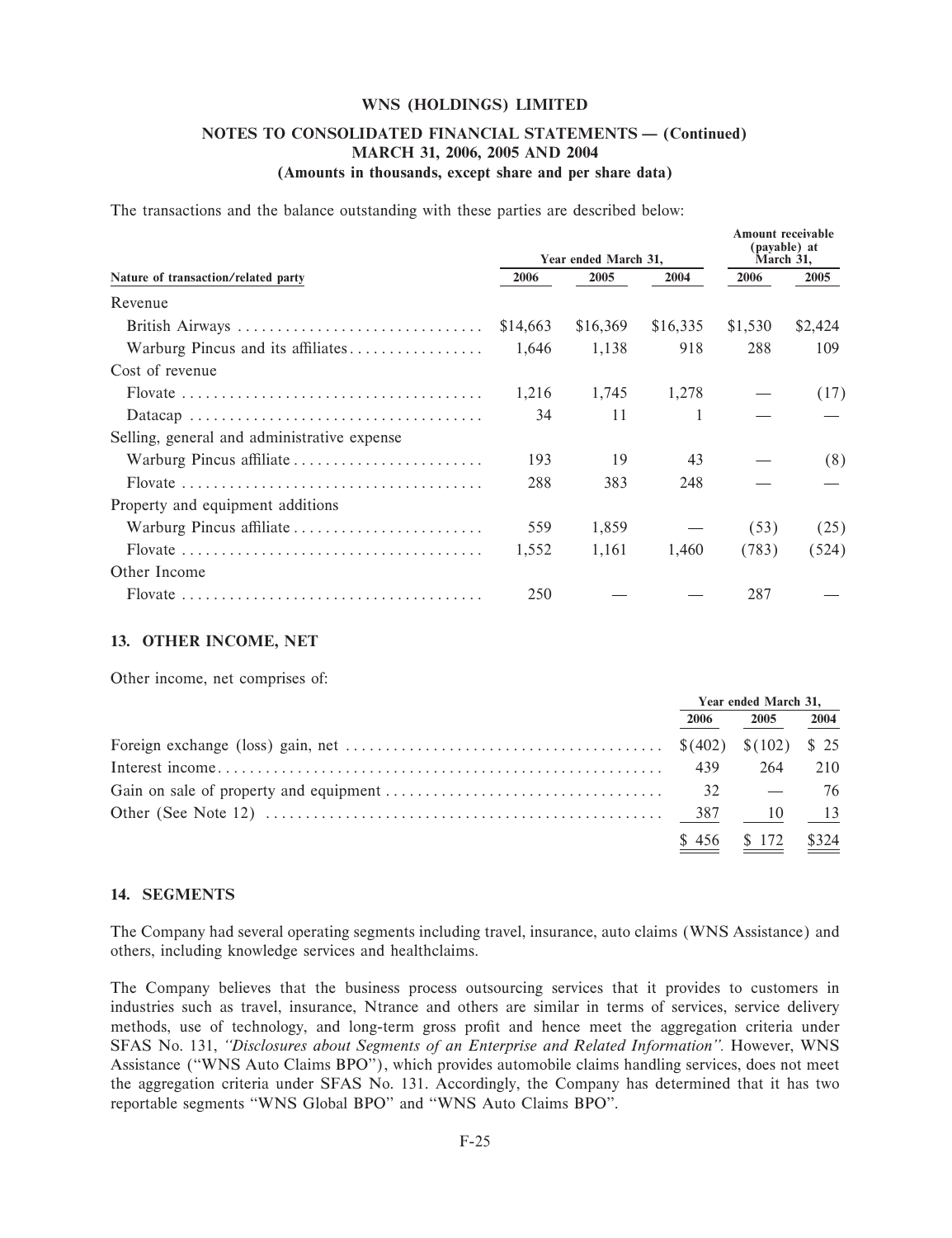### NOTES TO CONSOLIDATED FINANCIAL STATEMENTS - (Continued) MARCH 31, 2006, 2005 AND 2004 (Amounts in thousands, except share and per share data)

In order to provide Accident Management services, the Company arranges for the repair through a network of repair centers. Repair costs are invoiced to customers. Amounts invoiced to customers for repair costs paid to the automobile repair centers is recognized as revenue. The Company uses revenue less repair payments as a primary measure to allocate resources and measure segment performance. Revenue less repair payments is a non-GAAP measure which is calculated as revenue less payments to repair centers. The Company believes that the presentation of this non-GAAP measure in the segmental information provides useful information for investors regarding the segment's financial performance. The presentation of this non-GAAP information is not meant to be considered in isolation or as a substitute for the Company's financial results prepared in accordance with US GAAP.

|                                              | Year ended March 31, 2006       |                                      |                                |           |
|----------------------------------------------|---------------------------------|--------------------------------------|--------------------------------|-----------|
|                                              | <b>WNS</b><br><b>Global BPO</b> | <b>WNS Auto</b><br><b>Claims BPO</b> | <b>Inter</b><br>segments $(a)$ | Total     |
| Revenue from external customers              | \$123,226                       | \$79,583                             |                                | \$202,809 |
| Segment revenue                              | 125,229                         | 79,583                               | (2,003)                        | 202,809   |
| Payments to repair centers                   |                                 | 54,904                               |                                | 54,904    |
| Revenue less repair payments                 | 125,229                         | 24,679                               | (2,003)                        | 147,905   |
|                                              | 8,677                           | 1,775                                |                                | 10,452    |
|                                              | 99,040                          | 17,762                               | (2,003)                        | 114,799   |
| Segment operating income                     | 17,512                          | 5,142                                |                                | 22,654    |
| Unallocated share-based compensation expense |                                 |                                      |                                | (1,922)   |
| Amortization of intangible assets            |                                 |                                      |                                | (856)     |
| Other income                                 |                                 |                                      |                                | 456       |
| Interest expense                             |                                 |                                      |                                | (429)     |
| Income before income taxes                   |                                 |                                      |                                | 19,903    |
| Provision for income taxes                   |                                 |                                      |                                | (1,574)   |
|                                              |                                 |                                      |                                | \$18,329  |
| Capital expenditure                          | \$12,689                        | 2,204                                |                                | 14,893    |
| Segment assets, net of eliminations as at    |                                 |                                      |                                |           |
|                                              | \$92,415                        | \$42,388                             |                                | \$134,803 |

One customer in the WNS Global BPO segment accounted for 13% of the Company's revenue for the year ended March 31, 2006.

(a) This represents invoices raised by WNS Global BPO on WNS Auto Claims BPO for business process outsourcing services rendered by the former to the latter.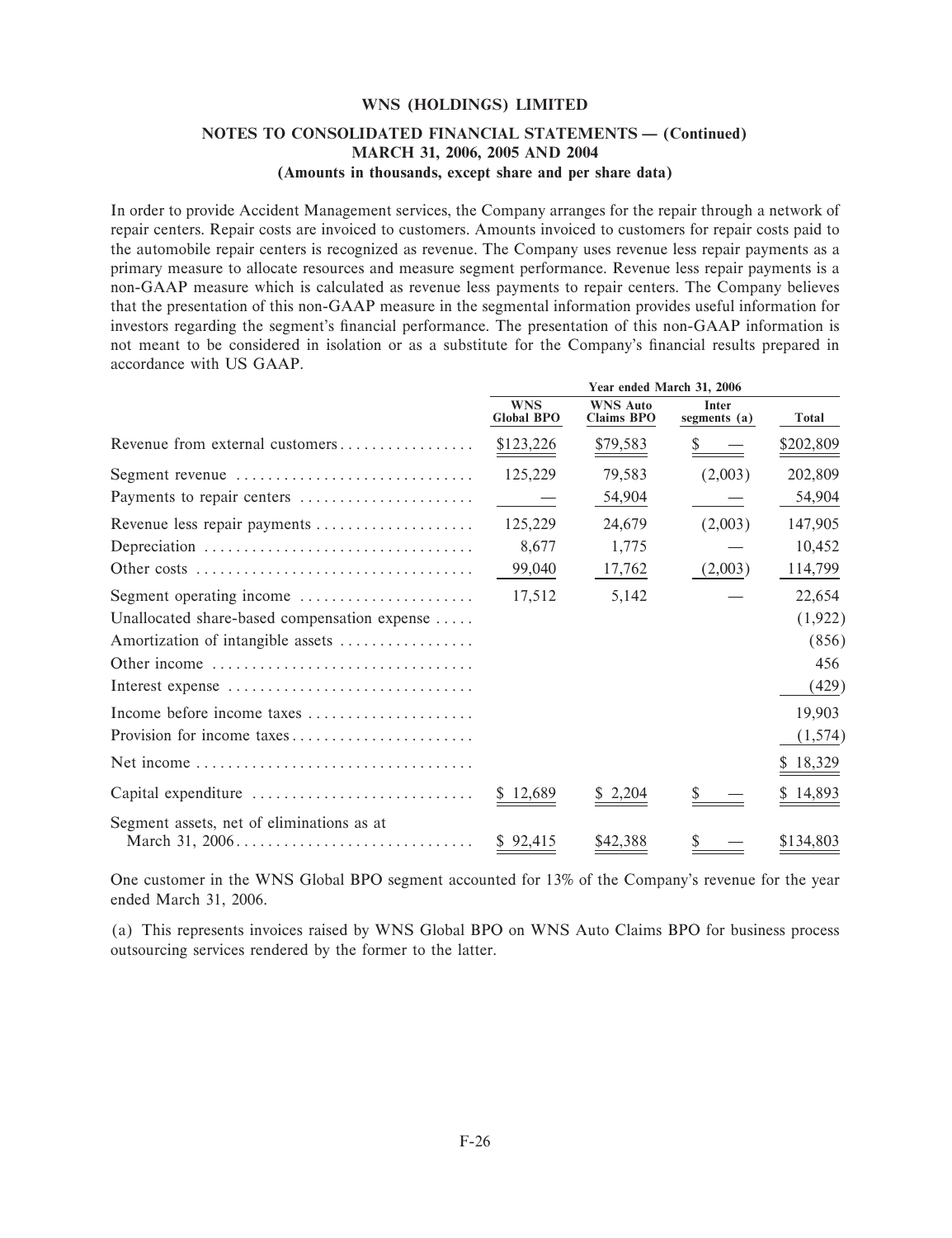#### NOTES TO CONSOLIDATED FINANCIAL STATEMENTS - (Continued) MARCH 31, 2006, 2005 AND 2004  $\frac{1}{\sqrt{1-\frac{1}{2}}}$  $\lambda$

|  |  |  | (Amounts in thousands, except share and per share data) |  |  |  |  |  |  |  |
|--|--|--|---------------------------------------------------------|--|--|--|--|--|--|--|
|--|--|--|---------------------------------------------------------|--|--|--|--|--|--|--|

|                                              | Year ended March 31, 2005       |                                      |                              |           |  |
|----------------------------------------------|---------------------------------|--------------------------------------|------------------------------|-----------|--|
|                                              | <b>WNS Global</b><br><b>BPO</b> | <b>WNS Auto</b><br><b>Claims BPO</b> | <b>Inter</b><br>segments (a) | Total     |  |
| Revenue from external customers              | \$76,982                        | \$85,191                             |                              | \$162,173 |  |
| Segment revenue                              | 78,595                          | 85,191                               | (1,613)                      | 162,173   |  |
| Payment to repair centers                    |                                 | 63,186                               |                              | 63,186    |  |
| Revenue less repair payments                 | 78,595                          | 22,005                               | (1,613)                      | 98,987    |  |
|                                              | 6,905                           | 1,536                                |                              | 8,441     |  |
|                                              | 77,772                          | 17,116                               | (1,613)                      | 93,275    |  |
| Segment operating income $(\text{loss})$     | (6,082)                         | 3,353                                |                              | (2,729)   |  |
| Unallocated share-based compensation expense |                                 |                                      |                              | (239)     |  |
| Amortization of intangible assets            |                                 |                                      |                              | (1, 416)  |  |
| Other income                                 |                                 |                                      |                              | 172       |  |
| Interest expense                             |                                 |                                      |                              | (496)     |  |
| Loss before income taxes                     |                                 |                                      |                              | (4,708)   |  |
| Provision for income taxes                   |                                 |                                      |                              | (1,068)   |  |
|                                              |                                 |                                      |                              | (5,776)   |  |
| Capital expenditure                          | \$16,343                        | \$1,924                              |                              | 18,267    |  |
| Segment assets, net of eliminations as at    | \$48,709                        | \$49,270                             |                              | \$97,979  |  |

Two customers in the WNS Global BPO segment accounted for over 10% each of the Company's revenue for the year ended March 31, 2005.

(a) This represents invoices raised by WNS Global BPO on WNS Auto Claims BPO for business process outsourcing services rendered by the former to the latter.

(b) WNS Global BPO includes cost of customer resources of \$19,159 during a transfer period. Refer to Note 2, cost of revenue.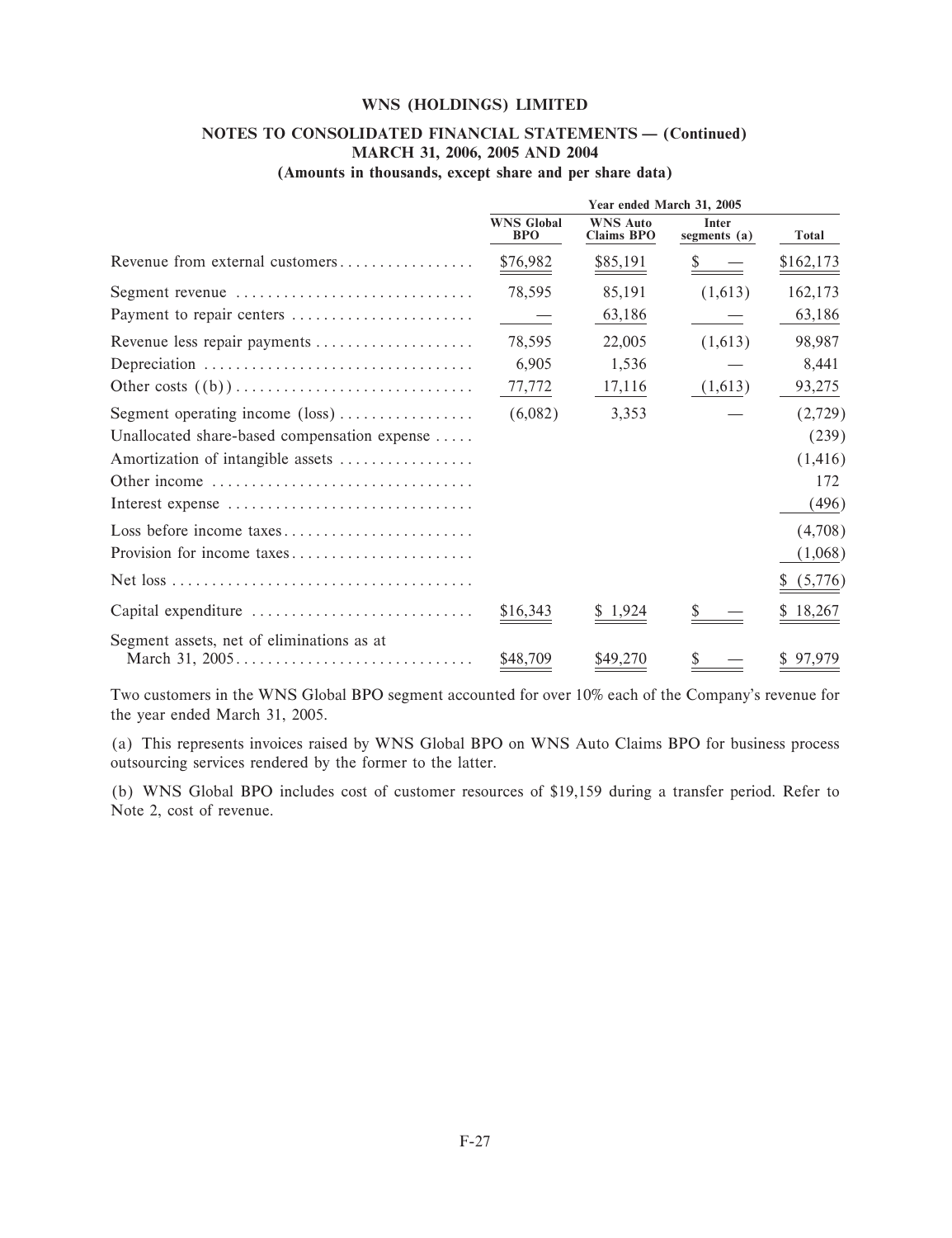#### NOTES TO CONSOLIDATED FINANCIAL STATEMENTS - (Continued) **MARCH 31, 2006, 2005 AND 2004**  $\mathbf{r}$  $\lambda$

|  |  |  | (Amounts in thousands, except share and per share data) |  |  |  |  |  |  |  |
|--|--|--|---------------------------------------------------------|--|--|--|--|--|--|--|
|--|--|--|---------------------------------------------------------|--|--|--|--|--|--|--|

|                                                             | Year ended March 31, 2004       |                                      |                              |               |
|-------------------------------------------------------------|---------------------------------|--------------------------------------|------------------------------|---------------|
|                                                             | <b>WNS</b><br><b>Global BPO</b> | <b>WNS Auto</b><br><b>Claims BPO</b> | <b>Inter</b><br>segments (a) | <b>Total</b>  |
| Revenue from external customers                             | \$36,750                        | \$67,308                             |                              | \$104,058     |
| Segment revenue                                             | 37,881                          | 67,308                               | (1,131)                      | 104,058       |
| Payments to repair centers                                  |                                 | $\frac{54,164}{ }$                   |                              | <u>54,164</u> |
| Revenue less repair payments                                | 37,881                          | 13,144                               | (1,131)                      | 49,894        |
|                                                             | 4,326                           | 1,023                                |                              | 5,349         |
|                                                             | 38,383                          | 11,514                               | (1,131)                      | 48,766        |
| Segment operating income $(\text{loss})$                    | (4,828)                         | 607                                  |                              | (4,221)       |
| Unallocated share-based compensation expense                |                                 |                                      |                              | (205)         |
| Amortization of intangible assets                           |                                 |                                      |                              | (2,600)       |
| Other income                                                |                                 |                                      |                              | 324           |
| Interest expense                                            |                                 |                                      |                              | (59)          |
| Loss before income taxes                                    |                                 |                                      |                              | (6,761)       |
| Benefit for income taxes                                    |                                 |                                      |                              | 41            |
|                                                             |                                 |                                      |                              | (6,720)       |
| Capital expenditure                                         | \$6,126                         | 2,609                                |                              | 8,735         |
| Segment assets, net of eliminations as at<br>March 31, 2004 | \$40,582                        | \$45,990                             |                              | 86,572        |

One customer in the WNS Global BPO segment accounted for 16% of the Company's revenue and one customer in the WNS Auto Claims BPO accounted for 10% of the Company's revenue for the year ended March 31, 2004.

(a) This represents invoices raised by WNS Global BPO on WNS Auto Claims BPO for business process outsourcing services rendered by the former to the latter.

(b) WNS Global BPO includes cost of customer resources of \$7,714 during a transfer period. Refer to Note 2, cost of revenue.

The Company's revenue by geographic area is as follows:

| Year ended March 31, |                       |      |  |
|----------------------|-----------------------|------|--|
| 2006                 | 2005                  | 2004 |  |
|                      |                       |      |  |
|                      | 28,004 10.199         |      |  |
|                      |                       |      |  |
|                      | 887                   | 711  |  |
| \$202,809            | $$162,173$ $$104,058$ |      |  |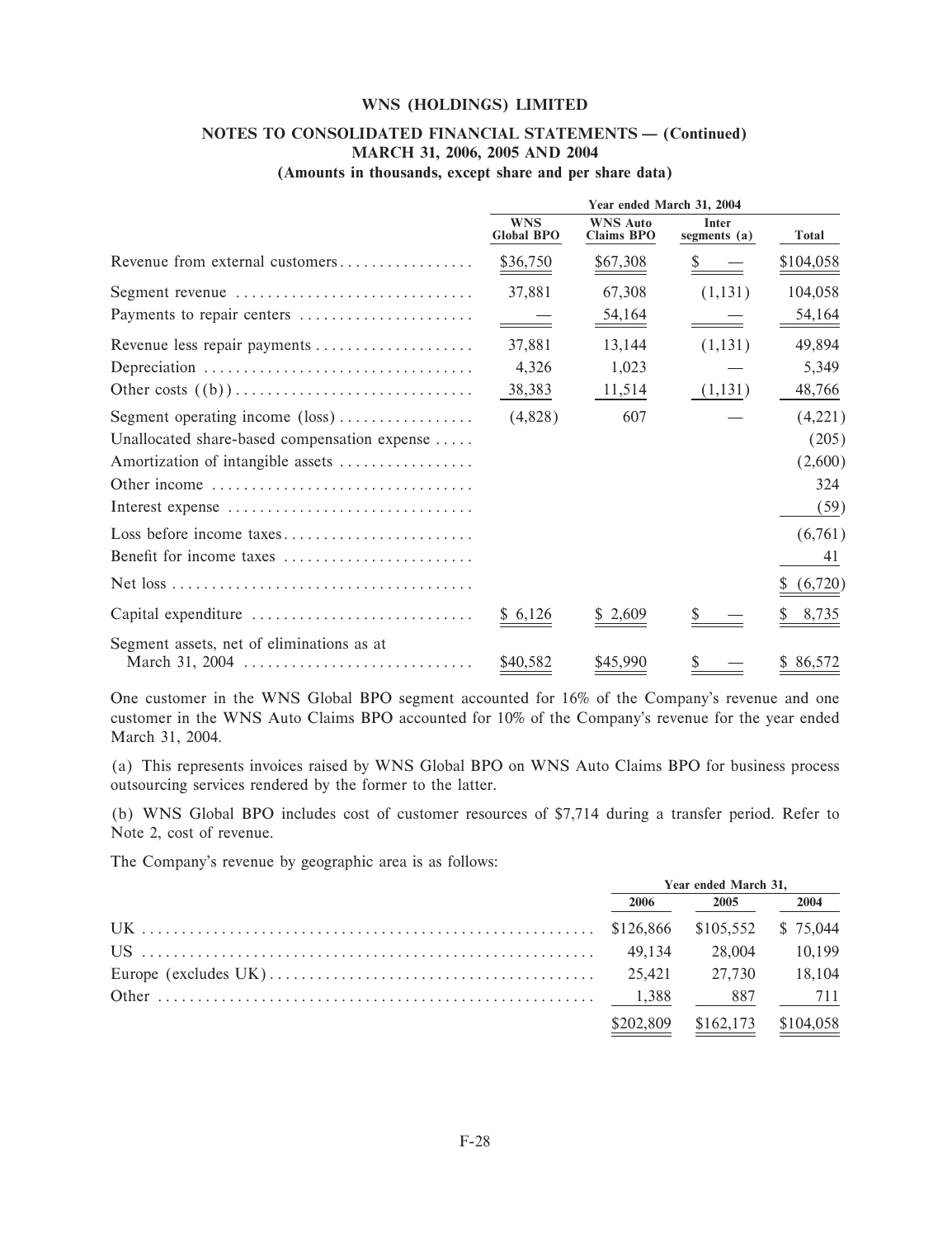### NOTES TO CONSOLIDATED FINANCIAL STATEMENTS - (Continued) MARCH 31, 2006, 2005 AND 2004 (Amounts in thousands, except share and per share data)

The Company's long-lived assets by geographic area are as follows:

| March 31. |          |
|-----------|----------|
| 2006      | 2005     |
|           | \$26,194 |
|           | 23.595   |
|           | 641      |
|           | 941      |
| \$73,110  | \$51,371 |

### **15. COMMITMENTS AND CONTINGENCIES**

#### Leases

Future minimum lease payments under capital leases and non-cancelable operating leases consisted of the following at March 31, 2006:

| Year ending March 31,            | Capital<br>leases        | Operating<br>leases |
|----------------------------------|--------------------------|---------------------|
|                                  | \$193                    | \$21,091            |
|                                  | 2                        | 19,021              |
|                                  |                          | 17,710              |
|                                  | $\overline{\phantom{0}}$ | 17,252              |
|                                  |                          | 9,117               |
|                                  |                          | $-3,845$            |
|                                  | \$195                    | \$88,036            |
|                                  | (9)                      |                     |
|                                  |                          |                     |
| Obligation under capital leases: |                          |                     |
|                                  | $\overline{2}$           |                     |
|                                  |                          |                     |
|                                  | \$186                    |                     |

Rental expenses for operating leases with step rents is recognized on a straight-line basis over the minimum lease term. Rental expense recognized without a corresponding cash payment is reported in the 2006 Consolidated Balance Sheet as deferred rent. Rental expense for the years ended March 31, 2006, 2005 and 2004 was \$6,535, \$4,323 and \$2,284, respectively.

#### **Bank** guarantees and other

Certain subsidiaries in India hold bank guarantees aggregating \$457 and \$168 as at March 31, 2006 and 2005, respectively. These guarantees have a remaining expiry term of approximately three to four years.

Amounts payable for commitments to purchase of property and equipment (net of advances), aggregated to \$4,309 and \$1,123 as at March 31, 2006 and 2005, respectively.

At March 31, 2006, the Company had an unused line of credit of Rs.370,000 (\$8,331).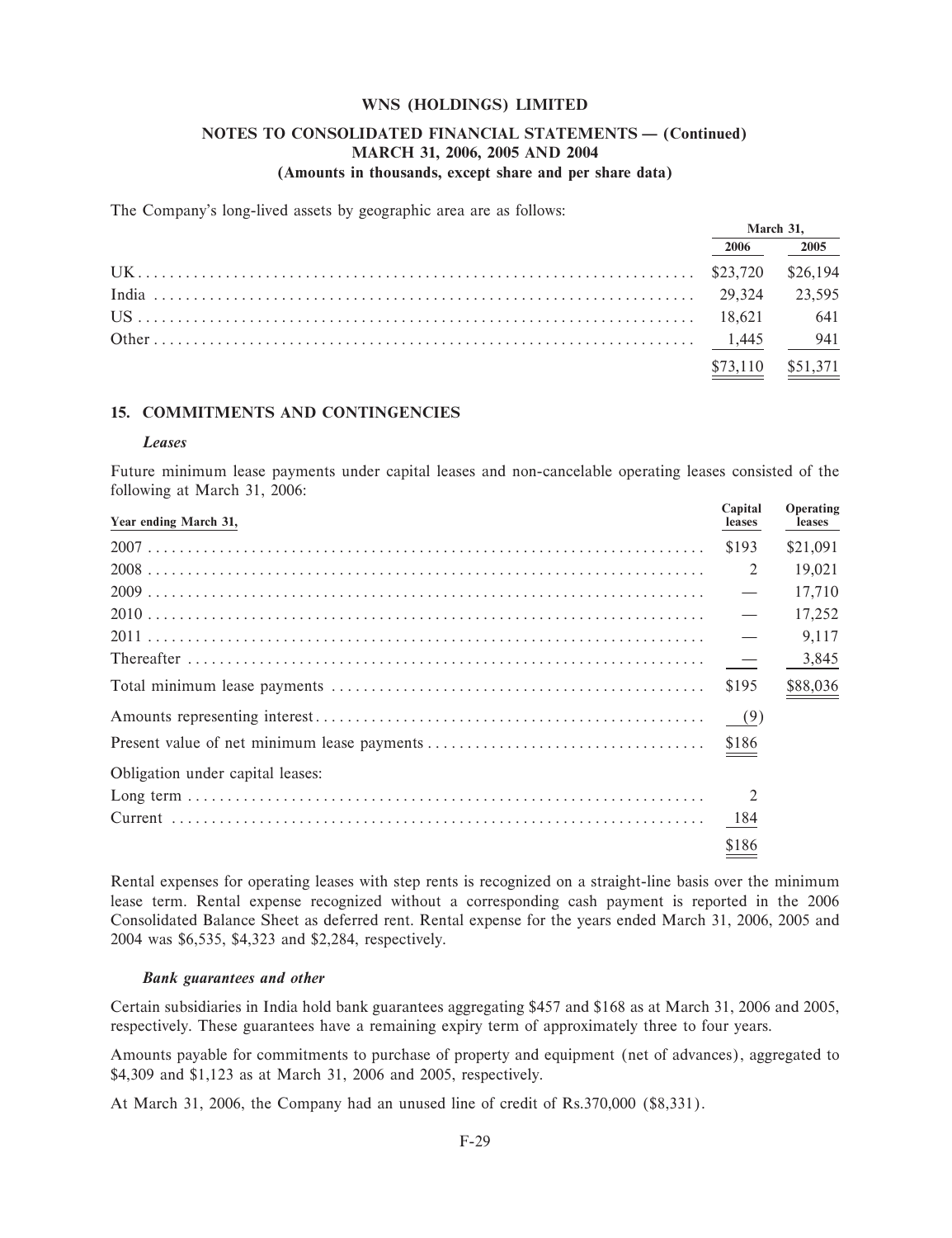## **INDEX TO TRINITY PARTNERS INC.'S CONSOLIDATED FINANCIAL STATEMENTS**

### **Consolidated Financial Statements**

| Consolidated Statement of Operations for the year ended March 31, 2005                | $F-33$ |
|---------------------------------------------------------------------------------------|--------|
| Consolidated Statement of Stockholders' Equity for the year ended March 31, 2005      | $F-34$ |
| Consolidated Statement of Cash Flows for the year ended March 31, 2005  F-35          |        |
|                                                                                       |        |
| Unaudited Condensed Consolidated Financial Statements                                 |        |
| Condensed Consolidated Balance Sheets as at November 15, 2005 and March 31, 2005      | F-45   |
| Condensed Consolidated Statements of Operations for the periods from April 1, 2005 to |        |
| Condensed Consolidated Statements of Cash Flows for the periods from April 1, 2005 to |        |
|                                                                                       |        |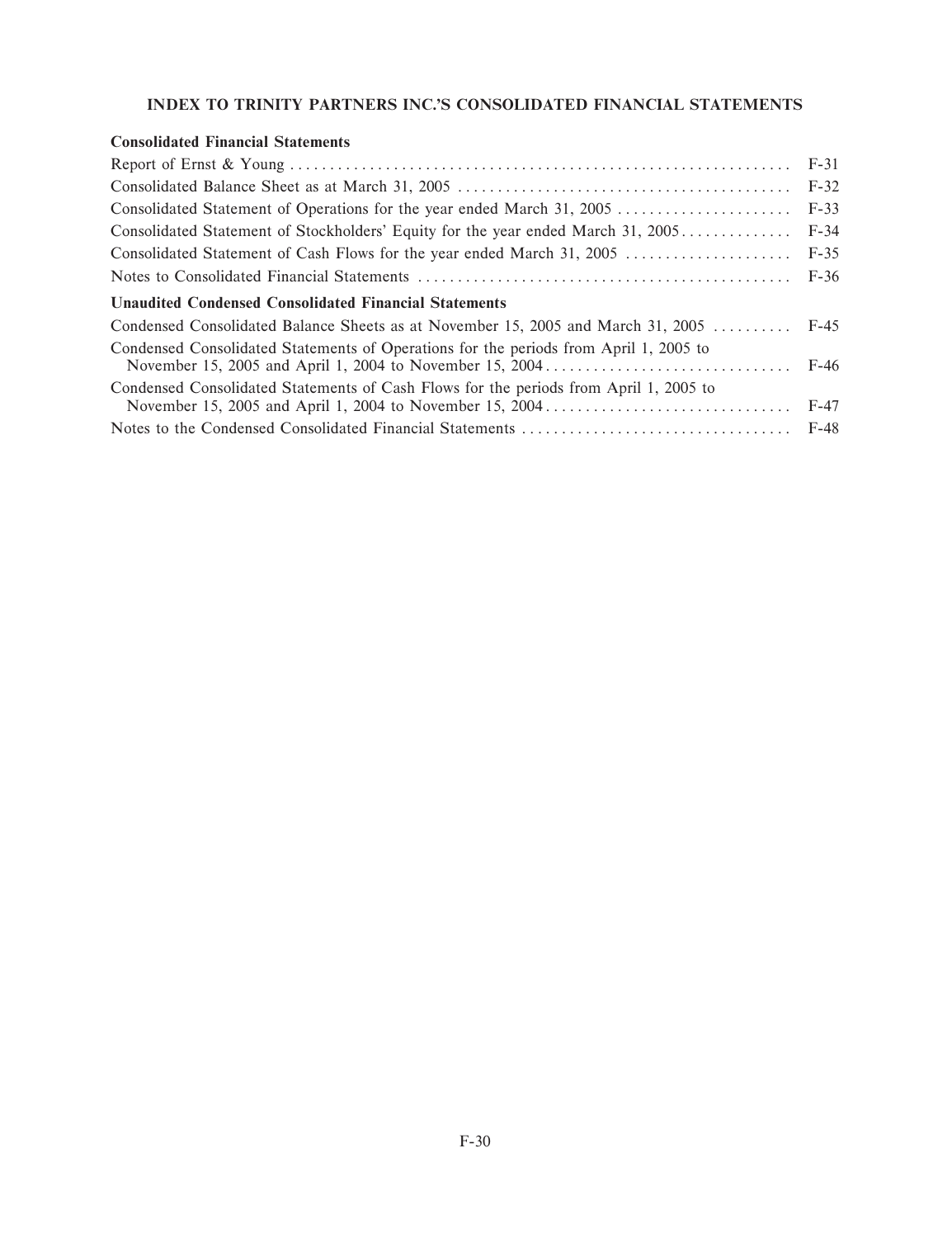### **REPORT OF INDEPENDENT AUDITORS**

The Board of Directors and Stockholders' Trinity Partners Inc.

We have audited the accompanying consolidated balance sheet of Trinity Partners Inc. as of March 31, 2005, and the related consolidated statement of operations, stockholders' equity and cash flows for the year then ended. These financial statements are the responsibility of the Company's management. Our responsibility is to express an opinion on these financial statements based on our audit.

We conducted our audit in accordance with auditing standards generally accepted in the United States. Those standards require that we plan and perform the audit to obtain reasonable assurance about whether the financial statements are free of material misstatement. We were not engaged to perform an audit of the Company's internal control over financial reporting. Our audit included consideration of internal control over financial reporting as a basis for designing audit procedures that are appropriate in the circumstances, but not for the purpose of expressing an opinion on the effectiveness of the Company's internal control over financial reporting. Accordingly, we express no such opinion. An audit also includes examining, on a test basis, evidence supporting the amounts and disclosures in the financial statements, assessing the accounting principles used and significant estimates made by management, and evaluating the overall financial statement presentation. We believe that our audit provides a reasonable basis for our opinion.

In our opinion, the financial statements referred to above present fairly, in all material respects, the consolidated financial position of Trinity Partners Inc. at March 31, 2005, and the consolidated results of its operations and its cash Öows for the year then ended in conformity with accounting principles generally accepted in the United States.

ERNST & YOUNG

Mumbai, India December 1, 2005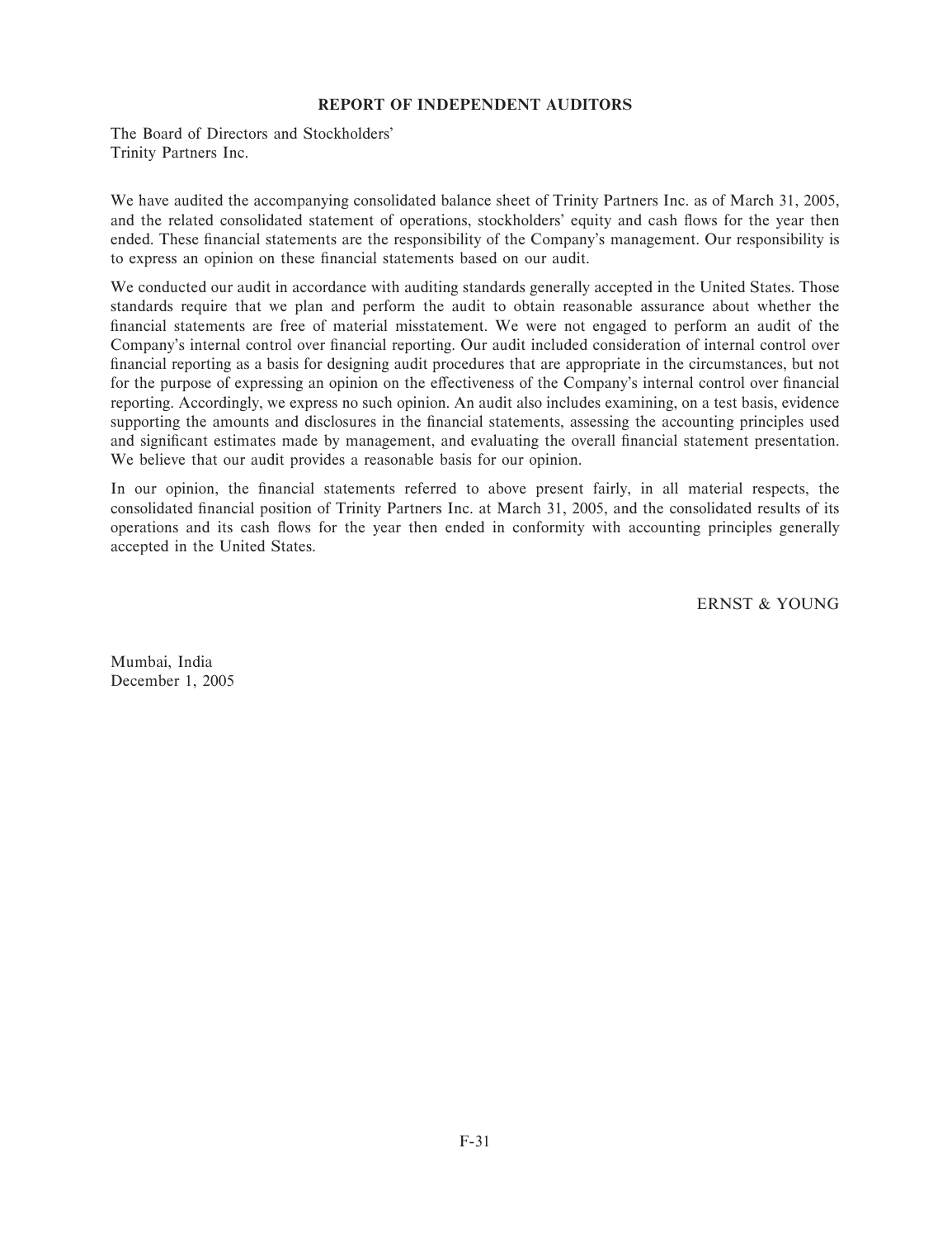## **CONSOLIDATED BALANCE SHEET MARCH 31, 2005**

## (Amounts in thousands, except share and per share data)

### **ASSETS**

| Current assets                                                                                                               |                   |
|------------------------------------------------------------------------------------------------------------------------------|-------------------|
|                                                                                                                              | \$3.729           |
|                                                                                                                              | 24                |
|                                                                                                                              | 137               |
|                                                                                                                              | 21                |
| Unbilled receivables — related parties $\dots \dots \dots \dots \dots \dots \dots \dots \dots \dots \dots \dots \dots \dots$ | 717               |
|                                                                                                                              | 121               |
|                                                                                                                              | $-$ <sup>56</sup> |
|                                                                                                                              | 4,805             |
|                                                                                                                              | 2.174             |
|                                                                                                                              | 192               |
|                                                                                                                              | \$7,171           |

# LIABILITIES AND STOCKHOLDERS' EQUITY

| Current liabilities                                                                                                                         |                      |
|---------------------------------------------------------------------------------------------------------------------------------------------|----------------------|
|                                                                                                                                             | <sup>\$</sup><br>130 |
|                                                                                                                                             | 490                  |
|                                                                                                                                             | 484                  |
|                                                                                                                                             | 13                   |
|                                                                                                                                             | 171                  |
|                                                                                                                                             | 1,288                |
|                                                                                                                                             | 27                   |
| Commitments and contingencies                                                                                                               |                      |
| Stockholders' equity                                                                                                                        |                      |
| Series A Preferred stock, \$0.01 par value $-3,367,000$ shares authorized, issued and<br>outstanding with liquidation preference of \$3,367 | 34                   |
| Series B Preferred stock, \$0.01 par value — 5,555,550 shares authorized, issued and                                                        | 56                   |
| Common stock, \$0.01 par value - 9,806,388 shares authorized; Nil shares issued and                                                         |                      |
|                                                                                                                                             | 9,284                |
|                                                                                                                                             | (372)                |
|                                                                                                                                             | (609)                |
|                                                                                                                                             | (2, 546)             |
|                                                                                                                                             | -9                   |
|                                                                                                                                             | 5,856                |
| TOTAL LIABILITIES AND STOCKHOLDERS' EQUITY                                                                                                  | \$7,171              |
|                                                                                                                                             |                      |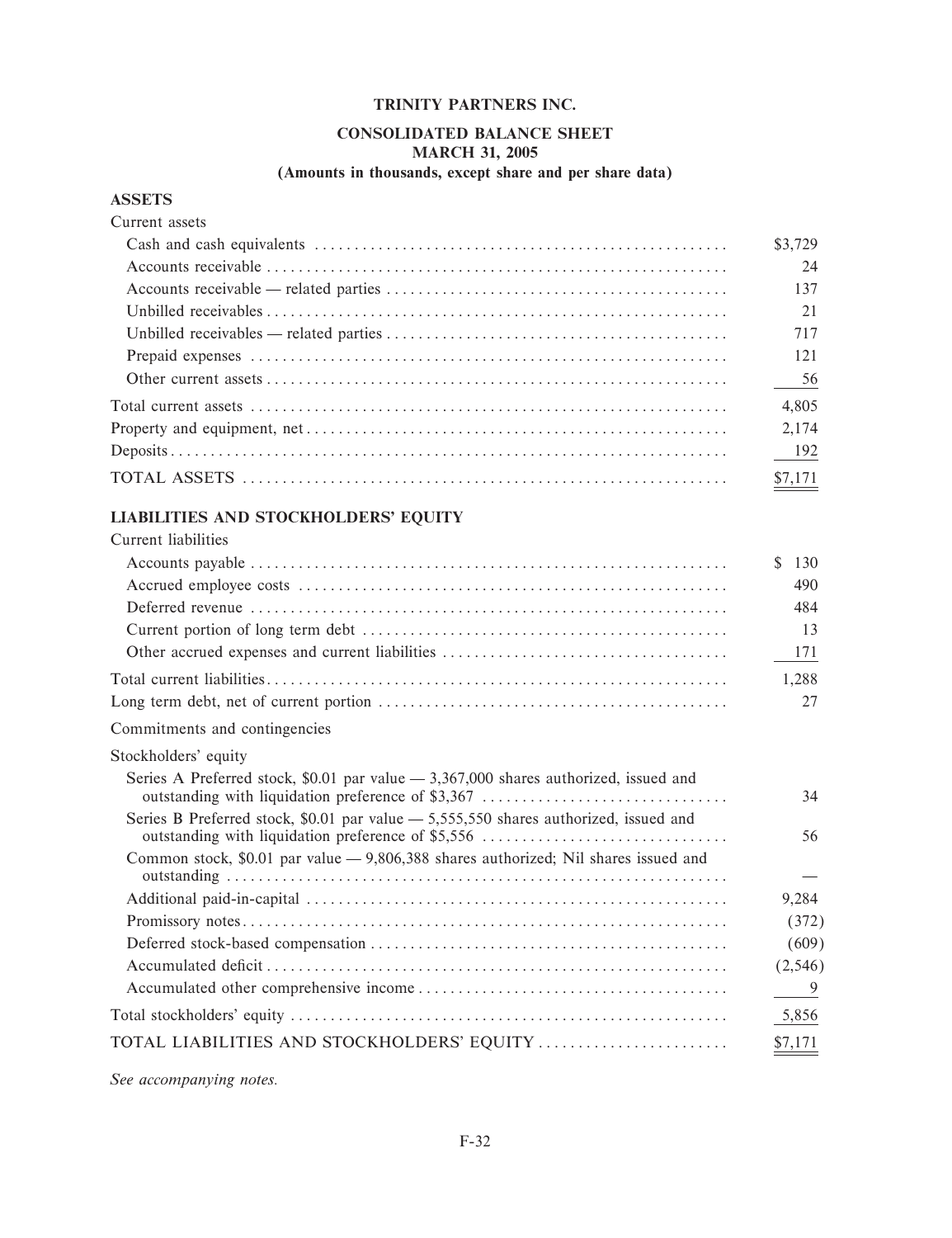### **CONSOLIDATED STATEMENT OF OPERATIONS** YEAR ENDED MARCH 31, 2005 (Amounts in thousands)

| Revenue            |                      |
|--------------------|----------------------|
|                    | <sup>\$</sup><br>-54 |
|                    | 5,376                |
|                    | 5,430                |
|                    | 2,574                |
|                    | 2,856                |
| Operating expenses | 3,781                |
|                    | (925)                |
|                    | 91                   |
|                    | (1)                  |
|                    |                      |
|                    | (835)                |
|                    |                      |
|                    | (835)                |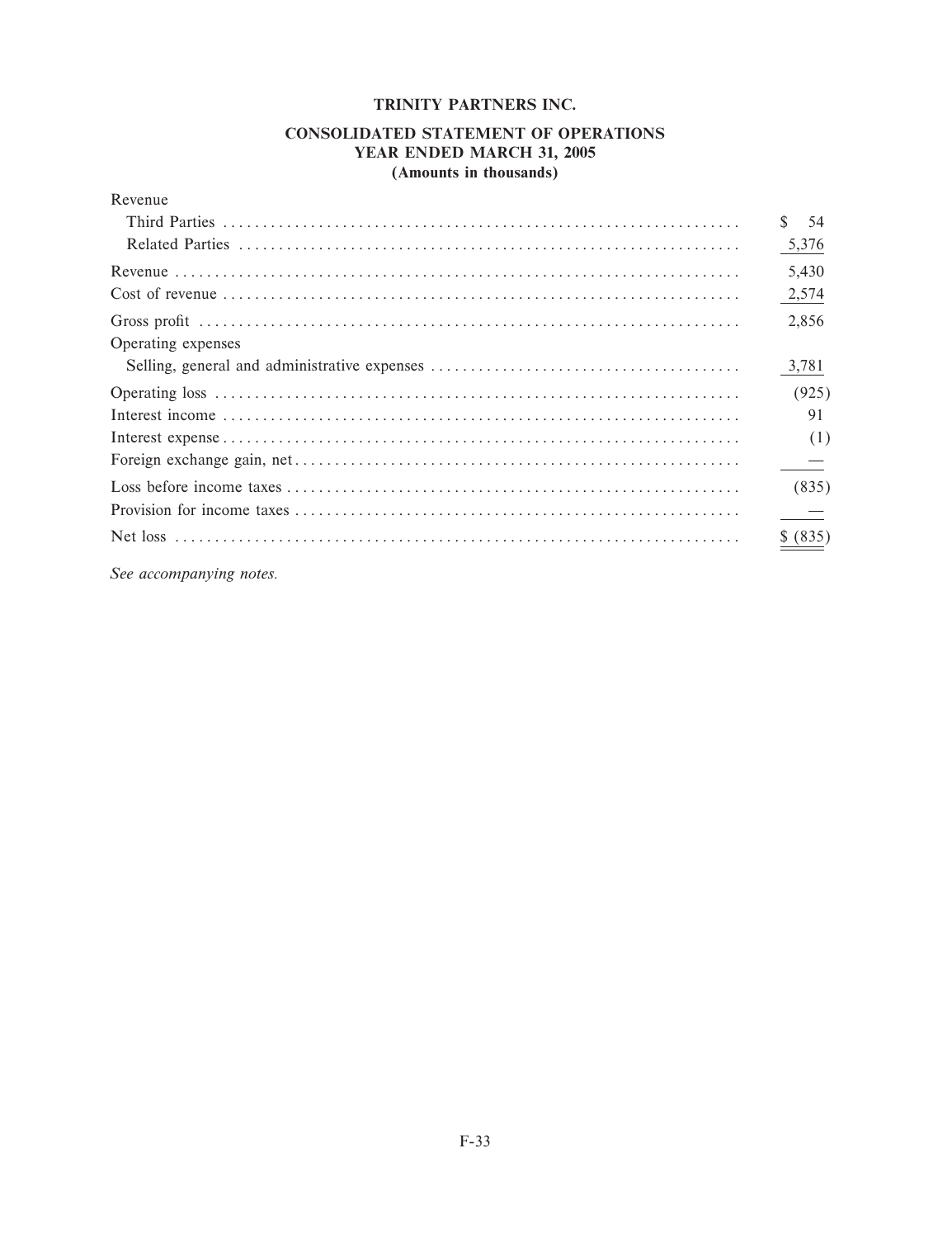## **CONSOLIDATED STATEMENT OF STOCKHOLDERS' EQUITY YEAR ENDED MARCH 31, 2005**

**(Amounts in thousands, except share data)**

|                                                              | Series A preferred<br>stock | Series B preferred<br>stock |                           |              | <b>Additional</b>   |                     | <b>Deferred</b>             |                        | Accumulated<br>other    | Total                   |
|--------------------------------------------------------------|-----------------------------|-----------------------------|---------------------------|--------------|---------------------|---------------------|-----------------------------|------------------------|-------------------------|-------------------------|
|                                                              | Number                      | Par<br>value                | Number                    | Par<br>value | paid-in-<br>capital | Promissory<br>notes | stock-based<br>compensation | Accumulated<br>deficit | comprehensive<br>income | stockholders'<br>equity |
| Balance at April 1, 2004 3,367,000 \$ 34                     |                             |                             | 5,555,550                 | \$56         | \$9,193             | \$(522)             | \$(2,023)                   | \$(1,711)              | \$<br>6                 | \$5,033                 |
| Comprehensive loss:                                          |                             |                             |                           |              |                     |                     |                             |                        |                         |                         |
|                                                              |                             |                             |                           |              |                     |                     |                             | (835)                  |                         | (835)                   |
| Translation adjustment                                       |                             |                             |                           |              |                     |                     |                             |                        | 3                       |                         |
| Comprehensive loss                                           |                             |                             |                           |              |                     |                     |                             |                        |                         | (832)                   |
| Stock-based compensation:                                    |                             |                             |                           |              |                     |                     |                             |                        |                         |                         |
| Stock incentive $plan$                                       |                             |                             |                           |              |                     |                     | 210                         |                        |                         | 210                     |
| Series A preferred stock                                     |                             |                             |                           |              |                     |                     | 1,204                       |                        |                         | 1,204                   |
| Series B preferred stock                                     |                             |                             |                           |              | 91                  |                     |                             |                        |                         | 91                      |
| Amount waived under<br>promissory notes                      |                             |                             |                           |              |                     | 50                  |                             |                        |                         | 50                      |
| Payment received against<br>$promissory notes \ldots \ldots$ |                             |                             |                           |              |                     | 100                 |                             |                        |                         | 100                     |
| Balance at March 31, 2005                                    |                             |                             | 3,367,000 \$ 34 5,555,550 | \$56         | \$9,284             | \$(372)             | (609)                       | \$(2,546)              |                         | \$5,856                 |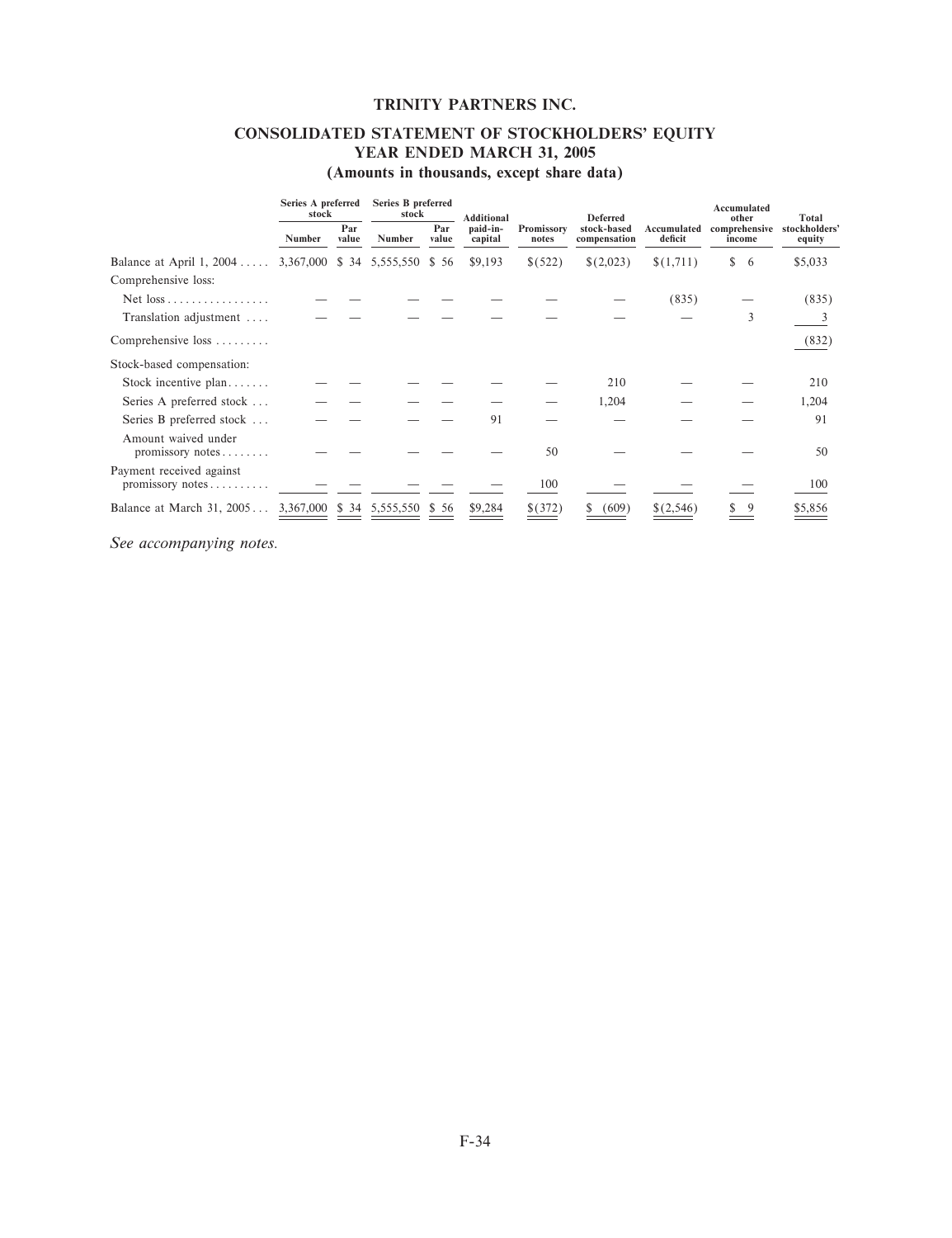### **CONSOLIDATED STATEMENT OF CASH FLOWS YEAR ENDED MARCH 31, 2005 (Amounts in thousands)**

| Cash flows from operating activities                                            |                     |
|---------------------------------------------------------------------------------|---------------------|
|                                                                                 | (835)<br>\$         |
| Adjustments to reconcile net loss to net cash provided by operating activities: |                     |
|                                                                                 | 280                 |
|                                                                                 | 1,555               |
| Changes in operating assets and liabilities:                                    |                     |
|                                                                                 | (634)               |
|                                                                                 | (162)               |
|                                                                                 | (118)               |
|                                                                                 | 142                 |
|                                                                                 | 521                 |
|                                                                                 | 749                 |
| Cash flows from investing activities                                            |                     |
|                                                                                 | (1,864)             |
|                                                                                 | (1,864)             |
| Cash flows from financing activities                                            |                     |
|                                                                                 | (11)                |
|                                                                                 | 100                 |
|                                                                                 | -89                 |
|                                                                                 | (33)                |
|                                                                                 | (1,059)             |
|                                                                                 | 4,788               |
|                                                                                 | \$3,729             |
| Supplemental disclosure of cash flow information:                               |                     |
|                                                                                 | 28<br><sup>\$</sup> |
|                                                                                 | 1                   |
|                                                                                 |                     |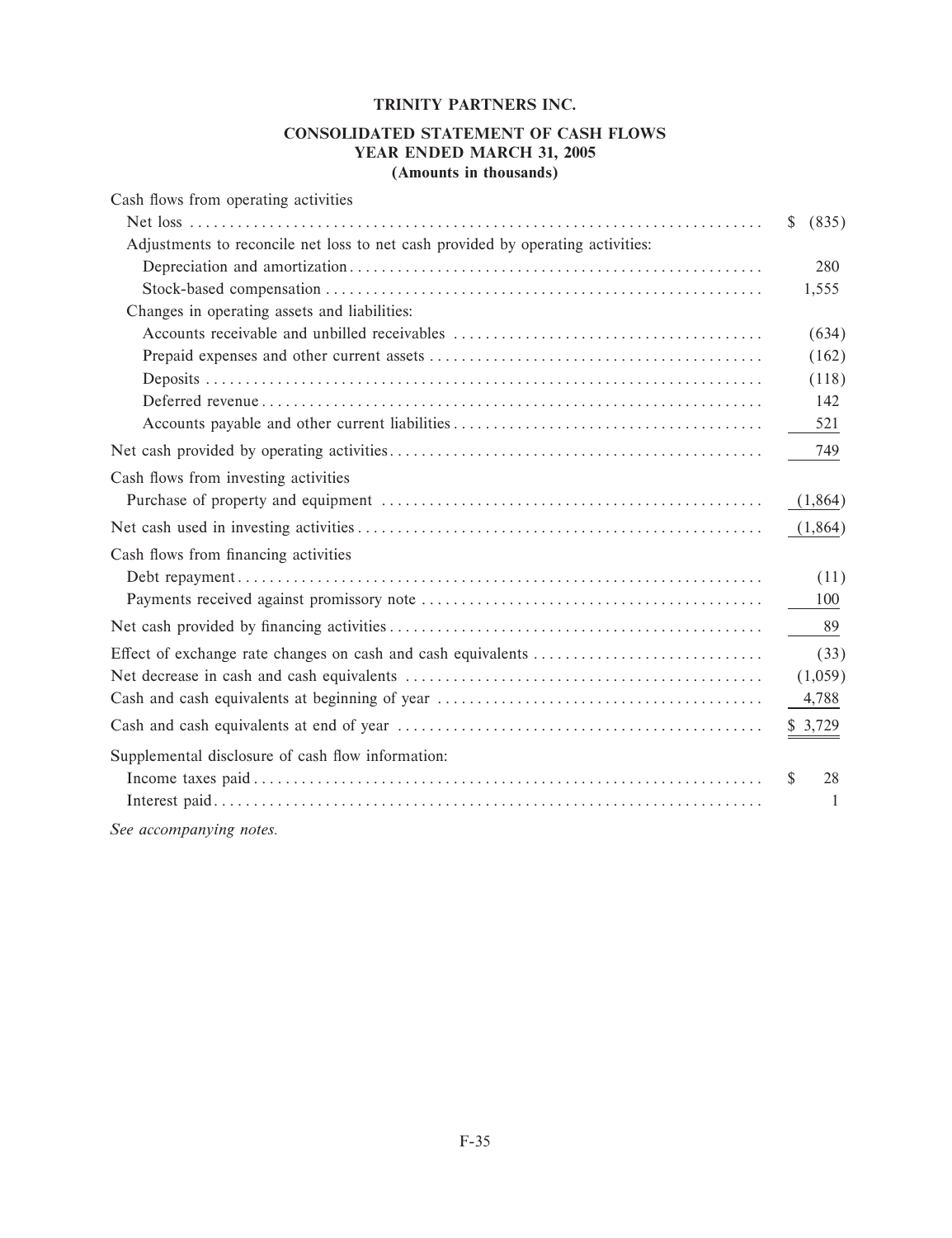## **NOTES TO CONSOLIDATED FINANCIAL STATEMENTS MARCH 31, 2005**

### **(Amounts in thousands, except share and per share data)**

### **1. ORGANIZATION AND DESCRIPTION OF BUSINESS**

Trinity Partners Inc. (""Trinity'') is a provider of business process outsourcing services and technology-enabled delivery solutions to customers in the financial services industry in the United States, with a significant focus on mortgage banking solutions. Trinity is controlled by First Magnus Financial Corporation, which is also a significant customer of Trinity.

### **2. SUMMARY OF SIGNIFICANT ACCOUNTING POLICIES**

#### *Basis of preparation*

The accompanying consolidated financial statements include the accounts of Trinity Partners Inc and its wholly-owned subsidiary Trinity Business Process Management Private Limited ("Trinity BPM") (collectively, the "Company") and are prepared in accordance with United States generally accepted accounting principles ("US GAAP"). All significant inter-company balances and transactions have been eliminated upon consolidation. The Company uses the United States Dollar (""\$'') as its reporting currency.

### *Use of estimates*

The preparation of financial statements in accordance with US GAAP requires management to make estimates and assumptions that affect the amounts reported in the financial statements and accompanying notes. Actual results could differ from those estimates.

#### *Foreign currency translation*

The functional currency of the Company is the \$. The functional currency for Trinity BPM is the Indian Rupee (""INR''). Assets and liabilities of Trinity BPM are translated into \$, at the rate of exchange prevailing on the balance sheet date while revenue and expenses are translated at average exchange rates prevailing during the period. Translation adjustments are reported as a component of accumulated other comprehensive income in stockholders' equity.

Foreign currency denominated assets and liabilities are translated into the functional currency at exchange rates in effect at balance sheet date. Foreign currency transaction gains and losses are recorded in the consolidated statement of operations within other income.

#### *Revenue recognition*

Revenue is generated from technology enabled business process outsourcing services and consists of service charges for processing customer transactions and is recognized as the related services are performed on a per employee or per transaction processed basis. Revenue includes amounts paid by customers for equipment used by the Company to provide services to the customer. Amount paid for such equipment is deferred and recognised as revenue over the period of the contract on a straight-line basis. Revenue also includes reimbursements of out-of-pocket expenses.

### *Cost of revenue*

Cost of revenue includes salaries and related expenses, project related travel costs, communication expenses and facilities costs including depreciation and amortization thereon.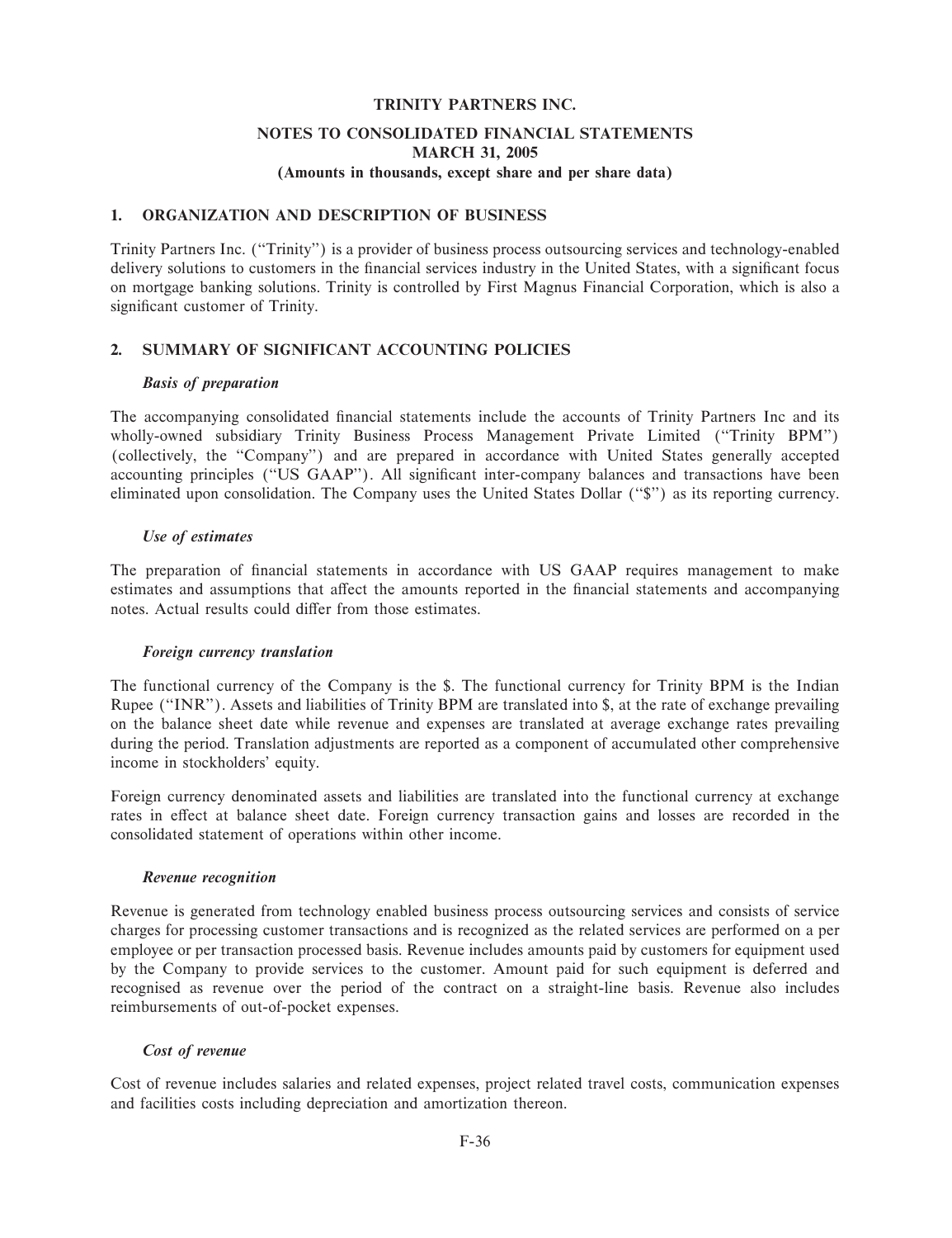### **NOTES TO CONSOLIDATED FINANCIAL STATEMENTS - (Continued) MARCH 31, 2005 (Amounts in thousands, except share and per share data)**

#### *Cash and cash equivalents*

The Company considers all highly liquid investments with an initial maturity of up to three months to be cash equivalents.

#### *Accounts receivable and unbilled receivables*

Accounts receivable represents trade receivables net of an allowance for doubtful accounts. The allowance for doubtful accounts represents the Company's best estimate of receivables that are doubtful of recovery, based on a specific identification basis (Nil at March 31, 2005).

Revenue for services delivered but not invoiced to customers are recorded as unbilled receivables. Billings are done as contractually agreed.

### *Property and equipment*

Property and equipment are recorded at cost. Depreciation and amortization are computed using the straightline method over the estimated useful lives of the assets, which are as follows:

| Asset description | Asset life (in years) |
|-------------------|-----------------------|
|                   | $3-5$                 |
|                   | $3 - 4$               |
|                   | $\mathcal{R}$         |
|                   |                       |
|                   | life or lease term    |

Advances paid towards the acquisition of property and equipment and the cost of property and equipment not put to use before the balance sheet date are disclosed under the caption capital work-in-progress in Note 3.

Property and equipment are reviewed for impairment if indicators of impairment arise. The evaluation of impairment is based upon a comparison of the carrying amount of the property and equipment to the estimated future undiscounted net cash flows expected to be generated by the property and equipment. If estimated future undiscounted cash Öows are less than the carrying amount of the property and equipment, the asset is considered impaired. The impairment expense is determined by comparing the estimated fair value of the property and equipment to its carrying value, with any shortfall from fair value recognized as an expense in the current period.

#### *Income taxes*

The Company applies the asset and liability method of accounting for income taxes as described in the Statement of Financial Accounting Standards ("SFAS") No. 109, "Accounting for Income Taxes". Under this method, deferred tax assets and liabilities are recognized for future tax consequences attributable to differences between the financial statements carrying amounts of existing assets and liabilities and their respective tax bases and operating loss and tax credit carryforwards. Deferred tax assets and liabilities are measured using tax rates expected to apply to taxable income in the years in which those temporary differences are expected to be recovered or settled. The effect on deferred tax assets and liabilities of a change in tax rates is recognized in income in the period that includes the enactment date. Valuation allowances are recognized to reduce the deferred tax assets amount that is more likely than not to be realized. In assessing the likelihood of realization, management considers estimates of future taxable income.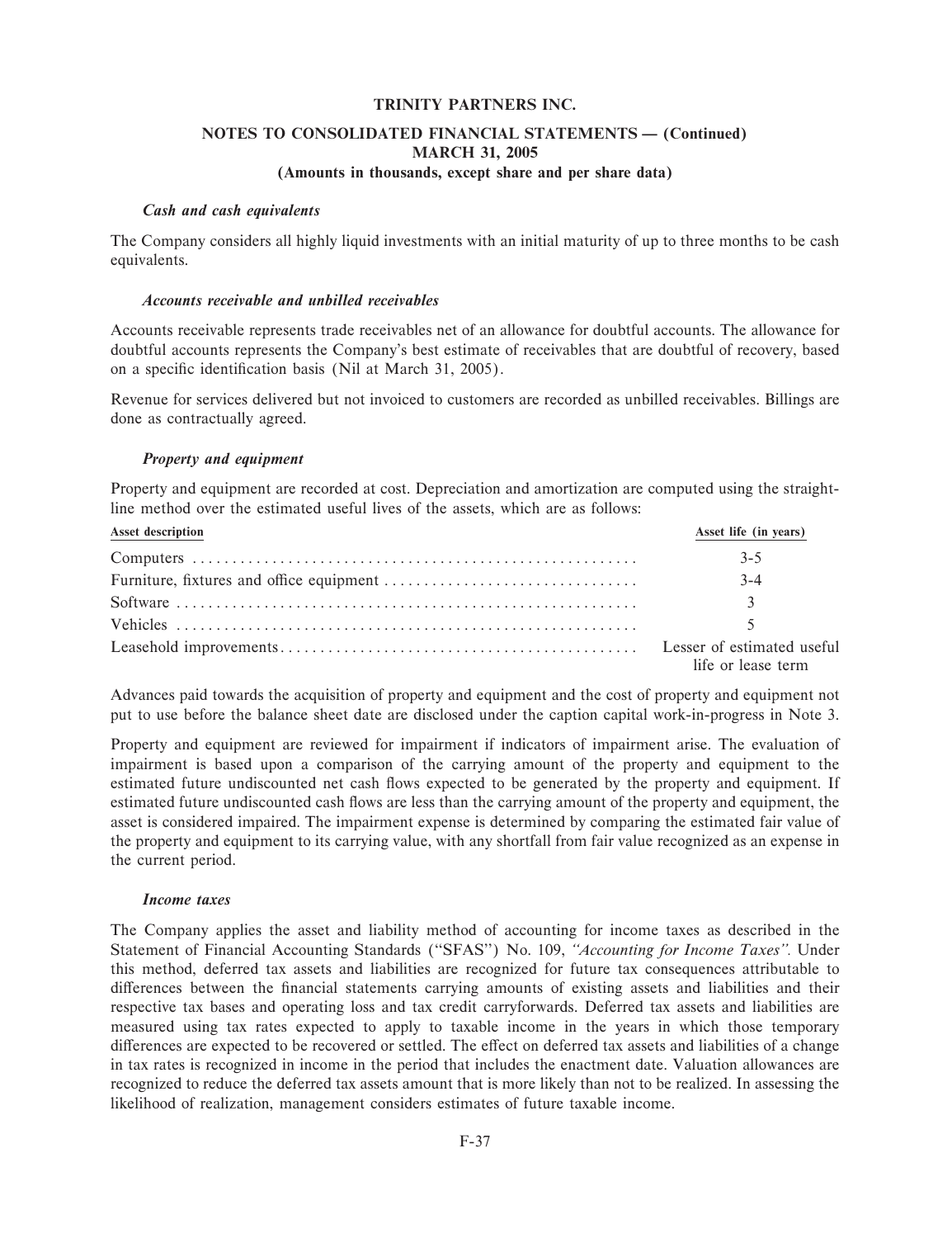### **NOTES TO CONSOLIDATED FINANCIAL STATEMENTS - (Continued) MARCH 31, 2005 (Amounts in thousands, except share and per share data)**

#### *Employee benefits*

#### *DeÑned contribution plan*

Eligible employees of the Company in India receive benefits from a Provident Fund, administered by the Government of India, which is a defined contribution plan. Both the employees and the Company make monthly contributions to the Provident Fund equal to a specified percentage of the eligible employees' salary.

The Company has no further obligation under the defined contribution plan beyond the contributions made to the plan. Contributions are charged to income in the year in which they accrue and are included in the Consolidated Statement of Operations.

#### *DeÑned beneÑt plan*

Employees in India are entitled to benefits under the Payment of Gratuity Act 1972, a defined benefit retirement plan covering eligible employees of the Company. The Plan provides for a lump-sum payment to eligible employees at retirement, death, incapacitation or on termination of employment, of an amount based on the respective employee's salary and tenure of employment.

The gratuity liability and net periodic gratuity cost has been actuarially determined after considering discount rates and increases in compensation levels.

#### *Stock-based compensation*

The Company uses the intrinsic value method of accounting prescribed by the Accounting Principles Board (""APB'') Opinion No. 25, *""Accounting for Stock Issued to Employees''* and related interpretations including Financial Accounting Standards Board ("FASB") Interpretation 44, "Accounting for Certain Transactions *involving Stock Compensation''*, an interpretation of APB Opinion 25, to account for its employee stock-based compensation plan. Under this method, compensation expense is recorded over the vesting period of the option if the fair market value of the underlying stock exceeds the exercise price at the measurement date, which typically is the grant date. The Company has provided pro forma disclosures as required by SFAS No. 123, "Accounting for Stock-Based Compensation" and SFAS 148, "Accounting for Stock-Based Compensation — *Transition and Disclosure''.* Had compensation cost been determined in a manner consistent with the fair value approach described in SFAS No. 123, the Company's net loss as reported would have changed to amounts indicated below:

The fair value of options was determined using the minimum value method with the following assumptions:

| - Contract Andreas Andreas Andreas Andreas Andreas Andreas Andreas Andreas Andreas Andreas Andreas Andreas And |  |
|----------------------------------------------------------------------------------------------------------------|--|

There were no options granted during the year ended March 31, 2005.

In December 2004, SFAS No. 123(R), *""Share-Based Payment''*, was issued, which establishes standards for transactions in which an entity exchanges its equity instruments for goods or services. This standard is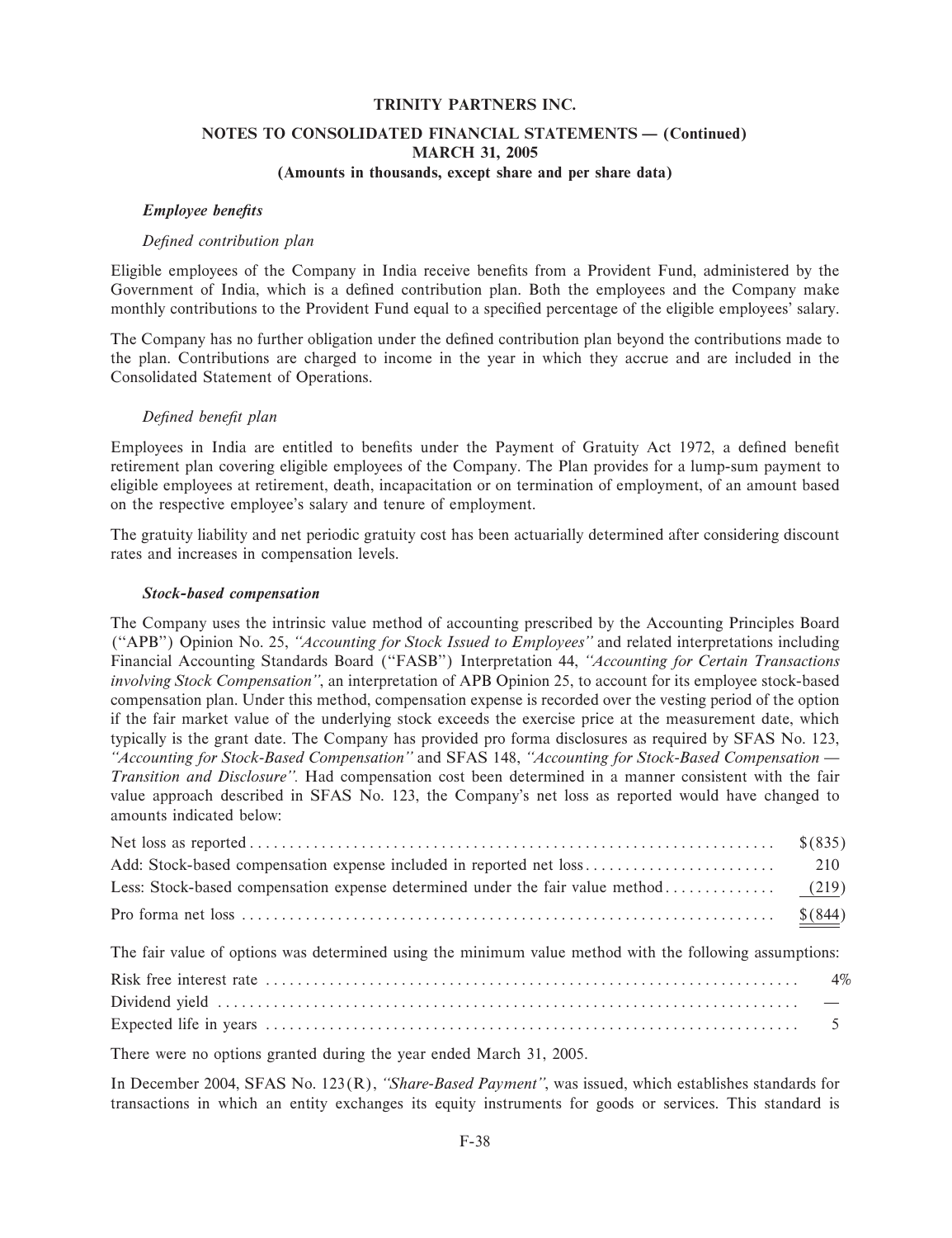# NOTES TO CONSOLIDATED FINANCIAL STATEMENTS - (Continued) **MARCH 31, 2005**

### (Amounts in thousands, except share and per share data)

applicable to the Company effective April 1, 2006. Under the transition provisions of this standard, non-public companies that used the minimum-value method for determining fair value of stock options would continue to account for non vested equity awards outstanding at the date of adoption of the standard under the intrinsic value method. All awards granted, modified or settled after the date of adoption should be accounted for under the provision of the new standard. Adoption of this standard may have a significant impact on the Company's results of operations, although it will have no impact on the Company's overall financial position. The impact of adoption of this standard cannot be predicted at this time as it will depend on levels of share-based payments made in the future.

### Fair value of financial instruments

The carrying amounts reported in the balance sheet for current assets and current liabilities approximate their fair value due to the short maturity of these items.

### **Concentration of risk**

Financial instruments that potentially subject the Company to concentrations of credit risk consist principally of cash equivalents and accounts receivable.

The Company's cash equivalents are invested with banks with high investment grade credit ratings. Accounts receivable are typically unsecured and are derived from revenue earned from customers in the financial services industry based in the United States. The Company monitors the credit worthiness of its customers to whom it grants credit terms in the normal course of business. As of March 31, 2005, approximately 95% of the total of accounts receivable and unbilled receivables, were receivable from First Magnus Financial Corporation ("FMFC"), a principal stockholder and its affiliate.

#### $3.$ PROPERTY AND EQUIPMENT

The major classes of property and equipment were as follows:

| 267     |
|---------|
| 160     |
| 74      |
|         |
|         |
| 2,476   |
|         |
| \$2,174 |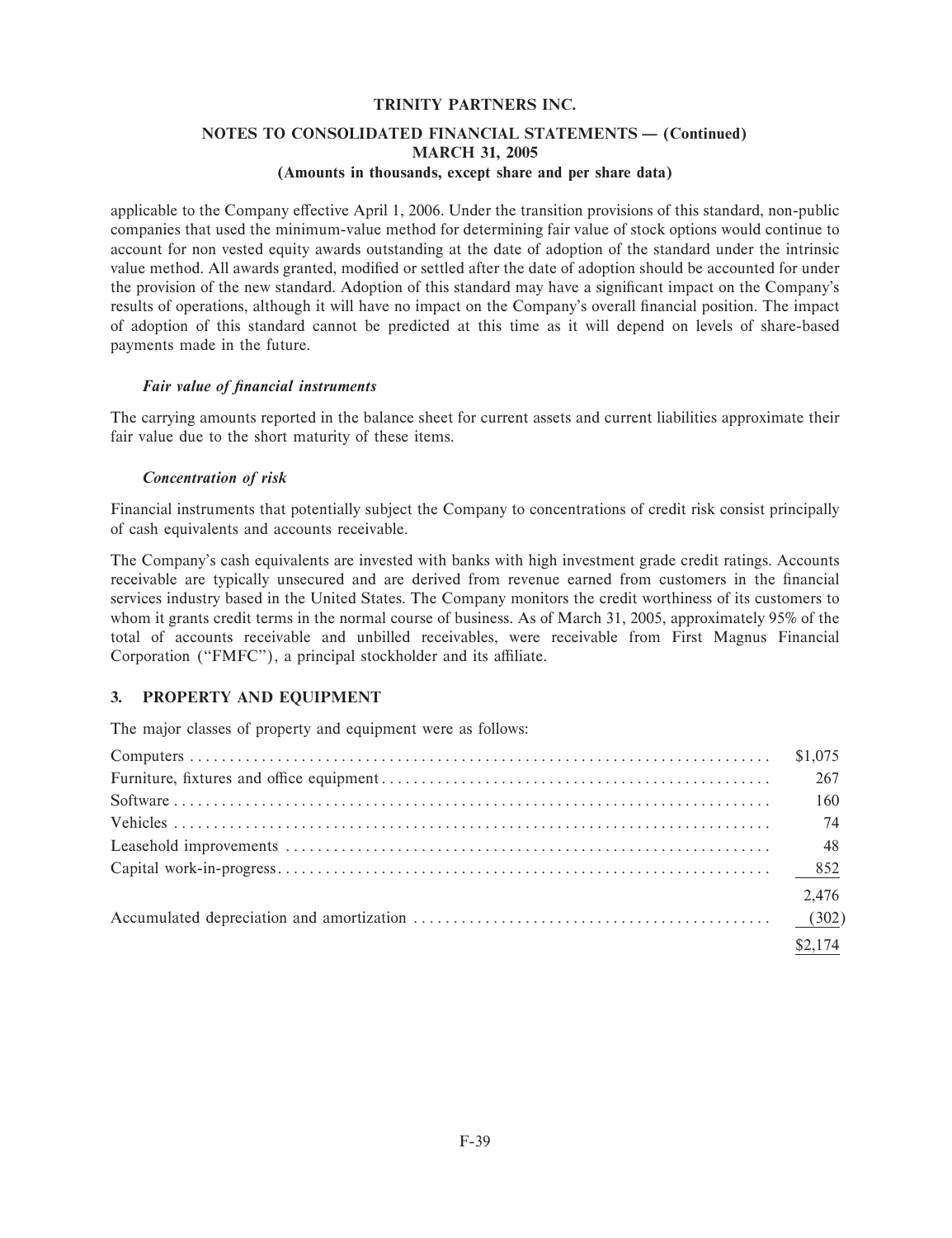### NOTES TO CONSOLIDATED FINANCIAL STATEMENTS - (Continued) **MARCH 31, 2005** (Amounts in thousands, except share and per share data)

# 4. INCOME TAXES

The components of deferred tax assets and liabilities are as follows:

| Deferred tax asset     |  |
|------------------------|--|
|                        |  |
| Deferred tax liability |  |
|                        |  |
|                        |  |
|                        |  |
|                        |  |

At March 31, 2005, the Company had net loss carry forwards aggregating to \$890 relating to operations in the United States. The United States operation has accumulated losses and, accordingly, a valuation allowance has been provided for the net deferred tax asset recognized.

Trinity BPM is eligible for a tax holiday until March 31, 2009 consequent to which profits are exempt from tax for the period until March 31, 2009. Accordingly, no deferred tax has been recognized for Trinity BPM since all temporary differences will reverse within the tax holiday period ending on March 31, 2009.

The Company has not incurred any tax expense for the year ended March 31, 2005.

### 5. RETIREMENT BENEFITS

#### Defined contribution plan

Contributions to the provident fund for employees of Trinity BPM amounted to \$33 for the year ended March 31, 2005.

### Defined benefit plan - gratuity

### Change in projected benefit obligations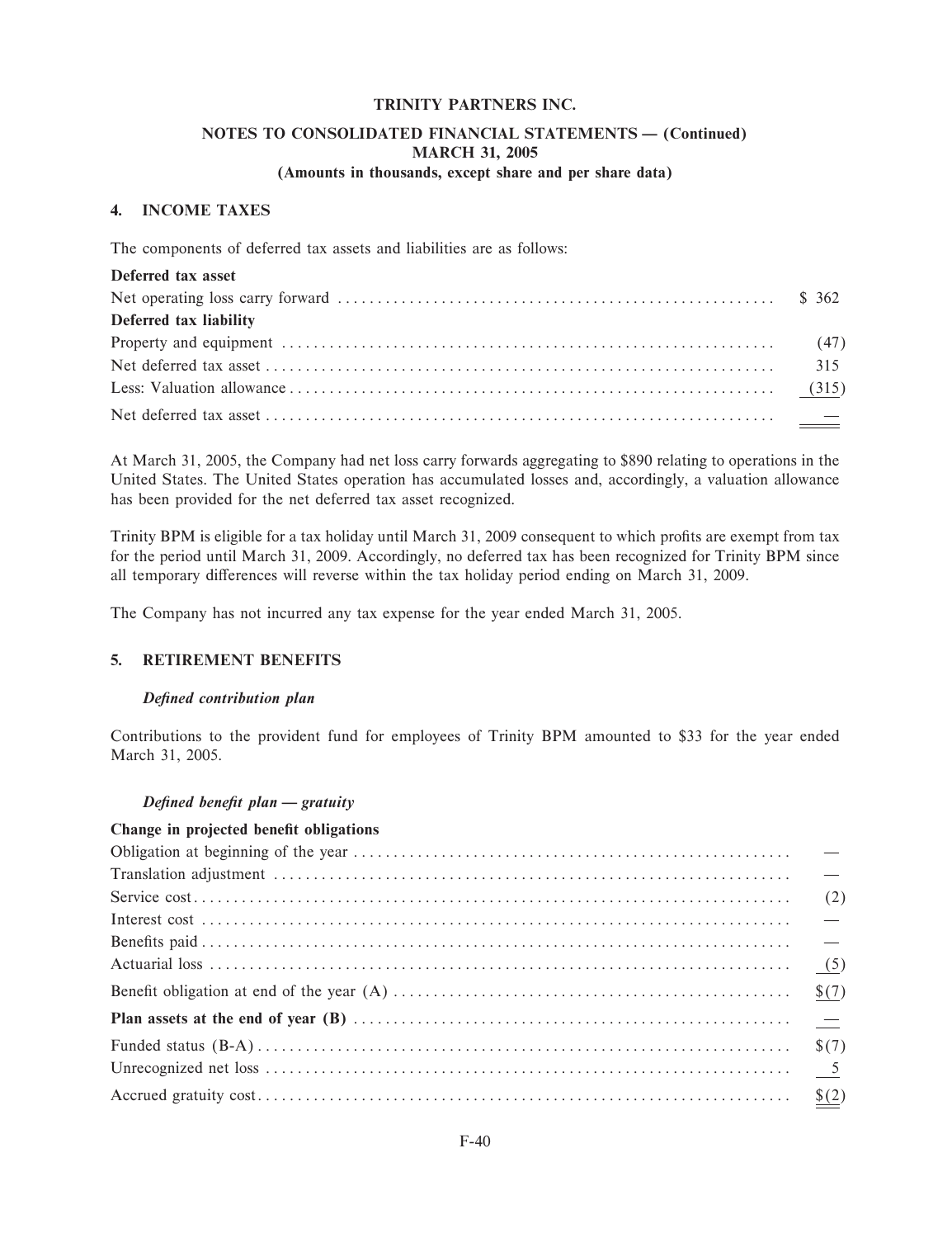### NOTES TO CONSOLIDATED FINANCIAL STATEMENTS - (Continued) **MARCH 31, 2005**

### (Amounts in thousands, except share and per share data)

### Net periodic gratuity cost

The assumptions used in accounting for the Gratuity Plan as at March 31, 2005 were (i) a discount rate of 7.50% and (ii) a rate of increase in compensation levels of 8% per annum for the first 4 years and 6.5% per annum thereafter.

#### **DEBT** 6.

Debt represents borrowings from financial institutions for the purchase of vehicles.

#### **STOCKHOLDERS' EQUITY** 7.

#### **Common** stock

The Company has one class of common stock and the holder of each share is entitled to one vote per share. There were no common shares outstanding as of March 31, 2005.

#### Preferred stock

The Company has two classes of preferred stock, Series A and Series B, which are convertible into fully paid common stock at any time after issue, without any additional consideration based on a conversion ratio. The conversion ratio will be determined at the time of conversion based on a conversion price of \$1 per share, adjusted for any common stock subsequently issued at a price lower than \$1 per share. Each share of preferred stock carries voting rights equivalent to each share of common stock on an as converted basis. The preferred stock holders have a liquidation preference of \$1 per share plus any declared and unpaid dividends and the balance would be shared ratably based on the shares held (on an as converted basis for the preferred stock) between the common stockholders and preferred stockholders.

Series A preferred stock was issued to the founder employees of the Company on August 12, 2003 at a price of \$1 per share of which \$0.01 per share was the cash price and the balance \$0.99 per share was attributed to the assignment by founder employees of business plans and the associated rights under an Assignment agreement entered in to between the Company and the founder employees. Further, under the Restricted Stock Purchase Agreement entered into between the Company and the founder employees, the Company has the right to repurchase the stock on termination of services of the employees at the cash price of the issue. The right to repurchase lapses equally over a period of 36 months, on completion of each month of service by the employee. Accordingly, the difference between the issue price and cash paid of \$3,366 was recorded as deferred stock-based compensation and is being amortized over the period over which the repurchase right of the Company lapses. The amortization expense for the year ended March 31, 2005 was \$1,204.

The Series B preferred stock issued on August 26, 2003, included 555,555 shares issued by the Company to the founder employees in exchange for interest free promissory notes due and payable in a single installment on the earlier of August 26, 2008 or on the 91<sup>st</sup> day from the termination of employment. The notes are secured by the Series B preferred stock issued that is held by the Company in escrow. Accordingly, the amount due under the promissory notes is included as a component of stockholders' equity.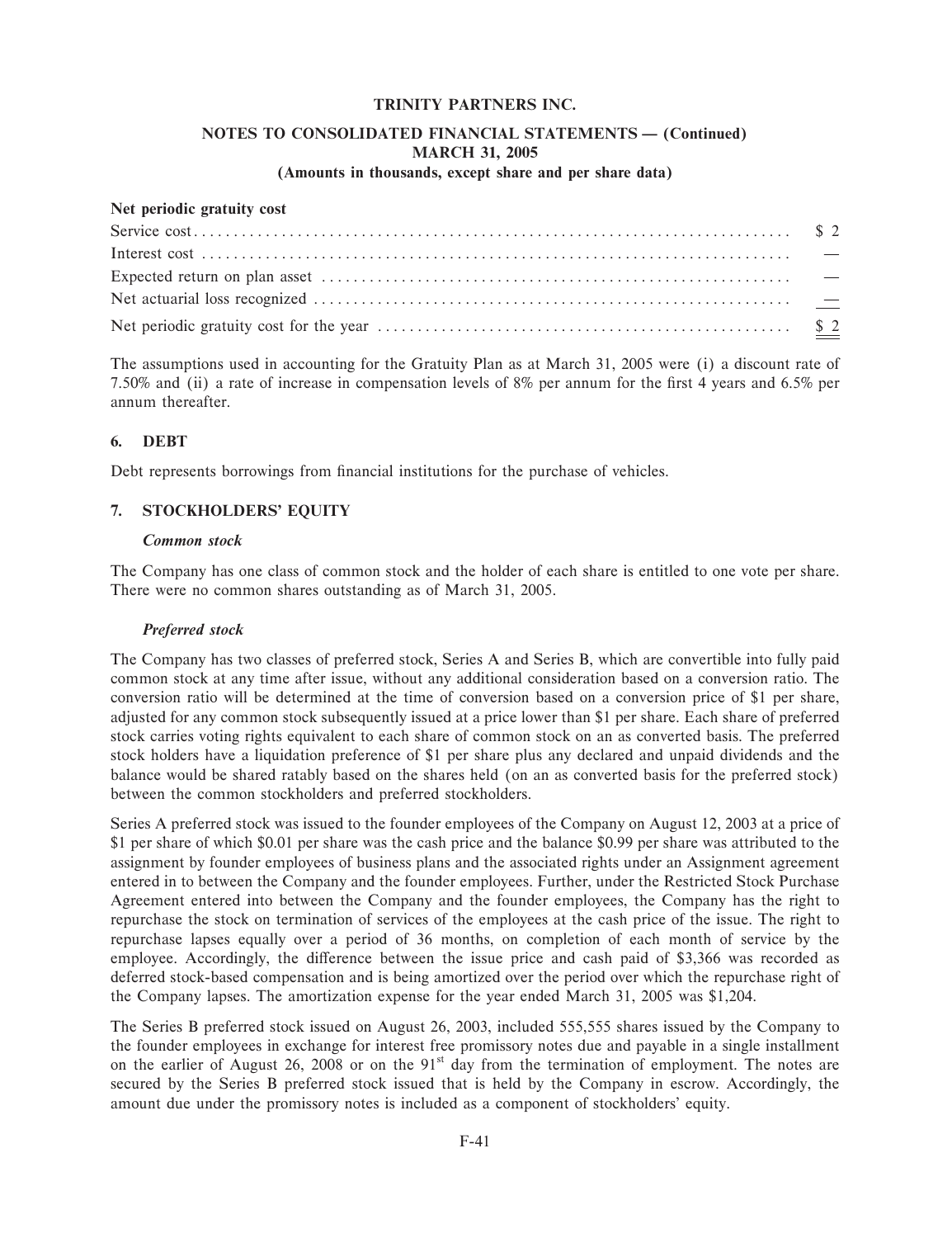# **NOTES TO CONSOLIDATED FINANCIAL STATEMENTS - (Continued) MARCH 31, 2005**

### **(Amounts in thousands, except share and per share data)**

Under the employment agreement with one of the founder employee, for every month of completed service, the Company waives \$4 of the promissory note receivable from the employee, resulting in variable accounting for this arrangement. Accordingly, at each balance sheet date the Company has recorded stock-based compensation cost for the excess of the fair value over the issue price of the stock represented by the net amount receivable under the promissory note. Stock-based compensation cost recorded by the Company for this arrangement was \$141 for the year ended March 31, 2005.

### **8. EMPLOYEES' STOCK INCENTIVE PLAN**

In November 2003, the Company established the 2003 Stock Option/Issuance (""the Plan''), which provided for the issue of stock options to eligible employees. Eligible employees would be granted options which would have a ten-year term and a vesting period of four years, with 25% of the options vesting immediately after one year of service from the vesting commencement date and the balance equally over the remaining 36 month period.

The Company's stock option activity for the year ended March 31, 2005 is presented below:

| Shares arising<br>from options | Weighted-<br>average exercise<br>price |
|--------------------------------|----------------------------------------|
| 480.507                        | \$0.10                                 |
|                                |                                        |
|                                |                                        |
| 480,507                        | $\underline{\underline{\$0.10}}$       |

The following table summarizes the status of the Company stock options outstanding and exercisable at March 31, 2005:

| <b>Exercise</b><br>prices | <b>Shares</b> | Weighted-<br>average<br>remaining<br>contractual life |
|---------------------------|---------------|-------------------------------------------------------|
| \$0.10                    | 344.854       | 8.82                                                  |
|                           | 135,653       | 8.81                                                  |
|                           | 480.507       | 8.82                                                  |

### **9. RELATED-PARTY TRANSACTIONS**

| Relationship                          | Name of the party                                                          |
|---------------------------------------|----------------------------------------------------------------------------|
| Significant stockholder               | First Magnus Financial Corporation ("FMFC")<br>First Magnus Consulting LLC |
| Founders and Key Managerial Personnel | Vivek Shivpuri<br>Amit Gujral<br>Arvind Srivastava                         |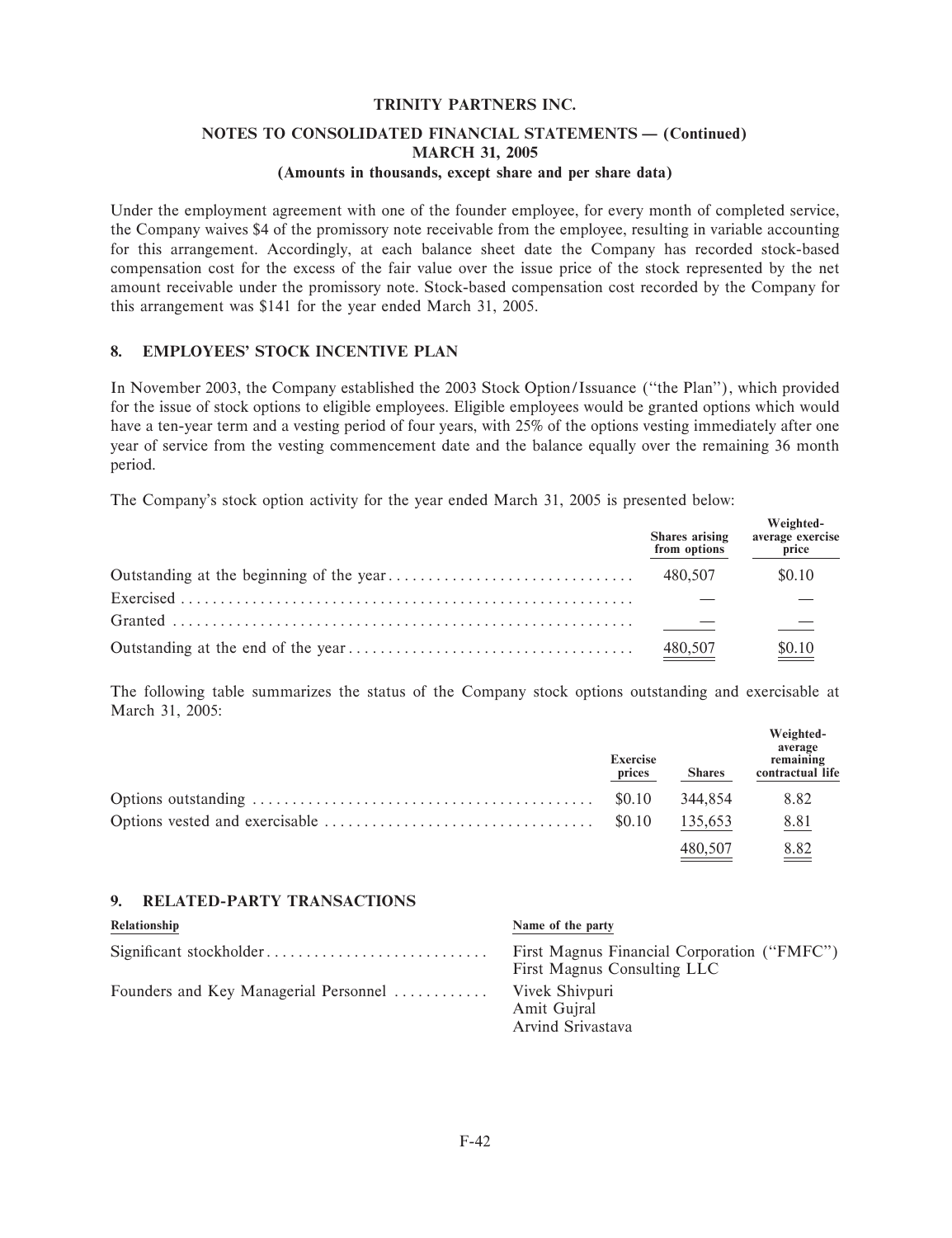## NOTES TO CONSOLIDATED FINANCIAL STATEMENTS - (Continued) **MARCH 31, 2005**

### (Amounts in thousands, except share and per share data)

Transactions with related parties are detailed below:

| Nature of transaction/<br>related party               | Amount  | Amount<br>receivable<br>(payable) |
|-------------------------------------------------------|---------|-----------------------------------|
| Revenue                                               |         |                                   |
|                                                       | \$5,036 | \$581                             |
|                                                       | 444     | 273                               |
| Purchase of property and equipment                    |         |                                   |
|                                                       | 86      |                                   |
| Reimbursement of expenses paid on behalf of the party |         |                                   |
|                                                       | 50      |                                   |
| Waiver of Promissory notes                            |         |                                   |
|                                                       | 50      |                                   |
| Promissory notes (repaid in October, 2005)            |         |                                   |
|                                                       |         | 68                                |
|                                                       |         | 152                               |
|                                                       |         | 152                               |

### 10. COMMITMENT AND CONTINGENCIES

#### **Operating leases**

Future minimum lease payments under non-cancelable operating leases for operating facilities consist of the following at March 31, 2005:

| Year ending March 31, | mount |
|-----------------------|-------|
|                       |       |
|                       |       |
|                       |       |
|                       |       |
|                       |       |

The Company also has short term leases which, on expiry, are renewable by mutual agreement between the Company and the lessor, for accommodation provided to employees of the Company. Rental expense for the year ended March 31, 2005 was \$267.

### **Bank** guarantees

Deposits includes time deposits made as collateral to the bankers of Trinity BPM who have issued guarantees aggregating \$13 as at March 31, 2005 primarily to customs and sales tax authorities in India. These guarantees have an approximate term of three years and a remaining expiry term of approximately one to two years.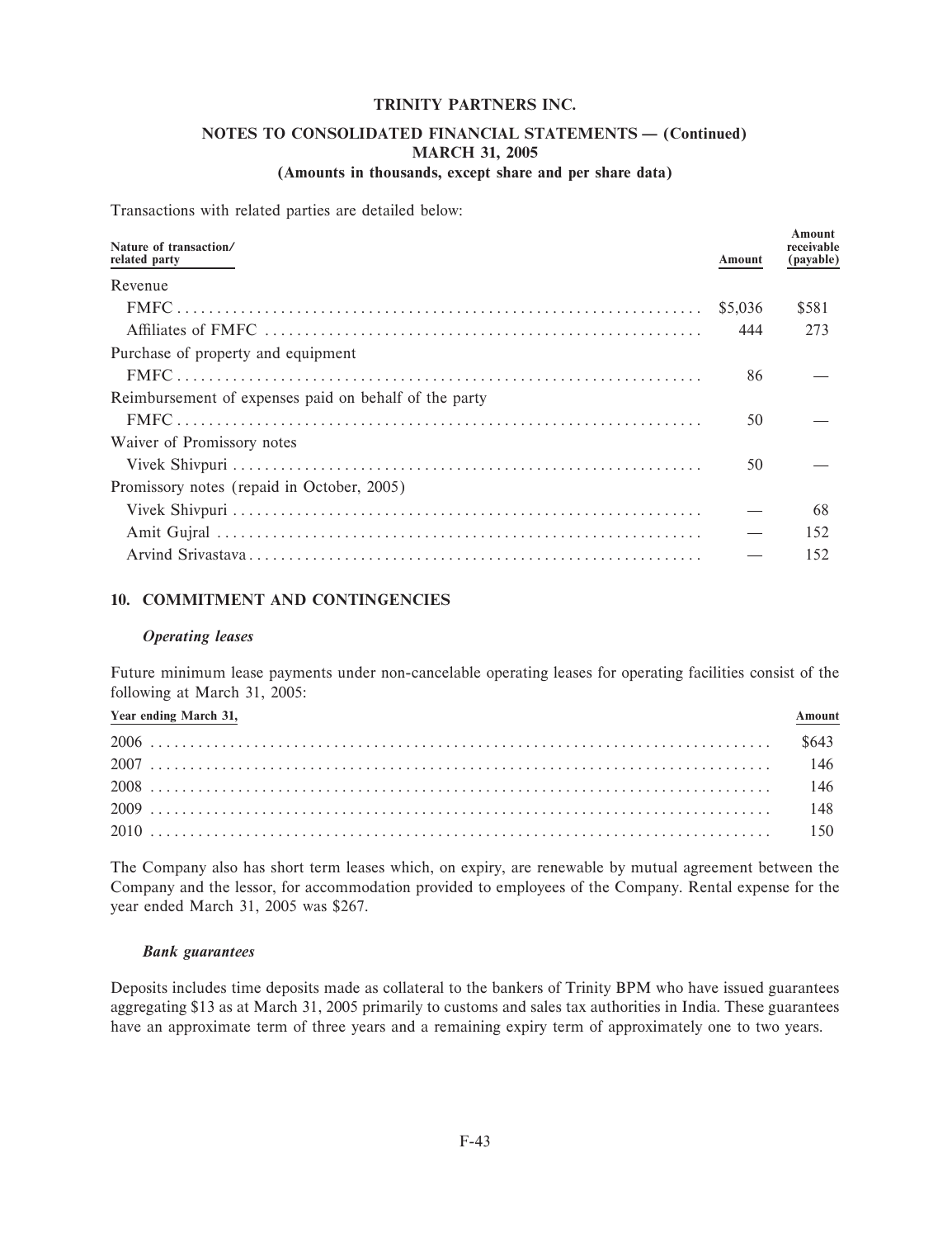# **NOTES TO CONSOLIDATED FINANCIAL STATEMENTS - (Continued) MARCH 31, 2005**

### **(Amounts in thousands, except share and per share data)**

#### **11. SUBSEQUENT EVENT**

On November 16, 2005, WNS (Holdings) Limited, a leading business process outsourcing company with operations in India, United Kingdom and the United States acquired the entire share capital of Trinity for a consideration comprising of a cash payment of \$6,814 and 2,107,901 shares of WNS (Holdings) Limited.

The vesting of all stock options accelerated as a result of the change in control provision within the Plan and the holders of such vested options were settled in cash or shares of WNS (Holdings) Limited or, a combination thereof, at the same per share price paid to the stockholders of Trinity.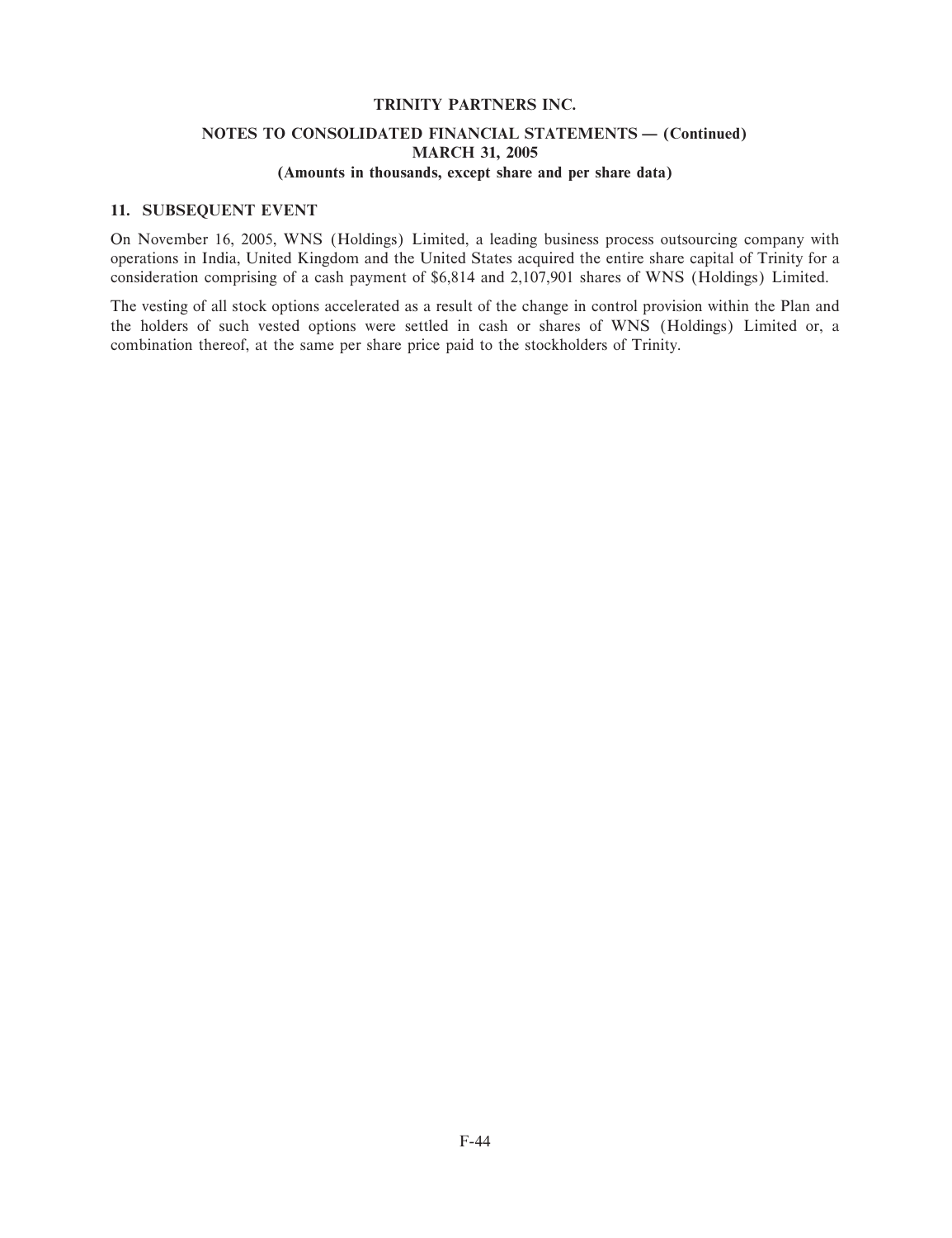### CONDENSED CONSOLIDATED BALANCE SHEETS (UNAUDITED)

# (Amounts in thousands, except share and per share data)

|                                                                                                                                                       | November 15,<br>2005 | March 31,<br>2005 |
|-------------------------------------------------------------------------------------------------------------------------------------------------------|----------------------|-------------------|
| <b>ASSETS</b>                                                                                                                                         |                      |                   |
| Current assets                                                                                                                                        |                      |                   |
|                                                                                                                                                       | \$2,952              | \$3,729           |
|                                                                                                                                                       | 59                   | 24                |
|                                                                                                                                                       | 803                  | 137               |
|                                                                                                                                                       | 23                   | 21                |
|                                                                                                                                                       | 610                  | 717               |
|                                                                                                                                                       | 106                  | 121               |
|                                                                                                                                                       | 35                   | 56                |
|                                                                                                                                                       | 4,588                | 4,805             |
|                                                                                                                                                       | 1,365                | 2,174             |
|                                                                                                                                                       | 224                  | 192               |
|                                                                                                                                                       | \$6,177              | \$7,171           |
| <b>LIABILITIES AND STOCKHOLDERS' EQUITY</b>                                                                                                           |                      |                   |
| Current liabilities                                                                                                                                   |                      |                   |
|                                                                                                                                                       | \$<br>864            | \$<br>130         |
|                                                                                                                                                       | 307                  | 490               |
|                                                                                                                                                       | 482                  | 484               |
|                                                                                                                                                       | 13                   | 13                |
| Other accrued expenses and current liabilities                                                                                                        | 312                  | 171               |
|                                                                                                                                                       | 1,978                | 1,288             |
|                                                                                                                                                       | 17                   | 27                |
| Stockholders' equity                                                                                                                                  |                      |                   |
| Series A Preferred stock, \$0.01 par value $-3,367,000$ shares authorized, issued<br>and outstanding with liquidation preference of \$3,367           | 34                   | 34                |
| Series B Preferred stock, \$0.01 par value - 5,555,550 shares authorized, issued                                                                      |                      |                   |
| and outstanding with liquidation preference of \$5,556                                                                                                | 56                   | 56                |
| Common stock, \$0.01 par value - 9,806,388 shares authorized; 883,838 shares<br>issued and outstanding at November 15, 2005 and nil shares issued and | 9                    |                   |
|                                                                                                                                                       | 10,010               | 9,284             |
|                                                                                                                                                       |                      | (372)             |
|                                                                                                                                                       | (784)                | (609)             |
|                                                                                                                                                       | (5,064)              | (2, 546)          |
| Accumulated other comprehensive (loss) income                                                                                                         | (79)                 | 9                 |
|                                                                                                                                                       | 4,182                | 5,856             |
| TOTAL LIABILITIES AND STOCKHOLDERS' EQUITY                                                                                                            | \$6,177              | \$7,171           |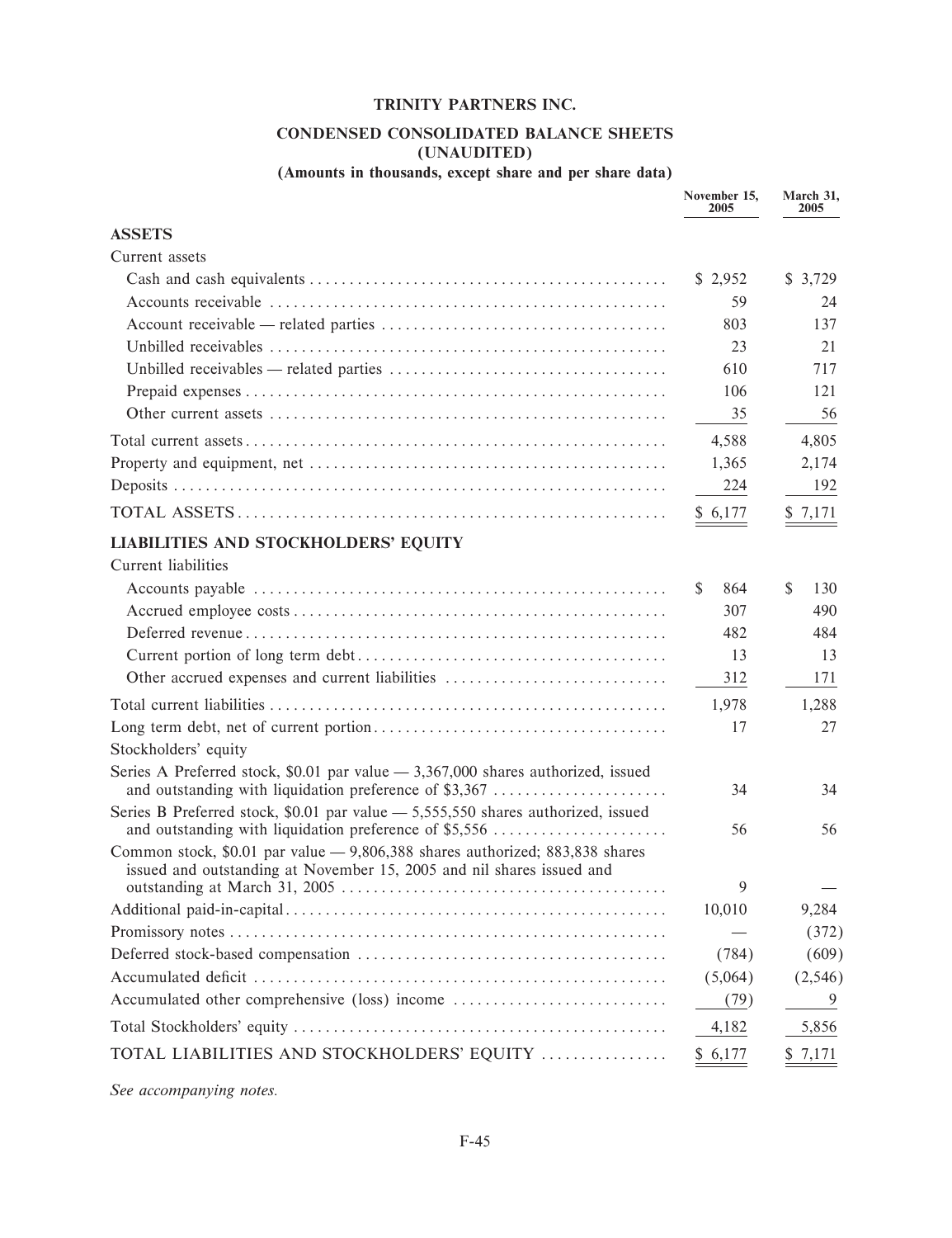### CONDENSED CONSOLIDATED STATEMENTS OF OPERATIONS (UNAUDITED) (Amounts in thousands)

|                                                                    | Period from April 1<br>to November 15<br>2005 | 2004     |
|--------------------------------------------------------------------|-----------------------------------------------|----------|
| Revenue                                                            |                                               |          |
|                                                                    | \$242                                         | S.<br>24 |
|                                                                    | 7,346                                         | 2,720    |
|                                                                    | 7,588                                         | 2,744    |
|                                                                    | 3,751                                         | 1,169    |
|                                                                    | 3,837                                         | 1,575    |
| Operating expenses                                                 |                                               |          |
|                                                                    | 3,287                                         | 2,280    |
| Transaction costs related to acquisition by WNS (Holdings) Limited | 628                                           |          |
|                                                                    | (78)                                          | (705)    |
|                                                                    | 47                                            | 57       |
|                                                                    | (1)                                           | (1)      |
|                                                                    | 14                                            | (15)     |
|                                                                    | (18)                                          | (664)    |
|                                                                    |                                               |          |
|                                                                    | (18)                                          | \$ (664) |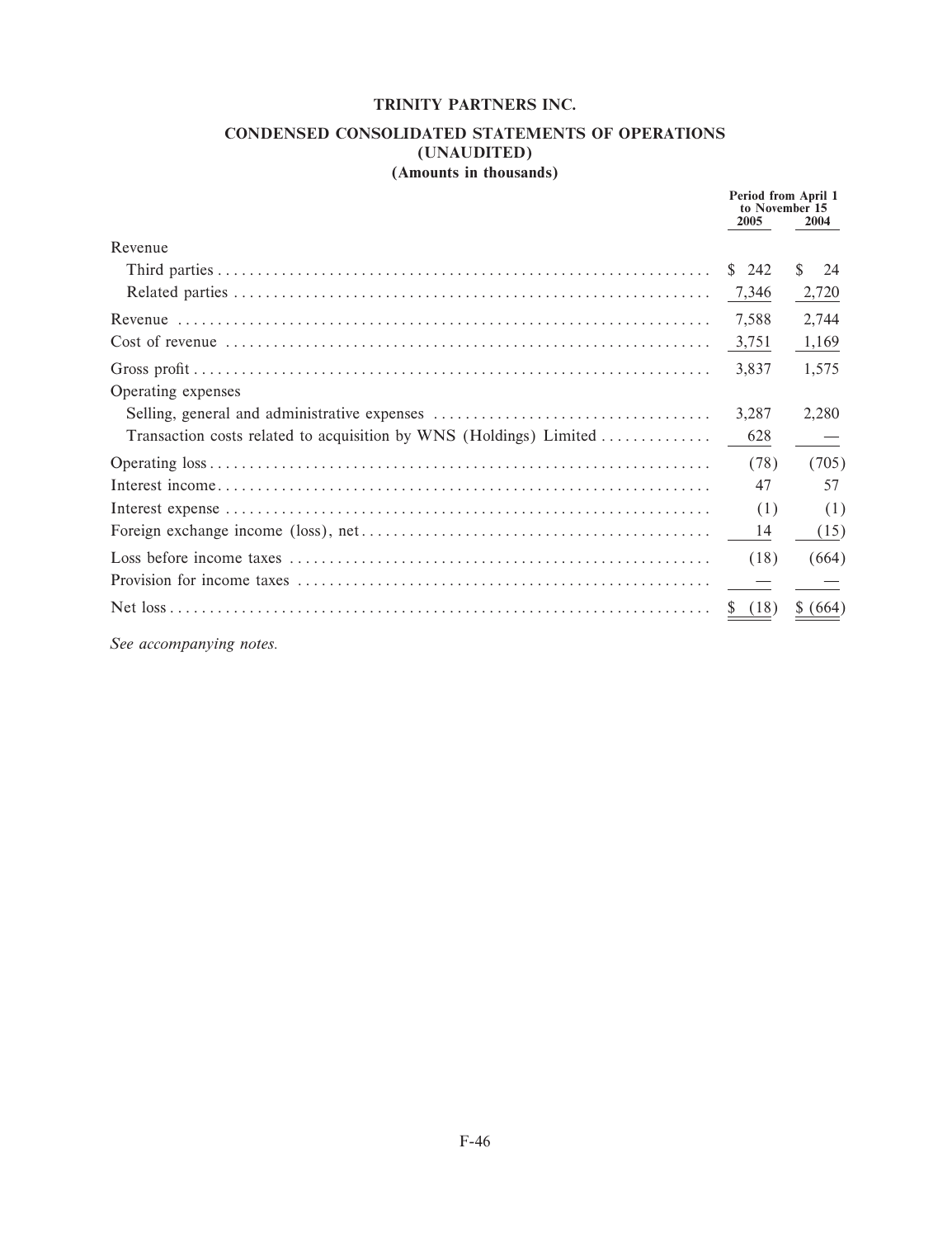### **CONDENSED CONSOLIDATED STATEMENTS OF CASH FLOWS (Amounts in thousands)**

|                                                              | Period from April 1<br>to November 15<br>2005 | 2004      |
|--------------------------------------------------------------|-----------------------------------------------|-----------|
| Cash flows from operating activities                         |                                               |           |
|                                                              | \$.<br>920                                    | \$<br>899 |
| Cash flows from investing activities                         |                                               |           |
|                                                              | 419                                           | (559)     |
|                                                              | 419                                           | (559)     |
| Cash flows from financing activities                         |                                               |           |
|                                                              | (9)                                           | (5)       |
|                                                              | 348                                           | 100       |
|                                                              | (2,500)                                       |           |
|                                                              | 88                                            |           |
|                                                              | (2,073)                                       | 95        |
| Effect of exchange rate changes on cash and cash equivalents | (43)                                          | 10        |
| Net (decrease) increase in cash and cash equivalents         | (777)                                         | 445       |
| Cash and cash equivalents at beginning of period             | 3,729                                         | 4,788     |
|                                                              | \$2,952                                       | \$5,233   |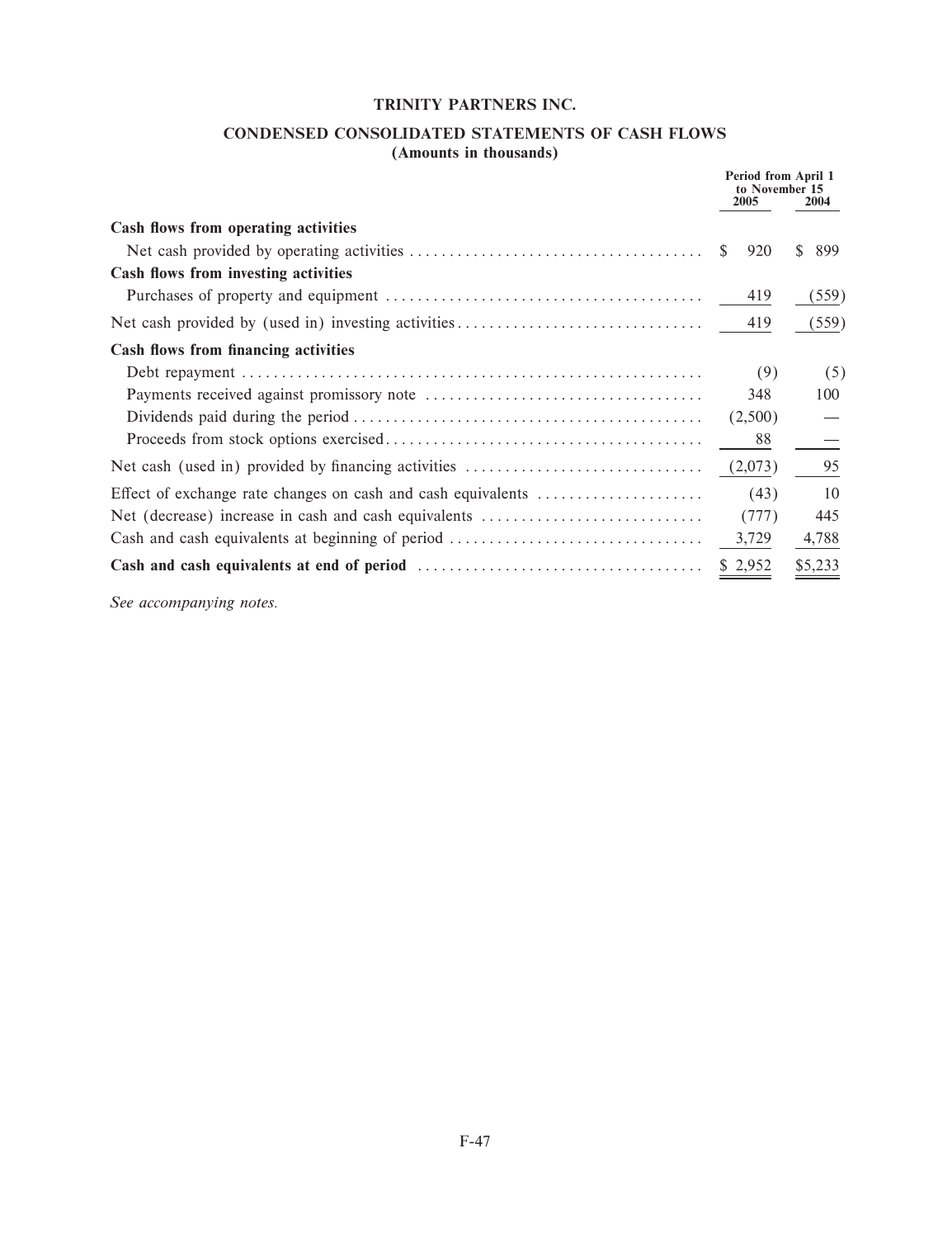### **NOTES TO CONDENSED CONSOLIDATED FINANCIAL STATEMENTS (UNAUDITED) PERIOD FROM APRIL 1, 2005 TO NOVEMBER 15, 2005 (Amounts in thousands, except share and per share data)**

### **1. BASIS OF PRESENTATION**

The accompanying unaudited condensed consolidated Ñnancial statements of Trinity Partners Inc. (the ""Company'') have been prepared in accordance with United States generally accepted accounting principles for interim financial information and with the instructions of Article 10 of Regulation S-X. Accordingly, they do not include all information and footnotes required by generally accepted accounting principles for complete financial statements. In the opinion of management, all adjustments (including normal recurring accruals) considered necessary for a fair presentation have been included. Operating results for the period from April 1, 2005 through November 15, 2005 are not necessarily indicative of the results that may be expected for the year ending March 31, 2006.

The balance sheet at March 31, 2005, has been derived from the audited financial statements at that date, but does not include all of the information and footnotes required by United States generally accepted accounting principles for complete Ñnancial statements. For further information, refer to the audited consolidated financial statements and footnotes thereto of Trinity Partners Inc. for the year ended March 31, 2005.

### **2. CAPITAL STRUCTURE**

During the period April 1, 2005 to November 15, 2005, the Company issued 883,838 shares of common stock upon the exercise of options and, paid a dividend of \$2,500 to its stockholders.

### **3. COMPREHENSIVE LOSS**

Components of comprehensive loss are as follows:

| Period from<br>April 1 to<br>November 15 |  |
|------------------------------------------|--|
| 2005 2004                                |  |
|                                          |  |
|                                          |  |
|                                          |  |

### **4. RETIREMENT BENEFITS**

### *DeÑned contribution plan*

Contributions to the provident fund for employees of Trinity BPM amounted to \$49 and \$15 for the period from April 1, 2005 to November 15, 2005 and from April 1, 2004 to November 15, 2004, respectively.